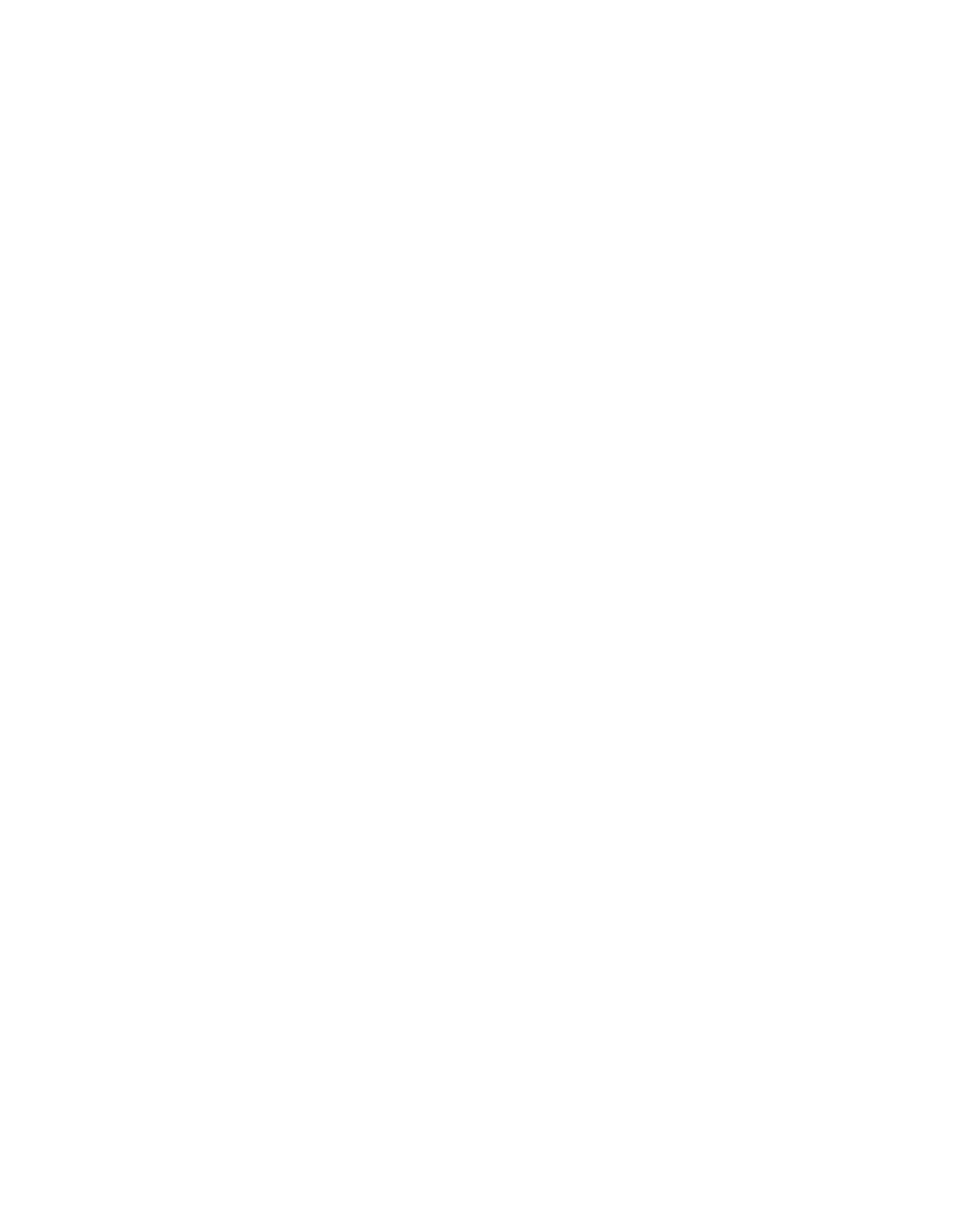

#### Participating Governments

- Government of Alberta
- Government of British Columbia
- Government of Manitoba
- Government of New Brunswick
- Government of Newfoundland and Labrador
- Government of Northwest Territories
- Government of Nova Scotia
- Government of Nunavut
- Government of Ontario
- Government of Prince Edward Island
- Government of Québec
- Government of Saskatchewan
- Government of Yukon
- Government of Canada

#### Acknowledgements

The F/P/T Working Group on Social Isolation and Social Innovation would like to thank Dr. Penny MacCourt for leading the development of this product. They would also like to thank a panel of reviewers including Vickie Cammack, Charlotte McEwen and Ryan Conway from Innoweave, Dr. Norah Keating, Kahir Lalji, Lori McLeod, the National Seniors Council of Canada, and Dr. Gail Wideman. The contributions from the many participants of the pilot ideas exchange events were invaluable in creating this Toolkit.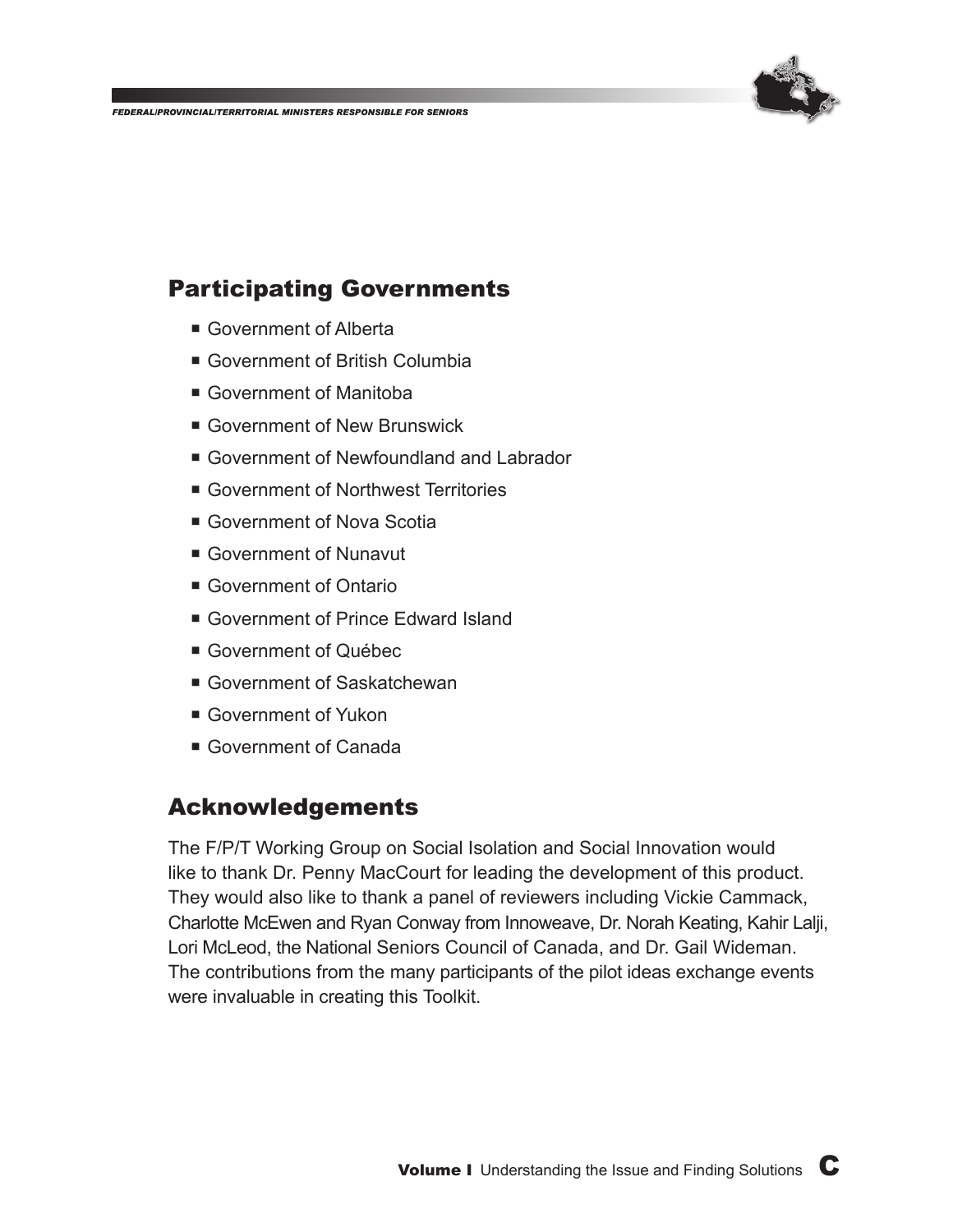

Prepared by Dr. Penny MacCourt for the Federal, Provincial, and Territorial (F/P/T) Forum of Ministers Responsible for Seniors. The views expressed in this product may not reflect the official position of any particular jurisdiction.

The Forum is an intergovernmental body established to share information, discuss new and emerging issues related to seniors, and work collaboratively on key projects.

Québec contributes to the Federal/Provincial/Territorial Seniors Forum by sharing expertise, information and best practices. However, it does not subscribe to, or take part in, integrated federal, provincial, and territorial approaches to seniors. The Government of Québec intends to fully assume its responsibilities for seniors in Québec.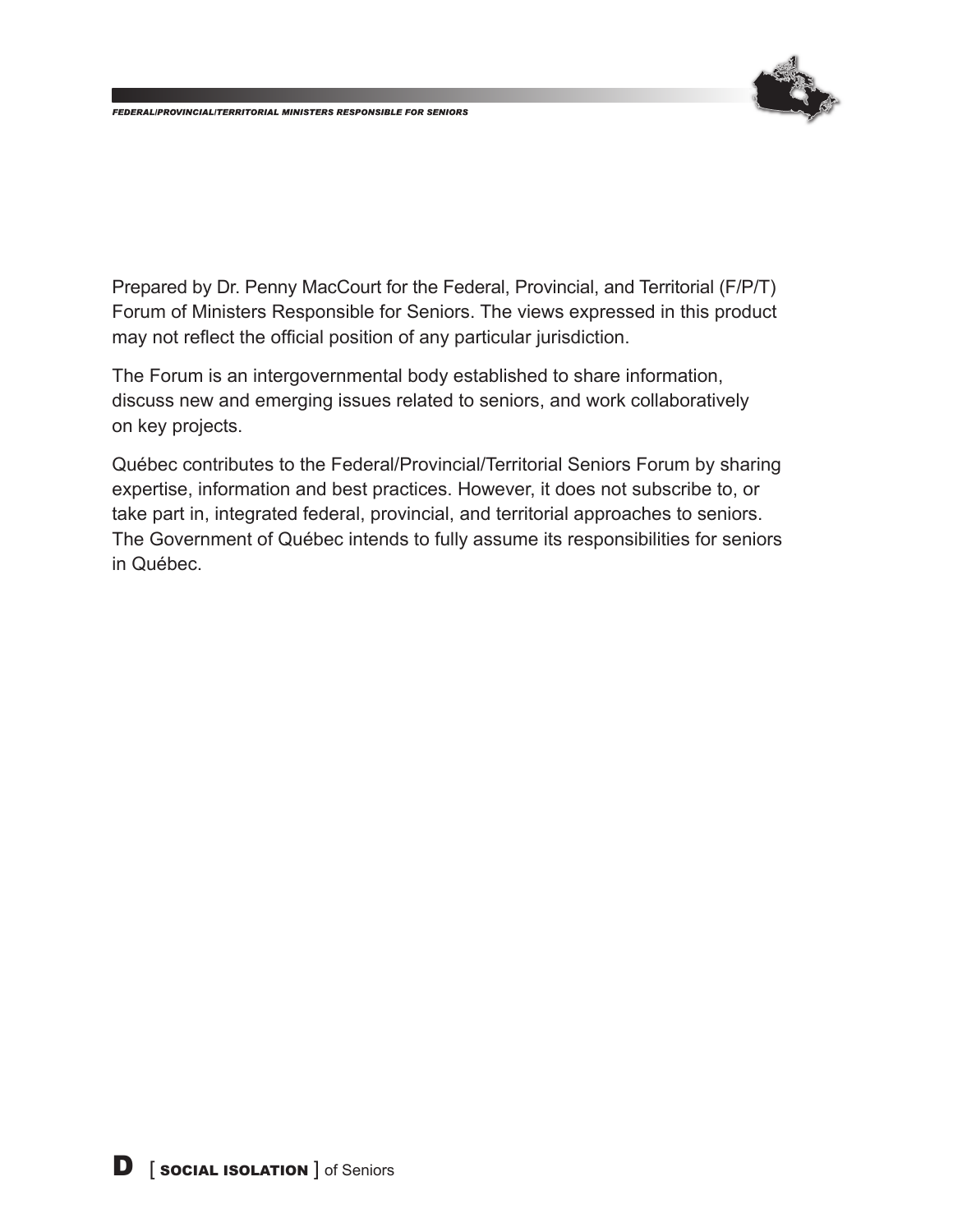## TABLE OF CONTENTS

| <b>Introduction</b>                                                         |    |
|-----------------------------------------------------------------------------|----|
| <b>Purpose</b>                                                              | 3  |
| <b>Part 1 Social Isolation</b>                                              | 5  |
| How do seniors become socially isolated?                                    | 6  |
| What puts seniors at risk of being socially<br>isolated and who is at risk? | 9  |
| Protecting against social isolation                                         | 13 |
| Consequences of social isolation                                            | 14 |
| <b>Part 2 Preventing and Addressing</b>                                     |    |
| the Social Isolation of Seniors                                             | 17 |
| Finding solutions to prevent and address<br>social isolation                | 17 |
| Core principles of social innovation                                        | 19 |
| Examples of innovative solutions                                            | 20 |
| <b>Creating Conditions that Generate</b><br><b>Innovative Solutions</b>     | 37 |
| <b>Next Steps Finding Solutions</b><br>to Social Isolation                  | 39 |
| <b>Appendix A Glossary of Terms</b>                                         | 41 |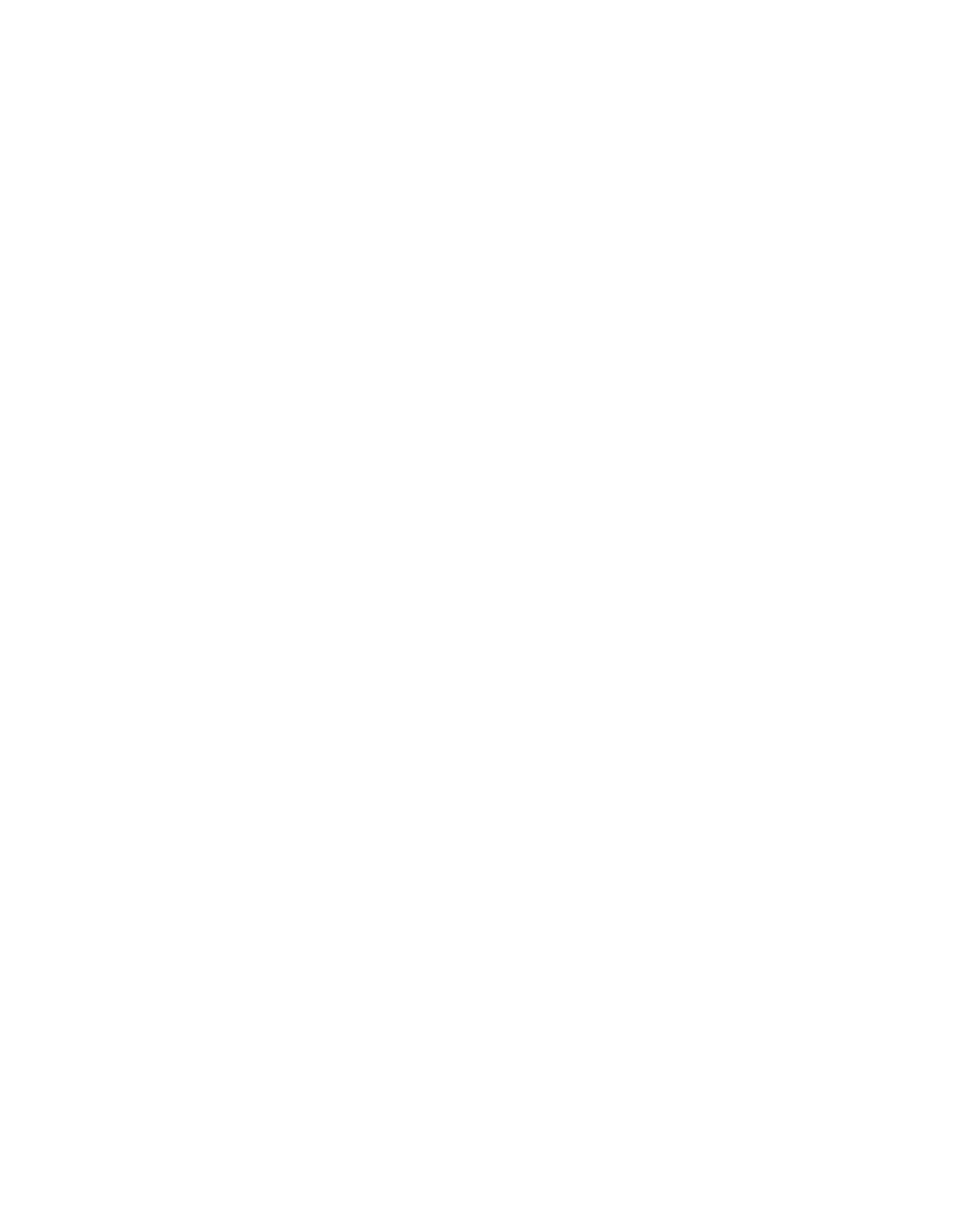

### Introduction

Canada's population is aging and society is adapting to a growing and changing population of seniors. In 2013,<sup>1</sup> Canadian seniors made up approximately 15 percent of the total population. By 2036, this number is expected to increase to between 23 and 25 percent. As more Canadians become seniors, there will be proportionately fewer Canadians of working age. In 2038, there will be about 40 seniors for every 100 adult Canadians (between 18 and 64 years of age) double the number of seniors in 2013.<sup>2</sup> Seniors will likely continue to have a growing role in the labour market and the volunteer sector, which contributes to retaining knowledge and skills in the Canadian workforce, sustaining the economy, and helping community organizations function. In all, the social and economic contributions of seniors will likely be increasingly connected to the success of the entire country.

For seniors to continue and even expand their participation in society they need to remain healthy and engaged in their communities. However, research shows that an estimated 30 percent of Canadian seniors are at risk of becoming socially isolated.<sup>3</sup> According to the International Federation on Ageing, "the number one emerging issue facing seniors in Canada is keeping older people socially connected and active.4"

Social isolation and exclusion is related to serious negative health effects and reduced quality of life for seniors.<sup>5</sup> Social isolation is also linked to the undervaluing of seniors in our society<sup>6</sup> and the loss of seniors from the volunteer sector<sup>7</sup> and the paid economy.<sup>8</sup> The National Seniors Council also asserts that the social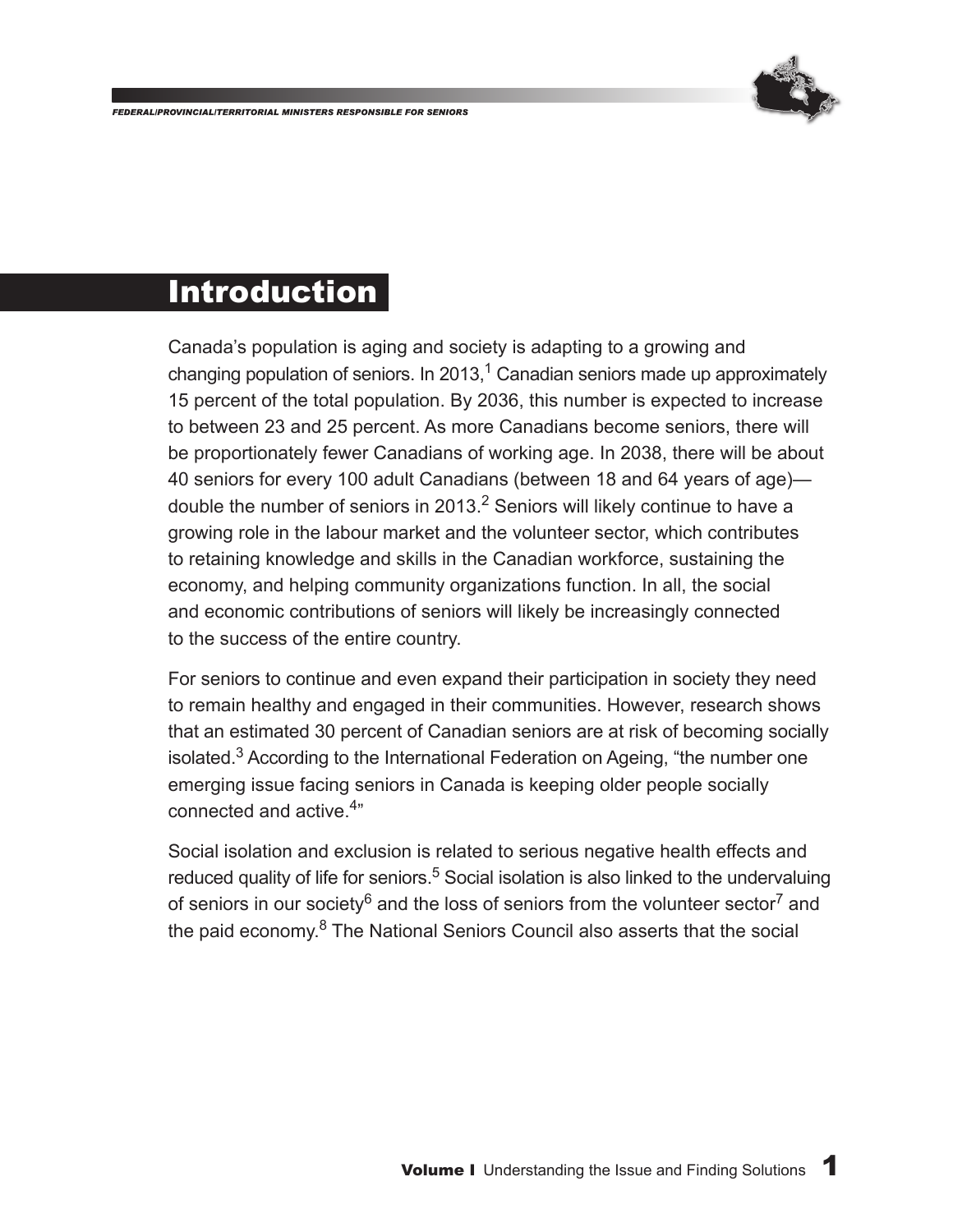

isolation of seniors can cause communities to suffer from a lack of social unity, higher social costs, and the loss of the wealth of experience that seniors bring to our families, neighbourhoods and communities.<sup>9</sup>

Everyone has a valuable contribution to make in addressing social isolation seniors, their families, government, businesses, non-profit organizations and the voluntary sector. Some of the factors that increase social isolation can be addressed by individual action; others require community-based solutions, like transportation, physical and geographic barriers, more appropriate or accessible programs and services.

**SOCIAL INNOVATION** is the process of diverse partners from public, private and non-profit sectors combining their funds, expertise and assets to address community-wide challenges.

Many organizations and individuals in the public, private and non-profit sectors are applying the principles of social innovation to address the social isolation of seniors. These non-traditional, multi-sectoral partnerships combine existing community resources to address social problems by continuously exploring different ways to work together. They provide an opportunity for all community members to reach out to their fellow citizens and work together for the good of their family, friends and neighbours.

People can make a difference in their community by joining with others to develop policies and programs to improve the health and participation of seniors in society. By working together, the problems associated with social isolation can be reduced and others will be protected from becoming socially isolated. Seniors who are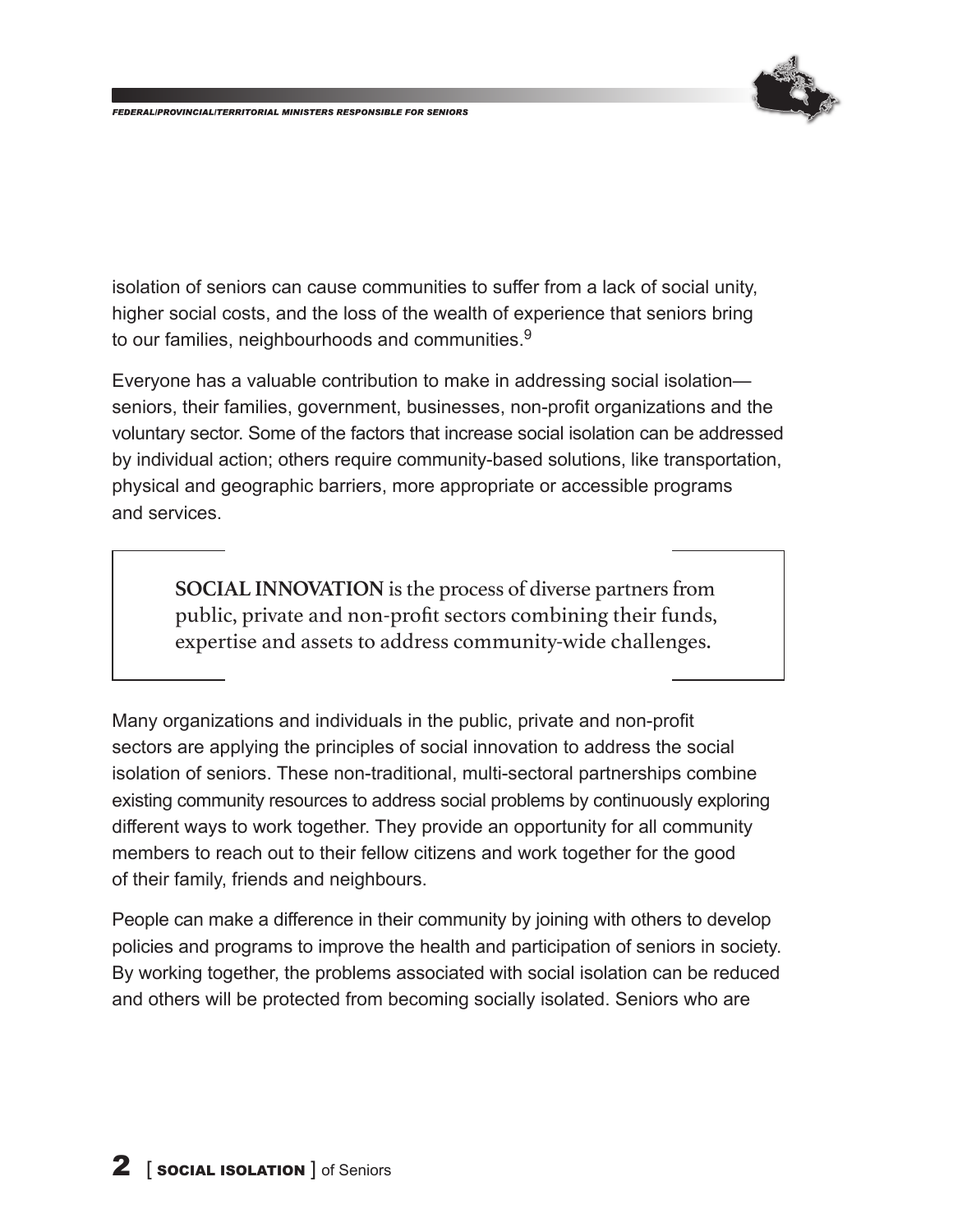

in good health, live in safe communities, have satisfying relationships, and experience meaningful roles in society are likely to be the most socially engaged and to remain contributing members of society.<sup>10</sup>

Healthy, socially engaged seniors make a valuable contribution to our communities. This toolkit will help you understand and prepare to address the social isolation of seniors in your community. It outlines the issue of social isolation of seniors, shows how social innovation can offer practical solutions, and gives resources for hosting community meetings on the subject.

#### **Purpose**

This volume is the first of two documents produced by the Forum of Federal/ Provincial/Territorial Ministers Responsible for Seniors to help organizations and individuals approach the social isolation of seniors. It updates and builds upon to *Working Together for Seniors: A Toolkit to Promote Seniors' Social Integration in Community Services, Programs, and Policies (2007)*, 11 also produced by the Forum.

The purpose of this volume is to:

- 1) raise awareness about social isolation among seniors;
- 2) introduce some useful concepts related to social innovation; and
- 3) show how social innovation can help to address social isolation in Canadian communities through examples.

A complementary document, *Volume II: Ideas Exchange Event Toolkit* presents tools to help individuals and organizations develop lasting community partnerships to reduce the social isolation of seniors.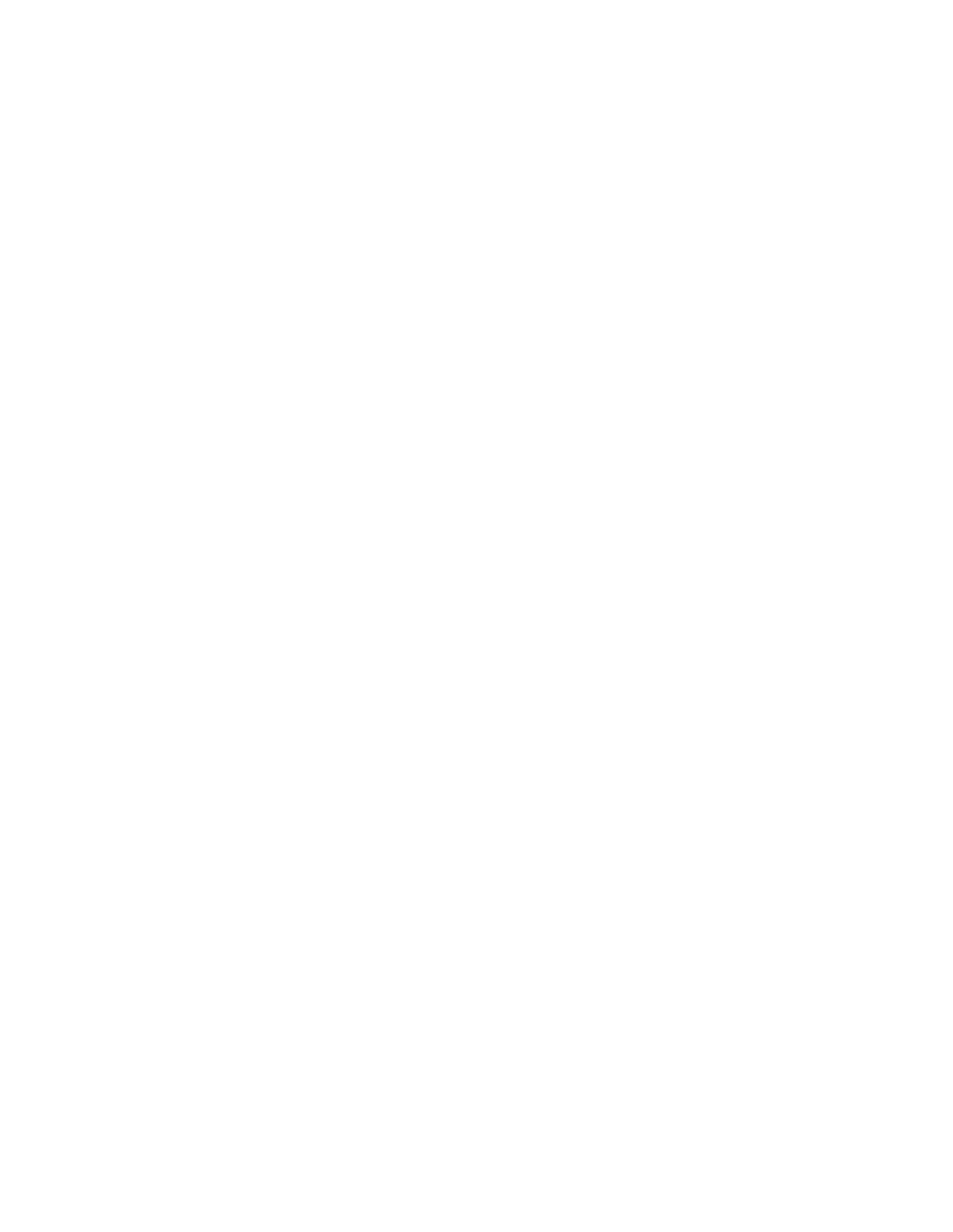

## **Part 1 Social Isolation**

**"SOCIAL ISOLATION** is commonly defined as a low quantity and quality of contact with others. A situation of social isolation involves few social contacts and few social roles, as well as the absence of mutually rewarding relationships".12 Social isolation can lead to poor health, loneliness, emotional distress and other negative effects.

Not all socially isolated seniors suffer negative consequences from social isolation. For example, some seniors may prefer to be alone and do not experience loneliness. On the other hand, because loneliness is a subjective experience, some socially active seniors may feel lonely. Whether or not people consider themselves socially isolated is a very personal and sensitive matter.

Social isolation is different from the feeling of loneliness, though the two are often related. "Loneliness is the distress that results from discrepancies between ideal and perceived social relationships. This discrepancy perspective makes it clear that loneliness is not synonymous with being alone, nor does being with others guarantee protection from feelings of loneliness. Rather, loneliness is the distressing feeling that occurs when one's social relationships are perceived as being less satisfying than what is desired.<sup>13</sup> Social isolation can generally be recognized by others observing a person's relationships, while loneliness is a personal experience.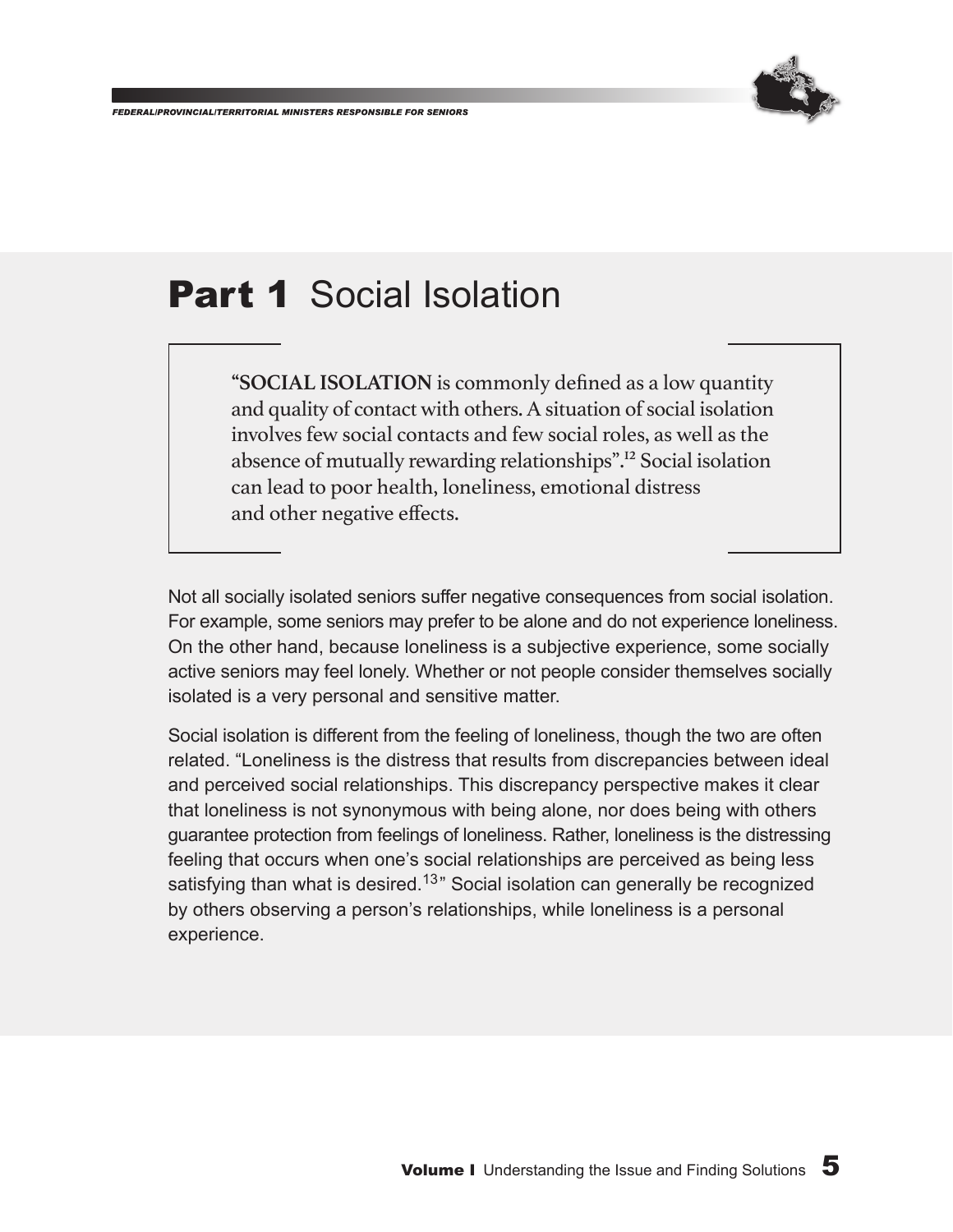

#### How do seniors become socially isolated?

Social isolation among seniors can be a result of several factors. Many seniors experience physical changes (such as sickness or disability) and life changes (such as the loss of a spouse), which can reduce the number of social contacts and limit activities. Social and environmental factors, such as poverty and inadequate transportation, may also increase a senior's chance of becoming socially isolated.

Social isolation can result from major events or from a combination of small events. How much these incidents affect people depends on the economic, personal, material and social resources that they have available to help them cope. Seniors can draw on their life experience in managing difficult times to help them with the challenges of aging. However, too many changes, especially one after another, can make it difficult to cope.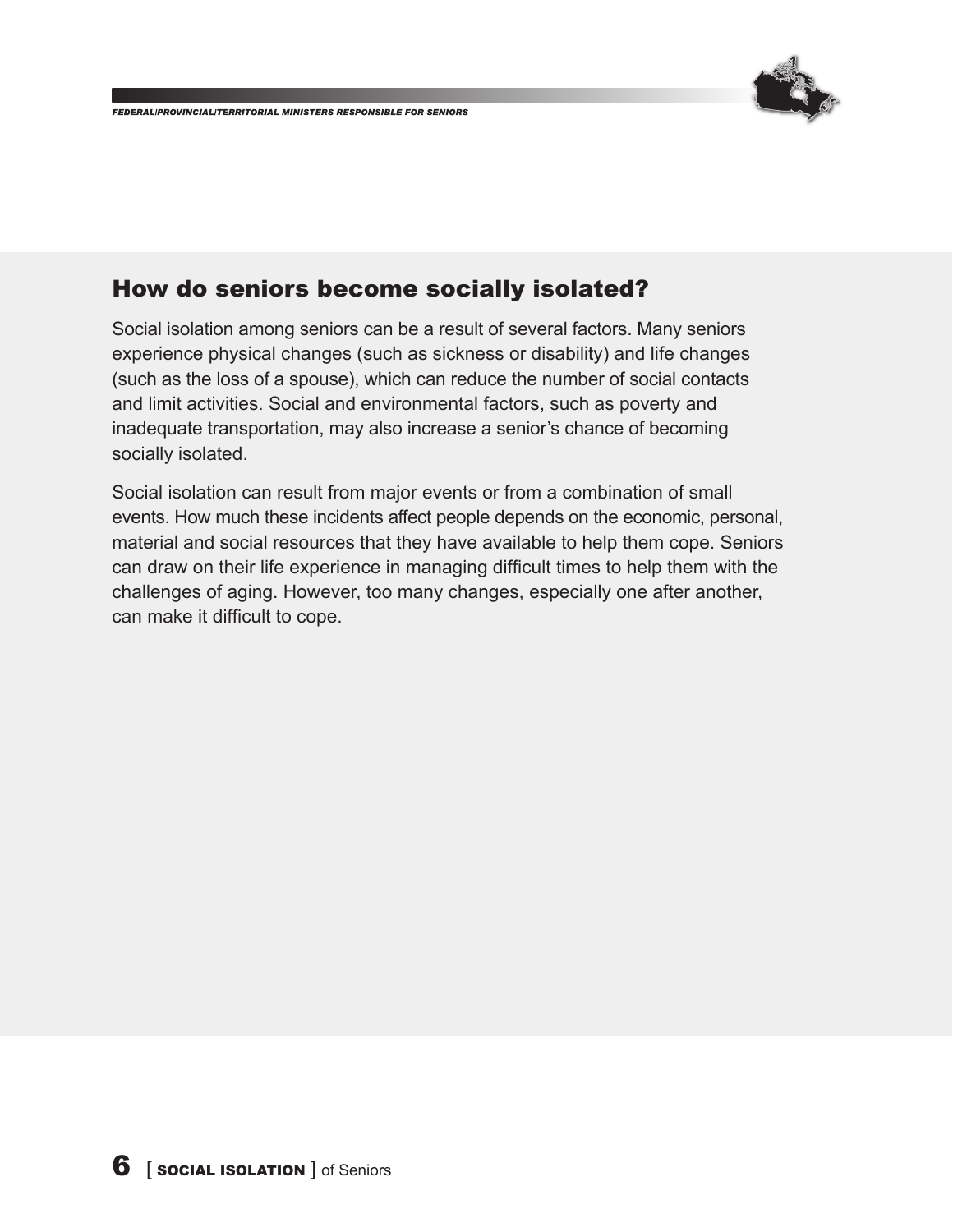**Hilda Wren\* is a sociable 83-year-old retired single woman who has lived in the same neighbourhood for many years. She has been active on community boards, in a bridge club and in her local place of worship. Over time, losing her eyesight has made it hard for her to continue with her usual activities but she only gave them up when she surrendered her driver's licence. Hilda adjusted to these changes by joining a local seniors' centre which she could get to by bus. As there was no bus service to her place of worship, friends picked her up. Eventually, however, Hilda's friends' circumstances changed due to their own health problems and they were no longer able to regularly attend religious services themselves. She gave up bridge as her vision worsened.**

**Gradually, Hilda has become almost completely housebound. Arthritis in her knees has made it hard to walk, especially outside in the winter. She cannot afford taxis. She seldom gets to the seniors' centre, so no longer knows many people there. Meanwhile, her neighbourhood has been changing; a helpful neighbour who used to shovel her walkway moved away and she feels less secure. Her main contact these days is a sister in another province.**

**Hilda feels lonely and anxious. Some days it hardly seems worthwhile getting out of bed, and it is hard to make herself eat properly or to exercise. Her medical appointments have become her social life and her doctor is suggesting she move into a seniors' residence.**

**\*Note:** No real names are used in this or other scenarios in this document.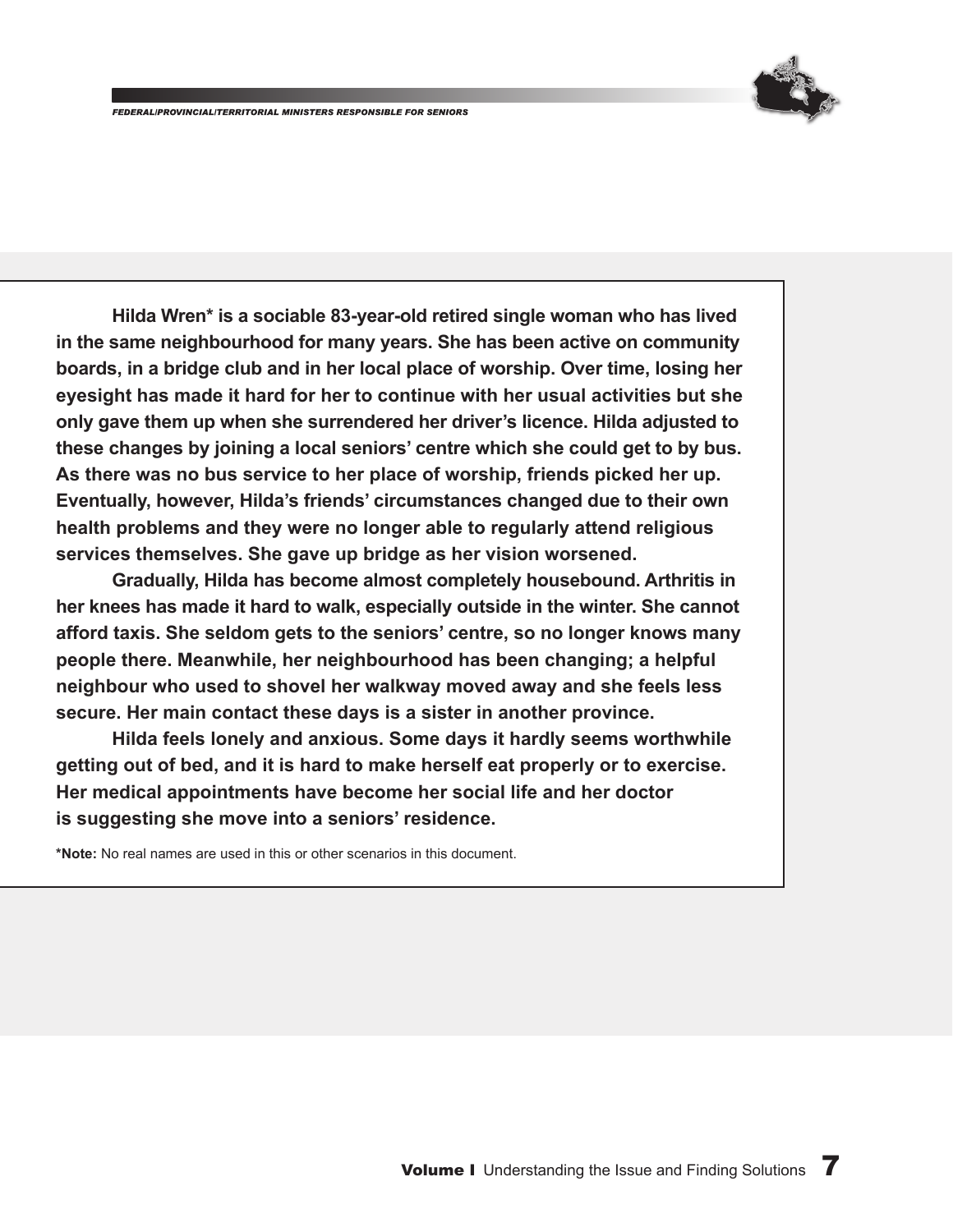

Social isolation can have a major impact on seniors' lives. Emotional distress because of loneliness, depression and poor physical and mental health are associated with social isolation.<sup>14</sup> As Hilda's story illustrates, these challenges may sometimes result in a premature move to institutionalized living.

Hilda made many adjustments to her changing circumstances until she eventually ran out of options. Some of the changes that contributed to Hilda's situation were beyond her control, such as her vision, her neighbour moving away, winter weather conditions and the lack of transportation to her place of worship. Still, other interventions could have been made to prevent or minimize the impact of these changes on Hilda. If organizations become more aware of the risks of social isolation and help Hilda to access other available resources, some of her issues might have been resolved.

This example shows that social isolation is a complex issue, resulting from a variety of circumstances and situations. However, with the help of organizations and individuals, communities can overcome social isolation. A promising approach is one that includes diverse partners from public, private and non-profit sectors. Together, they can combine their funds, expertise and assets to address community-wide challenges. This is social innovation.

If the seniors' centre and Hilda's place of worship had services to reach out to members, transportation could have been arranged for Hilda. For example, they might have put her in contact with an organization like LIFT Drive Happiness, a collaborative partnership of non-profit organizations in Edmonton, Alberta and area that connect seniors with volunteer drivers. This service helps seniors with reduced mobility that need affordable accompanied transportation for essential errands. Hilda would also have benefitted from a friendly visitor and educational or recreational programs by teleconference, like those offered by the Senior Centre Without Walls in Manitoba.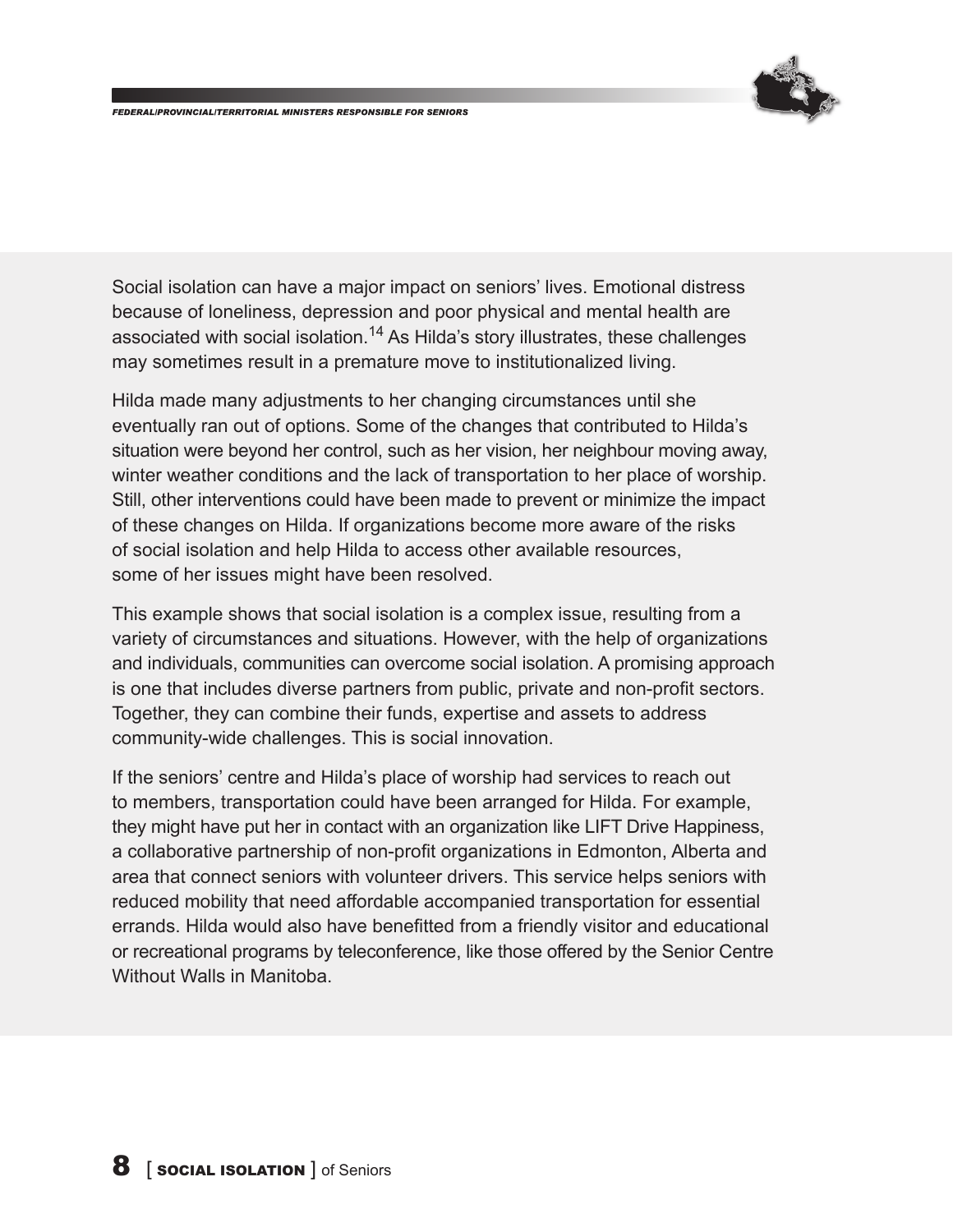

Stories like Hilda's are common. But together, people, organizations, businesses, communities and governments can help to address and prevent social isolation. People like Hilda can remain socially involved in their communities and healthy (mentally, emotionally and physically).

#### What puts seniors at risk of being socially isolated and who is at risk?

Social isolation happens when a senior's social participation or social contact drops. About 30 percent of Canadian seniors are at risk of becoming socially isolated.<sup>15</sup> Reports by Statistics Canada estimate that 19 percent<sup>16</sup> and 24 percent<sup>17</sup> of Canadians over age 65 feel isolated from others and wish they could participate in more social activities.

The National Seniors Council's *Report on the Social Isolation of Seniors 2013–2014* states that the following factors may place seniors at risk of social isolation and loneliness:

- living alone;
- **being age 80 or older;**
- **national having compromised health status;**
- **E** having multiple chronic health problems;
- having no children or contact with family;
- lacking access to transportation;
- $\blacksquare$  living with low income;
- changing family structures;
- **being left behind by younger** people migrating for work;
- **location of residence;**
- experiencing critical life transitions such as retirement, death of a spouse, or losing a driver's license;
- lacking awareness of or access to community services and programs; and
- being a caregiver.<sup>18</sup>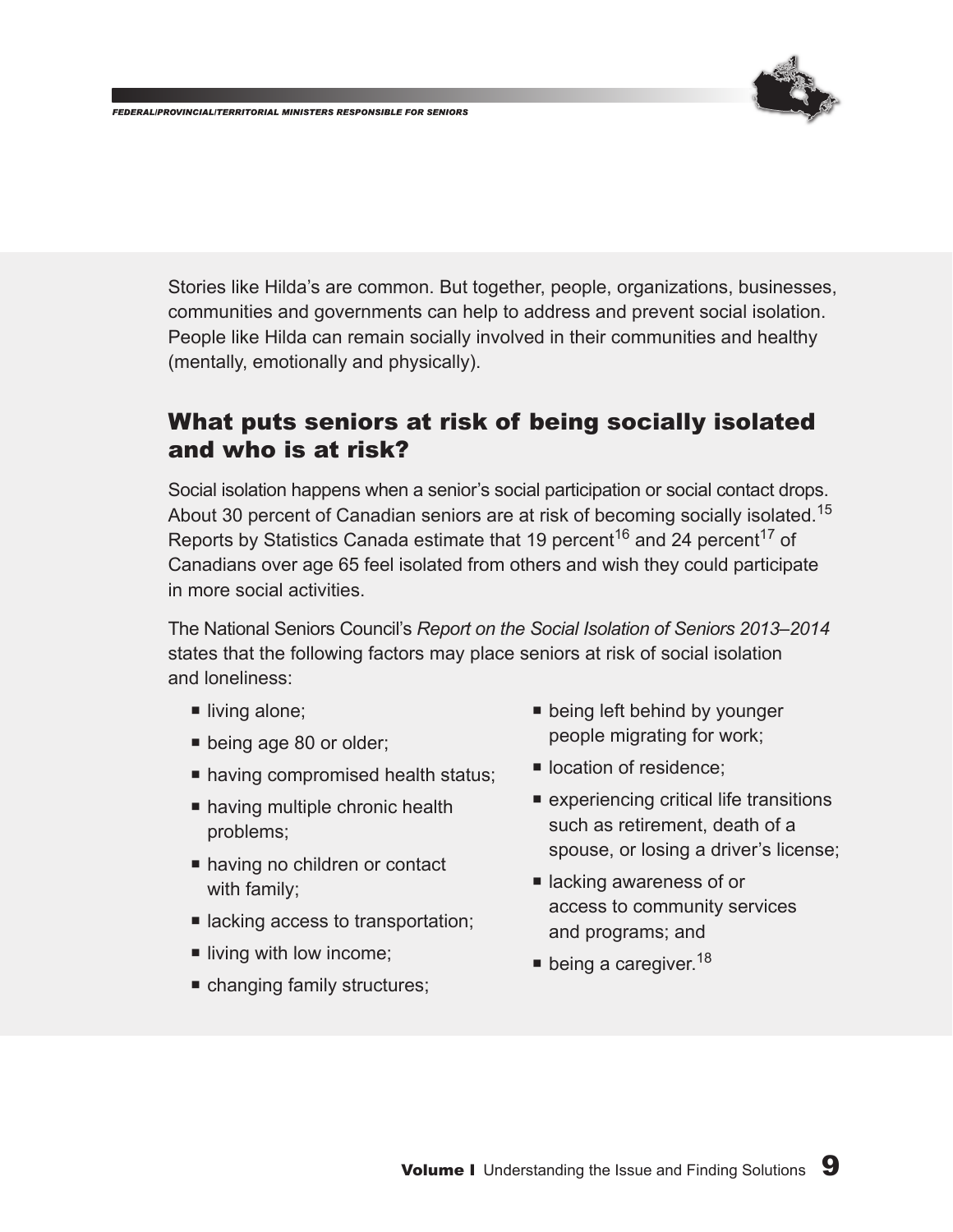

Having a lower level of education and being born outside of Canada are also identified as risk factors for seniors' social isolation.<sup>19</sup>

> **Raj Singh is a retired, divorced day-labourer without a company pension or savings. He lives in a city where rent is very high, leaving him with little disposable income to pay for his medications for chronic back pain or for dental care. His dental problems restrict his food choices. He has serious mobility problems that make him feel vulnerable outside of his apartment so he seldom leaves home. He is functionally illiterate in English and has not filed income tax for several years and therefore does not receive the income support or rent subsidy to which he is entitled.**

Generally, the more risk factors present, the greater the likelihood of social isolation. Seniors are however a diverse population and certain risk factors may impact individuals and groups of seniors differently. Senior women and older seniors (age 80 and older) for example, are vulnerable to social isolation if they have low support with routine activities such as meal preparation, shopping, and transportation, have reduced physical and leisure activities, and live alone. Senior men are vulnerable to social isolation if they have low emotional support.<sup>20</sup>

Where someone lives can increase the risk of social isolation in a variety of ways. Seniors living in residential care facilities run a unique risk of loneliness because they are often isolated from the broader community. $21$  In rural areas without public transportation in town or to outlying areas, a senior without his or her own transportation may not be able visit friends or get to community programs or services. Transportation issues are likely to be even more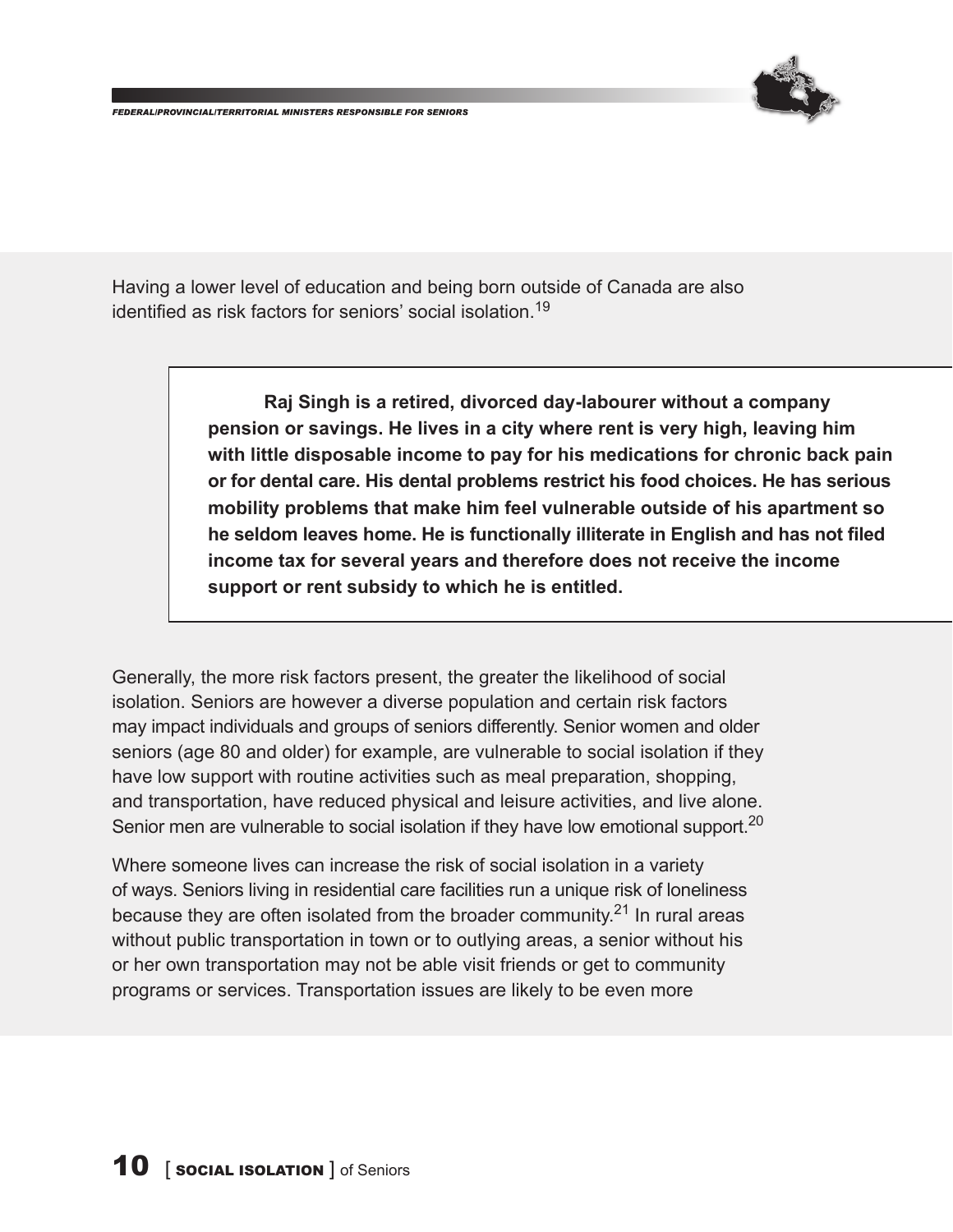

challenging in remote areas, which may also have fewer and less varied programs for seniors. In cities, seniors are likely to have more programs and transportation options available to them. However, concerns about going outside alone or about safety may lead seniors to become or remain isolated.<sup>22</sup> The risk of social isolation increases for seniors without friends, family or financial resources to address the barriers of their location.

Social isolation may also result from attitudes in society. Seniors who experience discrimination or abuse based on their age, class, race, sex, income or sexual preference may restrict their activities and so increase their chance of becoming socially isolated.<sup>23</sup> For example, older gay and lesbian people "have experienced a variety of discriminatory attitudes and practices in the health care system, which has contributed to their reluctance to reveal their identities, voice their concerns to health care practitioners and use health care services. What results is a lack of recognition of gay and lesbian seniors and their caregivers and a system that is unprepared to address their unique needs and realities.<sup>24</sup>"

The National Seniors Council's Report also shows that Aboriginal seniors, immigrant seniors and seniors who are caregivers are at higher risk of social isolation than others. $25$  These groups, for different reasons, may have limited social networks and challenges in accessing appropriate community programs and services. For example, it is likely that seniors born outside Canada who have limited language skills or low literacy in English or French will have greater difficulty in finding and negotiating community services and programs, increasing their risk of social isolation. If these seniors do manage to access programs, there may still be cultural differences that make the programs appear inhospitable.<sup>26</sup>

Seniors who are caregivers face different circumstances that increase their risk of social isolation. They may give more time and energy to caregiving and as a result, limit their usual social activities, which then reduces their social network and makes their physical and mental health vulnerable. $27$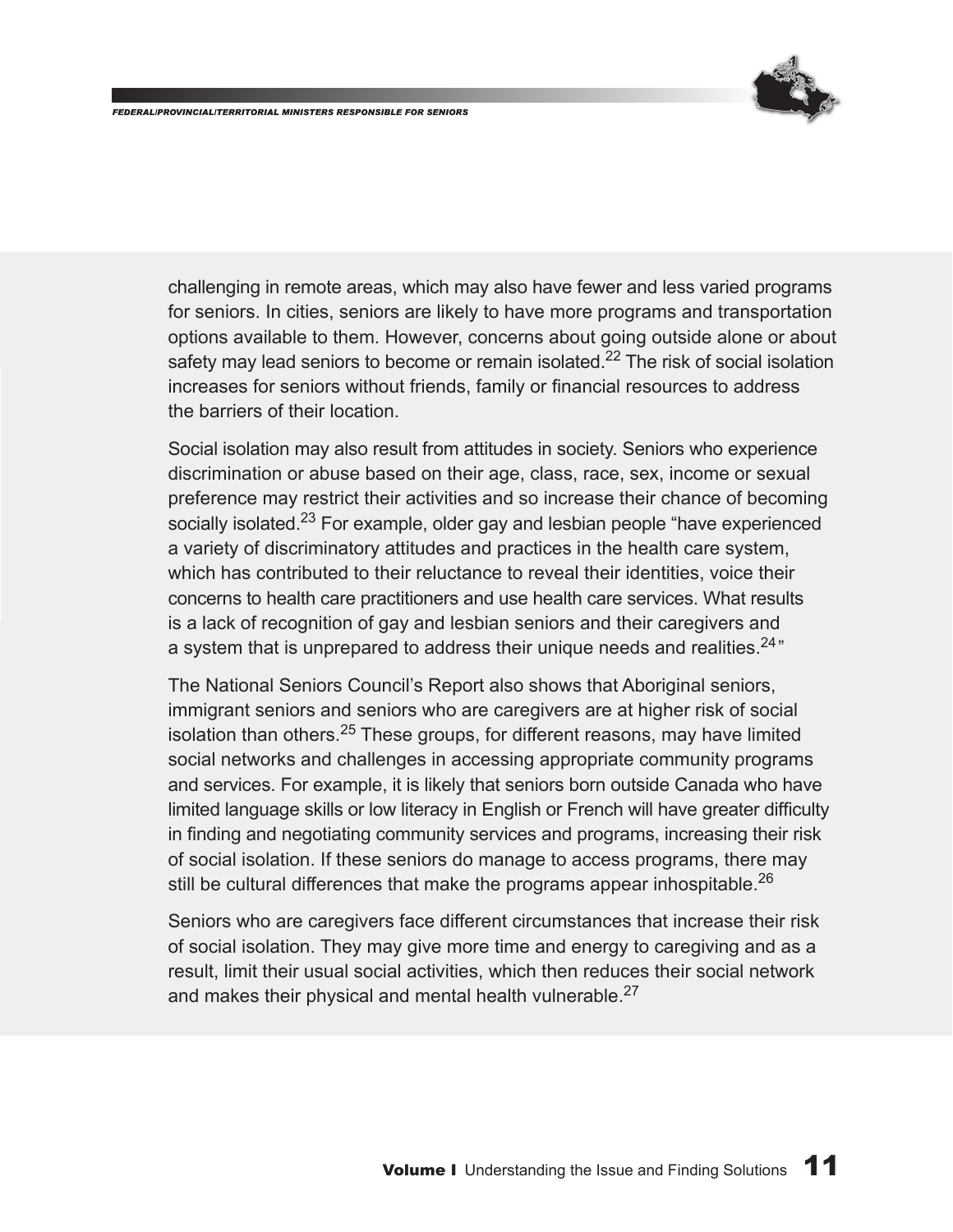

**Amoy Chang is an 80-year-old widow. She and her husband Lee moved across Canada when they retired. Before Lee's death he had dementia and Amoy had spent the last five years caring for him at home. Gradually, as her responsibilities increased, she lost contact with most of her new friends and became increasingly tired and isolated, as Lee could not be left alone. Her social life consisted of home support and other health care workers. Amoy maintained contact with the outside world through an Internet chat room for caregivers and through email contact with old friends. Following Lee's death, Amoy joined a widows group which helped her grieve and gave her new social contacts.**

However, the presence of risk factors does not necessarily lead to social isolation. Whether or not (or to what degree) social isolation occurs depends on how well a senior is able to cope with change and on the availability of support from friends, family and community.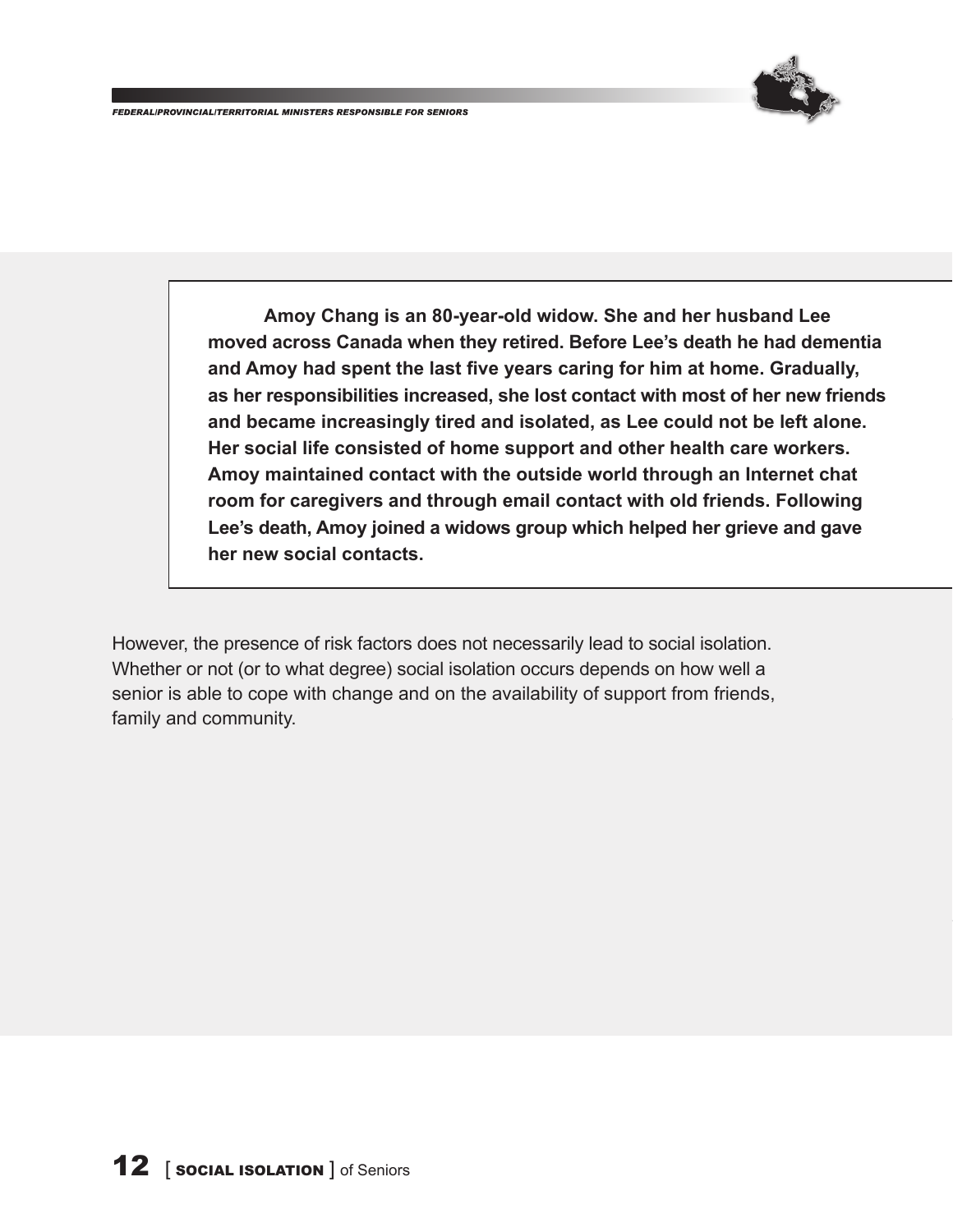

#### Protecting against social isolation

While there are many things that can put seniors at risk to become socially isolated, there are also other things that can help to ensure that seniors remain socially engaged. Protective factors, traits, situations or circumstances like these can help seniors to socially integrate and reduce the risks of social isolation:<sup>28</sup>

- **being in good physical** and mental health;
- having enough income and safe housing;
- feeling safe in your neighbourhood;
- having communication and literacy skills to find and get needed services;
- having satisfying relationships;
- having a supportive social network;
- feeling connected to and valued by others;
- **having access to health** and community services;
- $\blacksquare$  feeling beneficial to society;
- having access to transportation; and
- **having a higher level of education.**

**Caroline Bird is a First Nations woman who lives alone in a rural community. She lives out of town, does not have a driver's licence and lives on a low income—factors that put her at risk of social isolation. However, she has access to a volunteer driver service to take her to town regularly and she volunteers as a telephone visitor. She also has two dogs that keep her active and provide companionship.**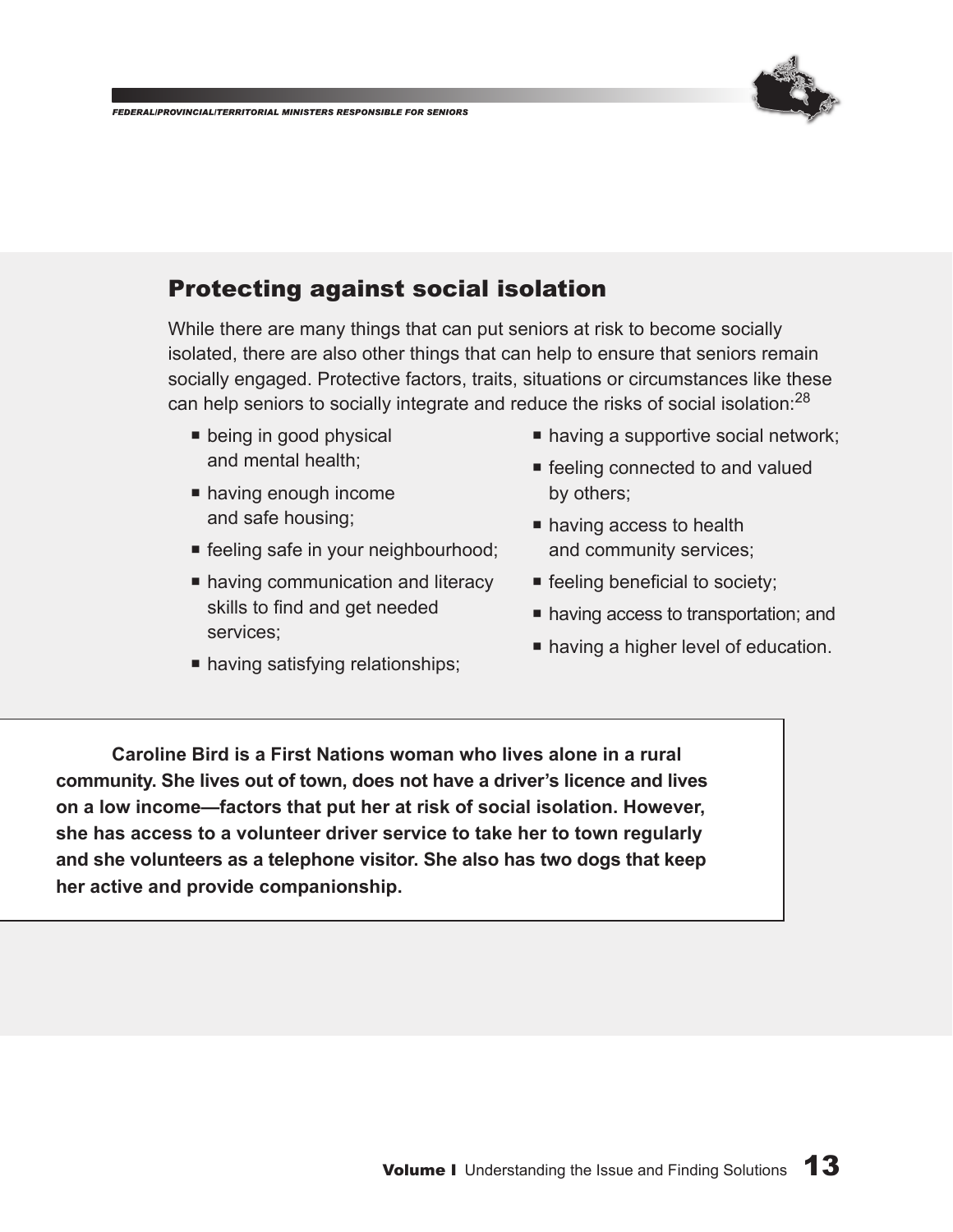

As Caroline's situation shows, the risk of social isolation can be lessened when a person can be socially integrated, in her case, because she demonstrates many of the protective factors listed above. Her risk of social isolation would be even less if, for example she had more transportation options and access to a wider variety of opportunities to contribute to the community.

#### Consequences of social isolation

Research shows that social isolation and exclusion are associated with:<sup>29,30</sup>

- increased chance of premature death;
- **reduced sense of well-being;**

 $\blacksquare$  more disability from chronic

**n** more depression;

 $\blacksquare$  dementia

diseases;

■ increased use of health and support services;

**poor mental health;** 

- $\blacksquare$  reduced quality of life;
- caregiver burden;
	- **poor general health; and**
	- $\blacksquare$  increased number of falls.

Social isolation can put seniors at greater risk of death than factors such as obesity and physical inactivity. $31$  One study found evidence that shows that lacking social connections can increase one's chances for early death to a similar degree to smoking 15 cigarettes a day. $32$ 

Along with the personal effects of social isolation come significant costs to society. For example, socially isolated seniors are not able to fully participate in or contribute to their communities by volunteering or supporting local businesses and events. The adverse effects of social isolation can lead to increased costs in health care and social services. Seniors who are socially isolated, compared to those who are not, make more visits to their doctor and to emergency rooms;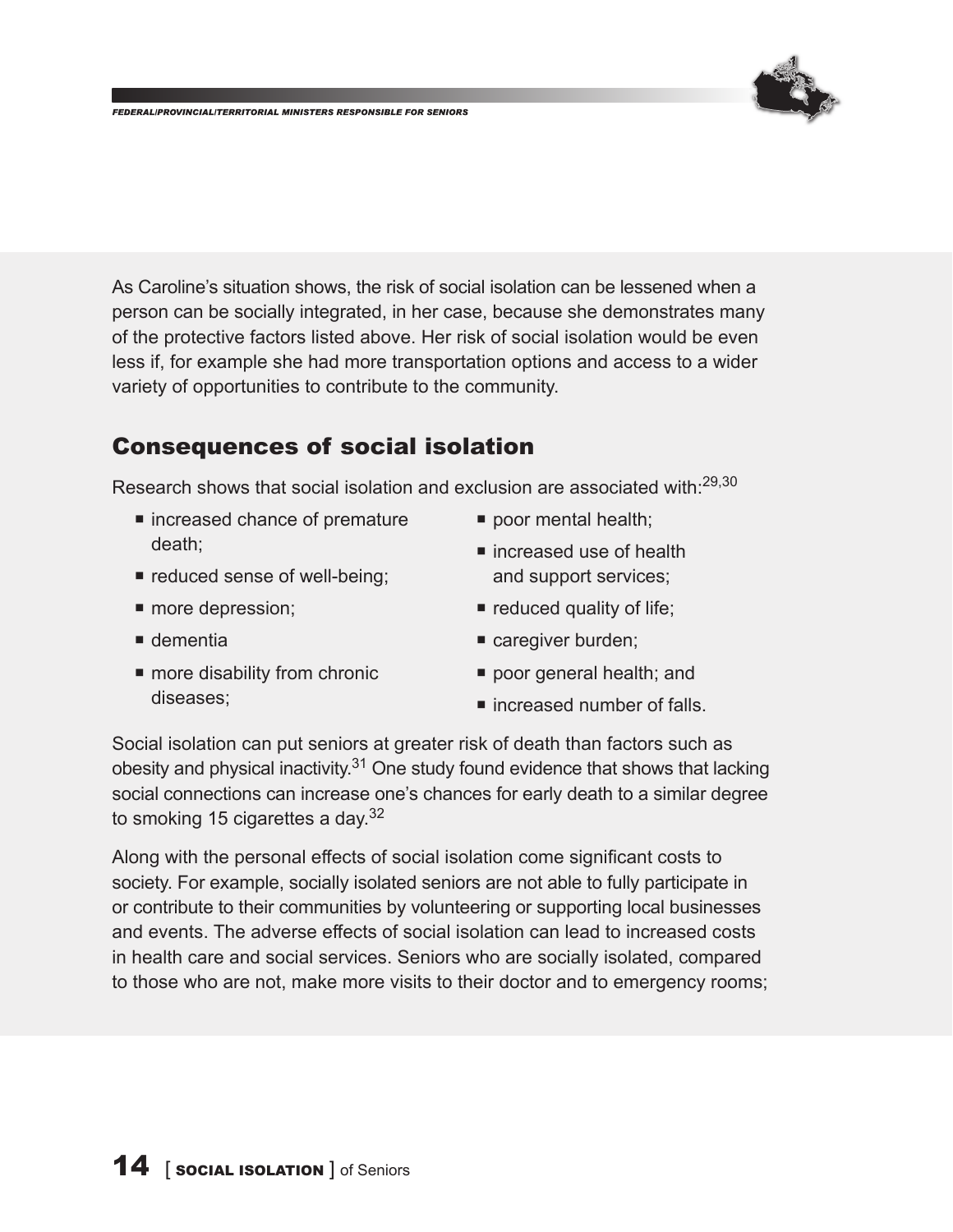

they use more medication; fall more often; and enter residential care sooner.  $33$ Some socially isolated seniors may however hold back from using health care services or use them in later stages of illness or disability.<sup>34</sup> Whether social isolation results in increased or delayed use of health care (i.e. until health worsens), it is harmful to the health care system and to the seniors involved.

Social isolation is also linked to undervaluing seniors in our society—negative images of seniors make them feel not needed, valued or able to contribute.<sup>35</sup> People, organizations and society all suffer when seniors become socially isolated and stop contributing to their communities. Given the opportunities and challenges accompanying Canada's changing demographics, now is the time to address this issue. Individuals and organizations can work with each other and with seniors to create resources and solutions to improve seniors' social inclusion.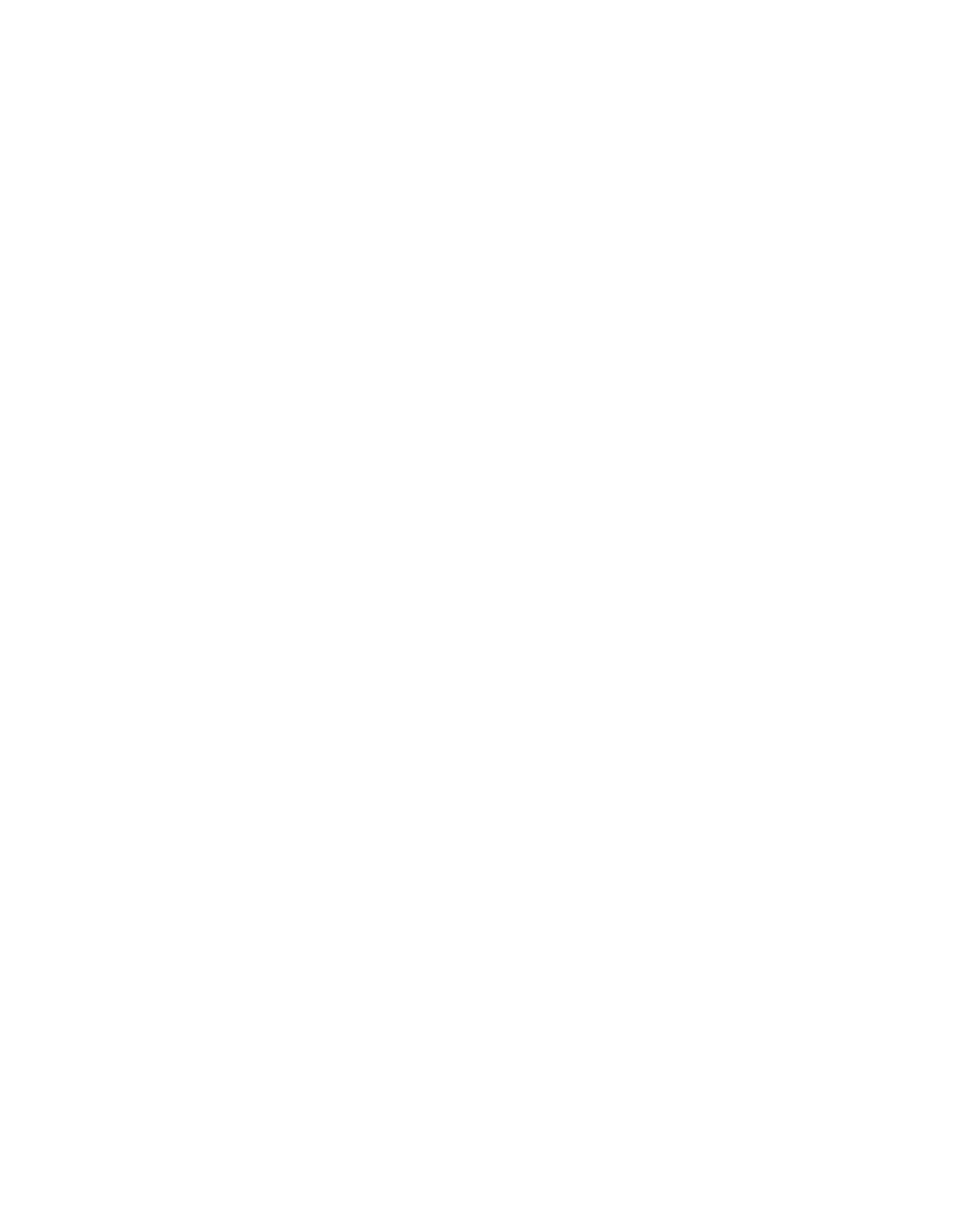

## **Part 2** Preventing and Addressing the Social Isolation of Seniors

#### Finding solutions to prevent and address social isolation

Social isolation results from many circumstances and is influenced by personal, social and environmental factors. Only some circumstances can be changed by seniors and their families. Other issues which limit seniors' access to services, citizenship and activities, such as poverty, deprivation, racism, ageism, discrimination and high crime neighbourhoods, would benefit from the involvement of communities and governments.

Although efforts have been made to encourage seniors to participate in their communities, social isolation remains an issue affecting many Canadian seniors today. A different way of thinking and working together could bring lasting solutions. Social innovation looks like a promising way of thinking that could benefit Canadians by preventing and reducing social isolation. Social innovation offers lasting change by targeting, localizing and measuring coordinated action—also referred to as collective impact.

Social innovation means new partnerships developing between sectors. It means people planning and implementing ideas with private and non-profit organizations, and public institutions (such as libraries, schools, school boards, recreation facilities and all levels of government) to address social isolation at the community level.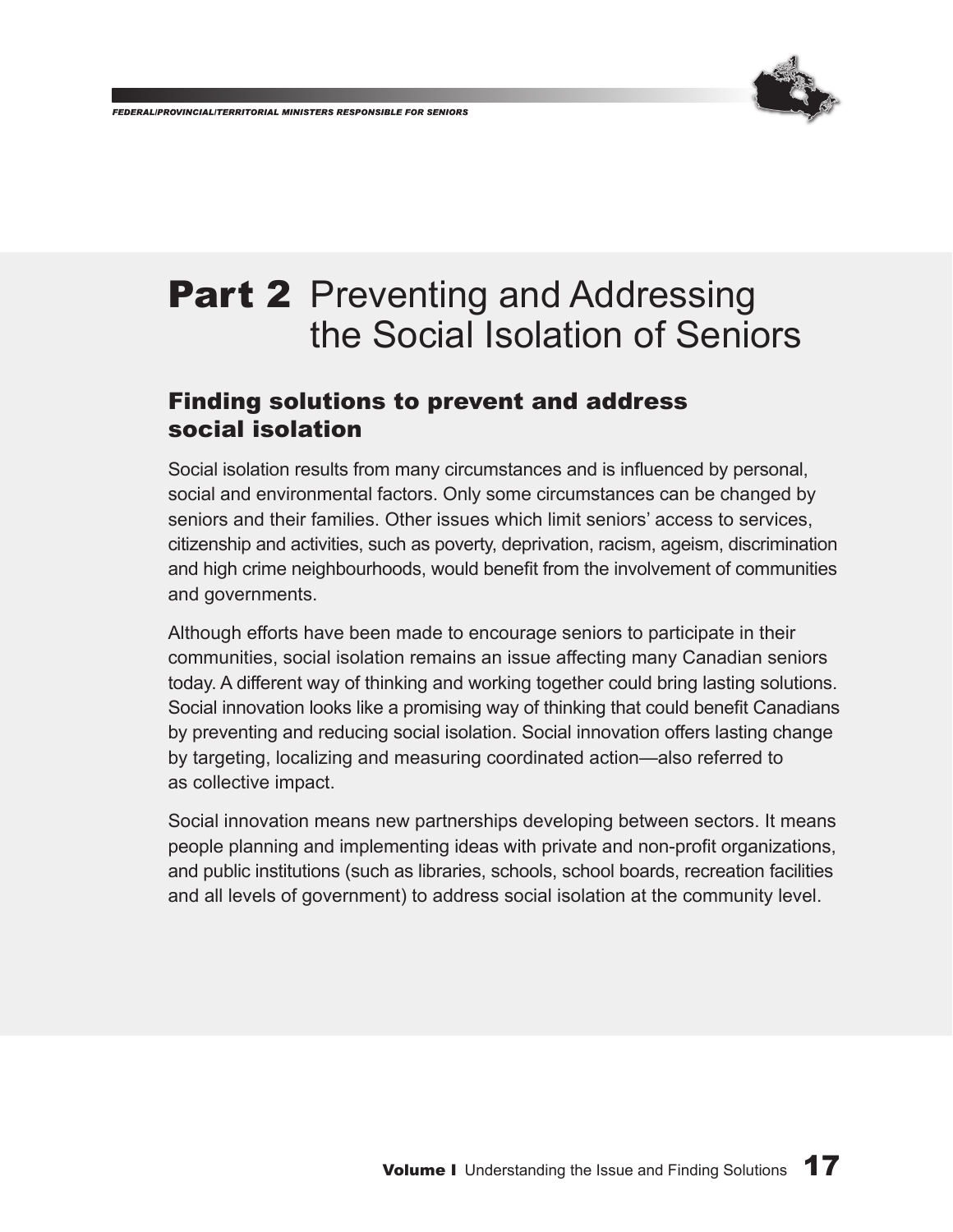

Together, groups and individuals can plan activities that benefit from share assets, expertise, space and contacts, working together to reduce risk factors of social isolation. Seniors and local residents can be involved in designing solutions for their own benefit, which in turn benefits families, neighborhoods, communities, local businesses, public services and spaces and society as a whole. The idea behind social innovation is to continuously explore different ways of working together, which may challenge or improve the existing approach. For example: 36

- Some services might include:
	- using a school bus for transportation between school hours;
	- hosting cooking classes at a restaurant or grocery store with donated local produce;
	- offering workshops on financial planning at the community library with a local accountant and social worker;
	- volunteering respite services for caregivers at a centre that offers respite services for stay-at-home mothers; and
	- organizing a youth activity at a seniors' residence.
- ¡ By strengthening relationships between people in communities, a sense of neighbourhood safety and a sense of community pride develop.
- ¡ By including people, they feel they belong and are more likely to volunteer, donate to the community, and be involved in community governance.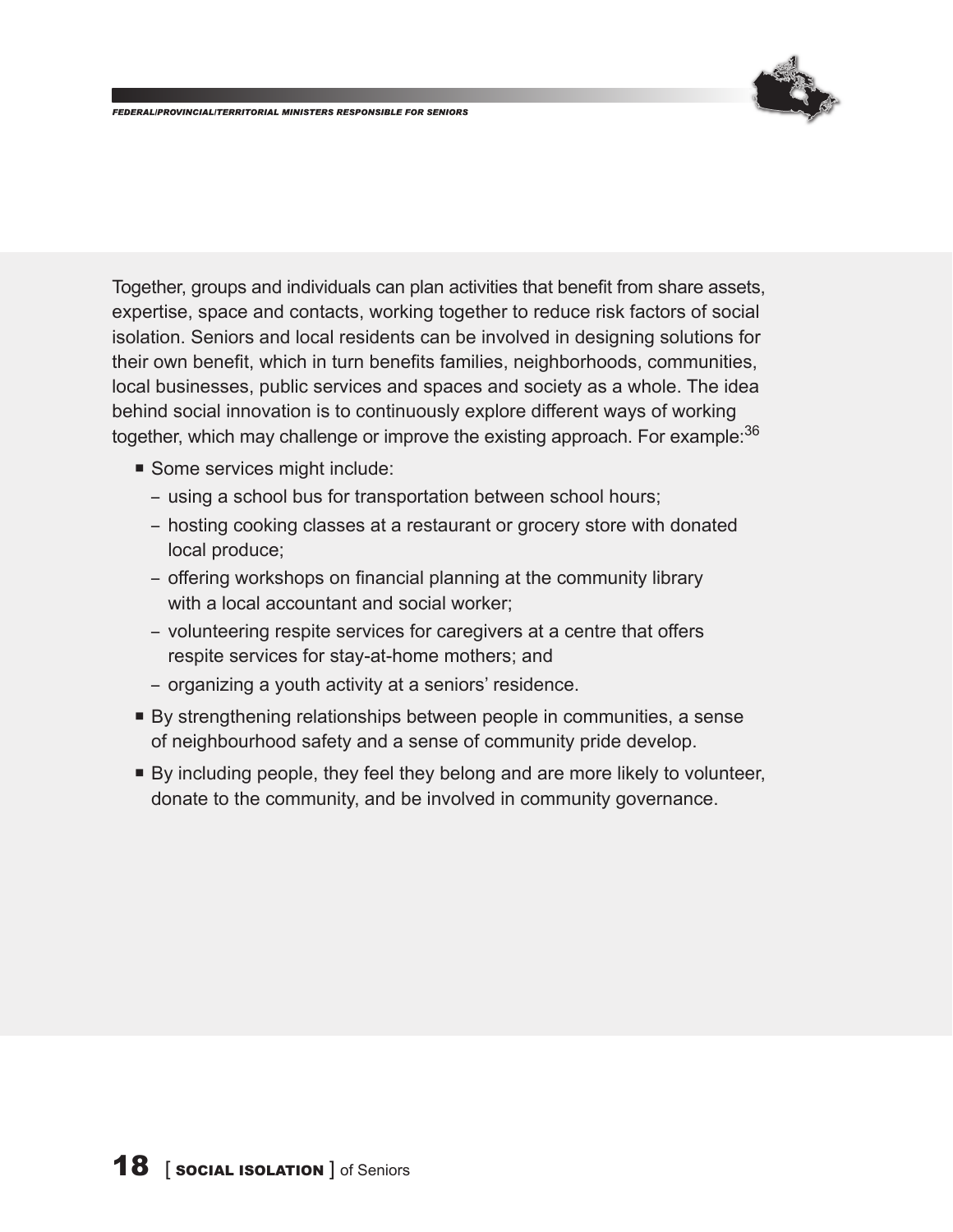

Initiatives can also strengthen the protective factors that help prevent social isolation. Seniors can avoid social isolation when they are encouraged to live in good health, have satisfying personal relationships, be connected in the community and improve their access to adequate income, housing and transportation. For example: 37

- Increasing social activity leads to better physical, mental and emotional health and lowers use of health care services.
- Improving social support
	- helps protect people from the negative impact of stressful life events;
	- is associated with reduced risk for poor health, depression and alcoholism; and
	- contributes to higher quality of life, increased life satisfaction and better mental, emotional and physical well-being.

#### Core principles of social innovation

Social innovation is an intentional way that community organizations, governments and public institutions, researchers, seniors and businesses work together and combine resources and ideas to make new plans and tools that address social problems in creative ways.

These are some of the core principles of successful socially innovative approaches:

- ¡ committing to working together to meet the particular needs of the community;
- welcoming a diverse set of new partners to create a web of community interventions that support each other, building from strengths, (e.g. aligning existing assets, programs, initiatives, funding, expertise and experience);
- $\blacksquare$  adjusting activities, services and programs to new audiences;
- ¡ drawing on expertise and resources across sectors (business, community, individuals and governments);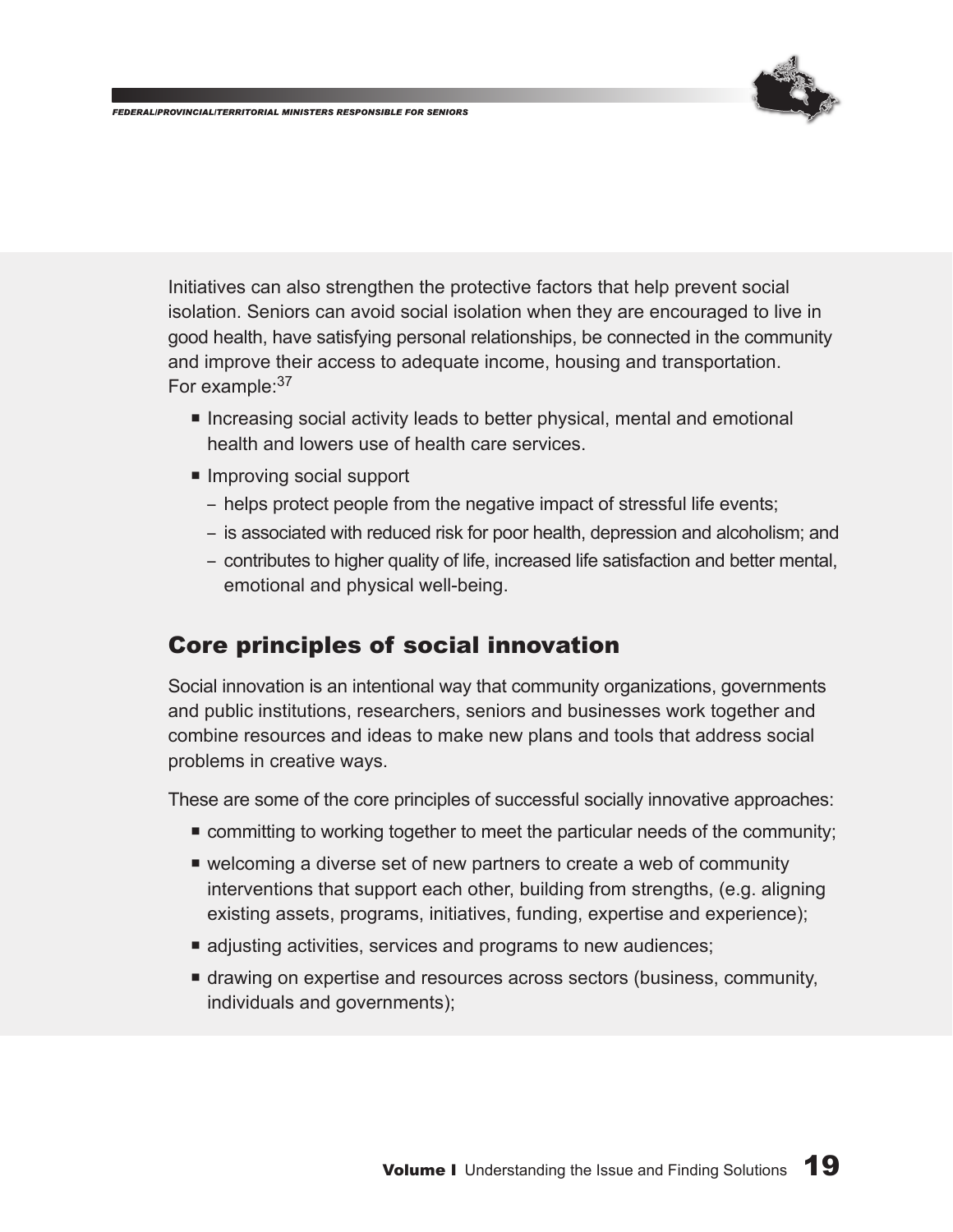

- being open to taking risks to achieve significant and lasting results;
- ¡ relating solutions to changing attitudes and behaviours and to structural, institutional and systemic change; and
- $\blacksquare$  using new technologies.  $38$

When organizations from various sectors join together to find community-wide solutions, there are often many positive results, which extend beyond the lasting impact of the program or idea they produce.

#### Examples of innovative solutions

Each of the examples to reduce or prevent social isolation of seniors shows some of the core principles of social innovation discussed above. They reduce vulnerability and enhance resilience. They have durability, scale and transformative impact.<sup>39</sup> They demonstrate how core principles of social innovation can be used to effect positive change in communities across Canada. More information on the examples below can be obtained by contacting the Secretariat for the Forum of F/P/T Ministers Responsible for Seniors at **nc-fpt-seniors-aines-gd@hrsdc-rhdcc.gc.ca**.

#### **1** Age-Friendly Communities<sup>40</sup>

- **Purpose:** To encourage active aging by optimizing opportunities for health, security and participation, in order to enhance quality of life as people age.
- ¡ **Type of community:** All
- **Jurisdiction:** Canada, all provinces
- **EXTER Target population: Seniors**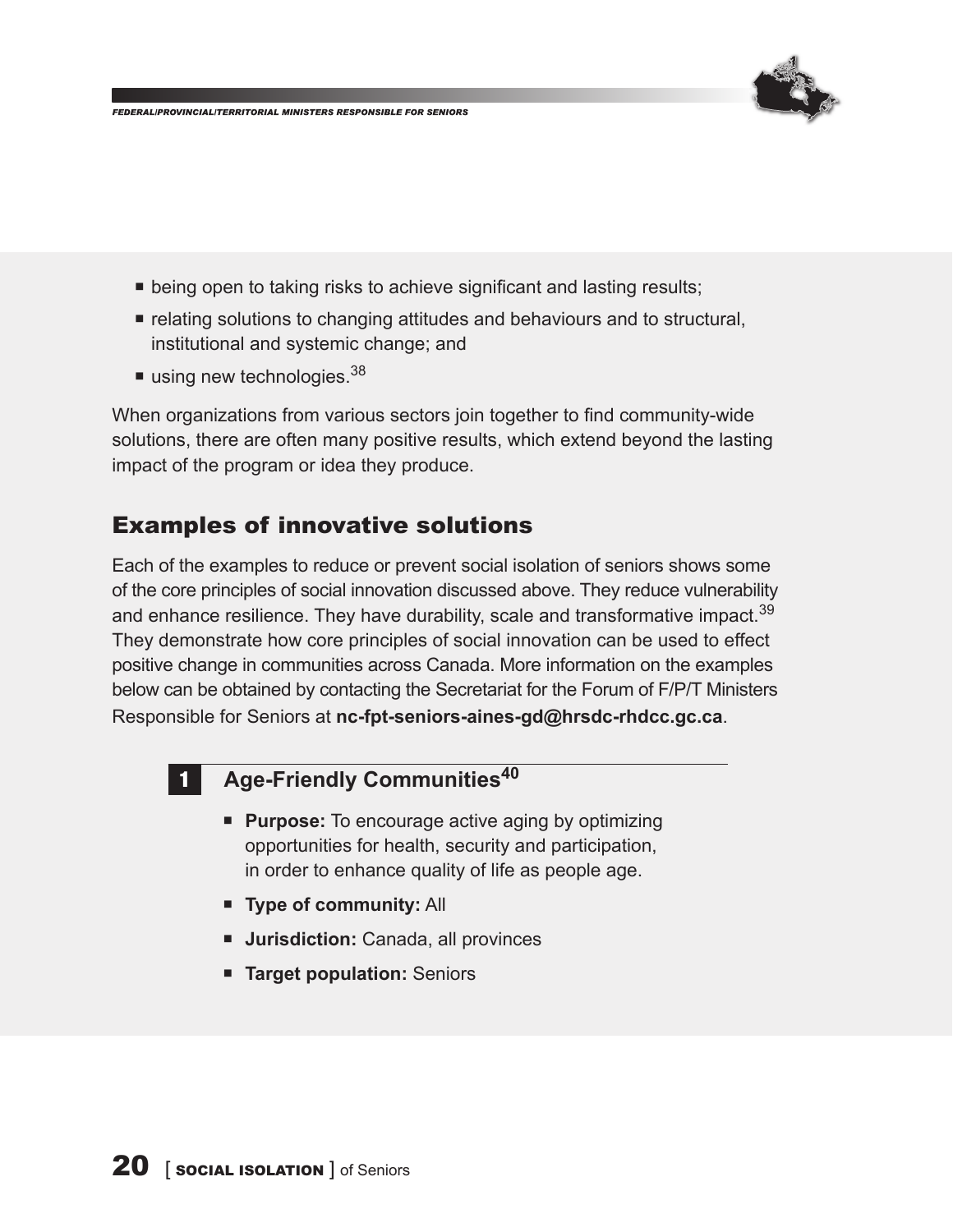

- ¡ **Timeframe for the project:** Ongoing
- **Organizations involved:** All levels of government; diverse non-government organizations; businesses
- **Project description:** Age-friendly communities (AFC) is a model to enable active, healthy aging by focussing on eight domains of community living: outdoor spaces and buildings; transportation; housing, respect and social inclusion; social participation; civic participation and employment; communication and information; and community support and health services. The eight domains interact and overlap with each other making their combined influence greater than that of any single domain. The cornerstone of the AFC model is the development of a community plan which brings together traditional and non-traditional partners to identify community assets and strengths that facilitate social inclusion of seniors and factors that hinder it.
- **Outcomes: Many Canadian communities have taken** part in AFC initiatives. Many provinces and the federal government are also actively promoting such initiatives. The Forum of F/P/T Ministers Responsible for Seniors produced a guide on age-friendly rural and remote communities with particular attention on Canadian views and circumstances.<sup>41</sup>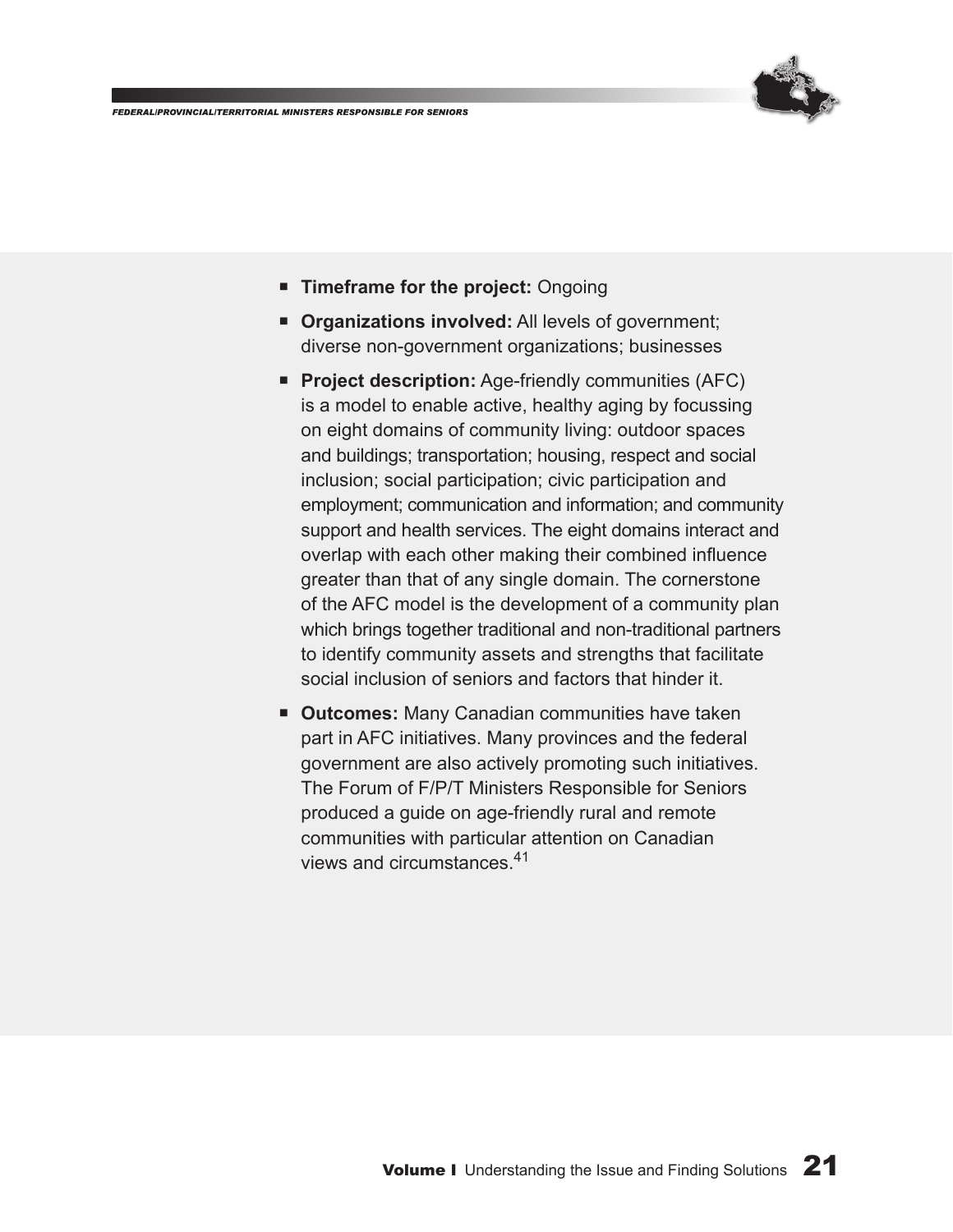

■ How core principles of social innovation influence the **outcomes:** AFC initiatives put emphasis on collaboration and collective impact among multi- and cross-sectoral partners. These initiatives also use the expertise of seniors to strengthen communities. The approach is flexible, draws on the strengths and resources of a diverse set of partners, builds on local capacity, and can be adapted to local concerns, resources and characteristics. This process tailors responses to community-defined priorities that are strong and lasting. The inclusive and flexible nature of this process encourages collaboration among partners with diverse perspectives and results in unique solutions.

#### 2 **Coordination of Two Seniors' Programs: Better at Home and the Farmers' Market Nutrition Coupon Program**

- **Purpose:** To help make fresh, healthy food more accessible for lower-income families and seniors.
- **Type of community: Rural**
- ¡ **Jurisdiction:** British Columbia
- **Target population:** Low income seniors, First Nations seniors and Elders
- ¡ **Timeframe for the project:** Ongoing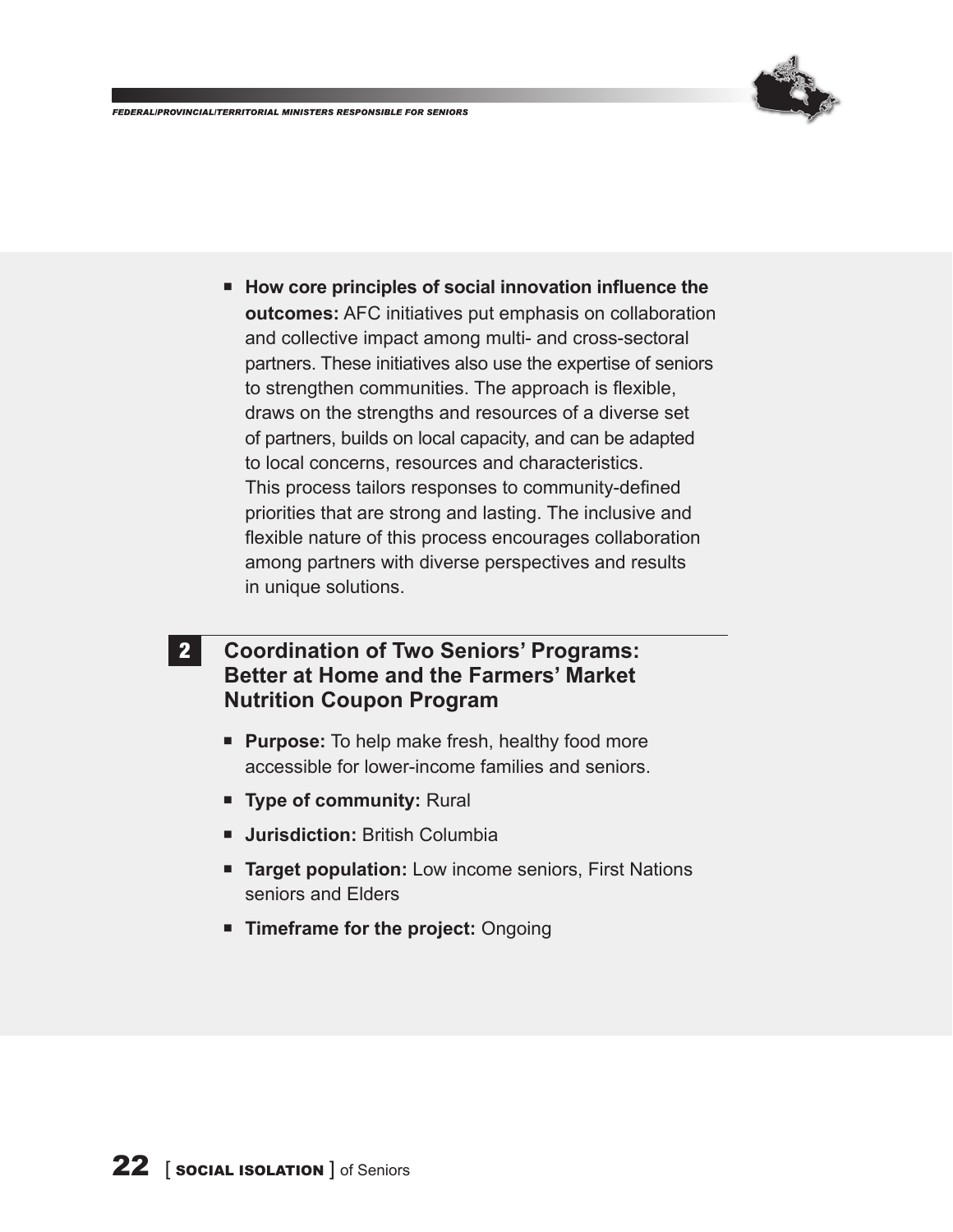

- **Organizations involved:** Provincial government (funds the Better at Home, Farmers' Market Nutrition Coupon Program); non-profit (North Cariboo Aboriginal Family Program Society, Canadian Diabetes Association)
- **Project description:** The North Cariboo Aboriginal Family Program Society coordinates the Better at Home and the Farmers' Market Nutrition Coupon Program. Seniors who are enrolled in both programs benefit from advantages. Better at Home volunteer drivers pick up seniors (many of whom are low-income women) who are enrolled in the program and drive them to the local farmers' market to spend the coupons (funded by the provincial government) on locally grown food. This service ensures that seniors are able to use their coupons while they are still valid, and creates opportunities for seniors who live alone to share and maximize their coupons. Volunteer drivers then take the seniors to a local community kitchen for the Food Skills for Families (Seniors in the Kitchen) program, a food literacy program implemented by the Canadian Diabetes Association with funding from British Columbia's Provincial Health Services Authority. There, seniors develop and share food preparation skills, socialize, and are often introduced to healthy foods (like kale) that they might otherwise not have tried or known how to prepare. At the end of the session the Better at Home drivers take the seniors home with the food they have prepared.
- **Outcomes:** Increased community engagement, social participation, and skills development.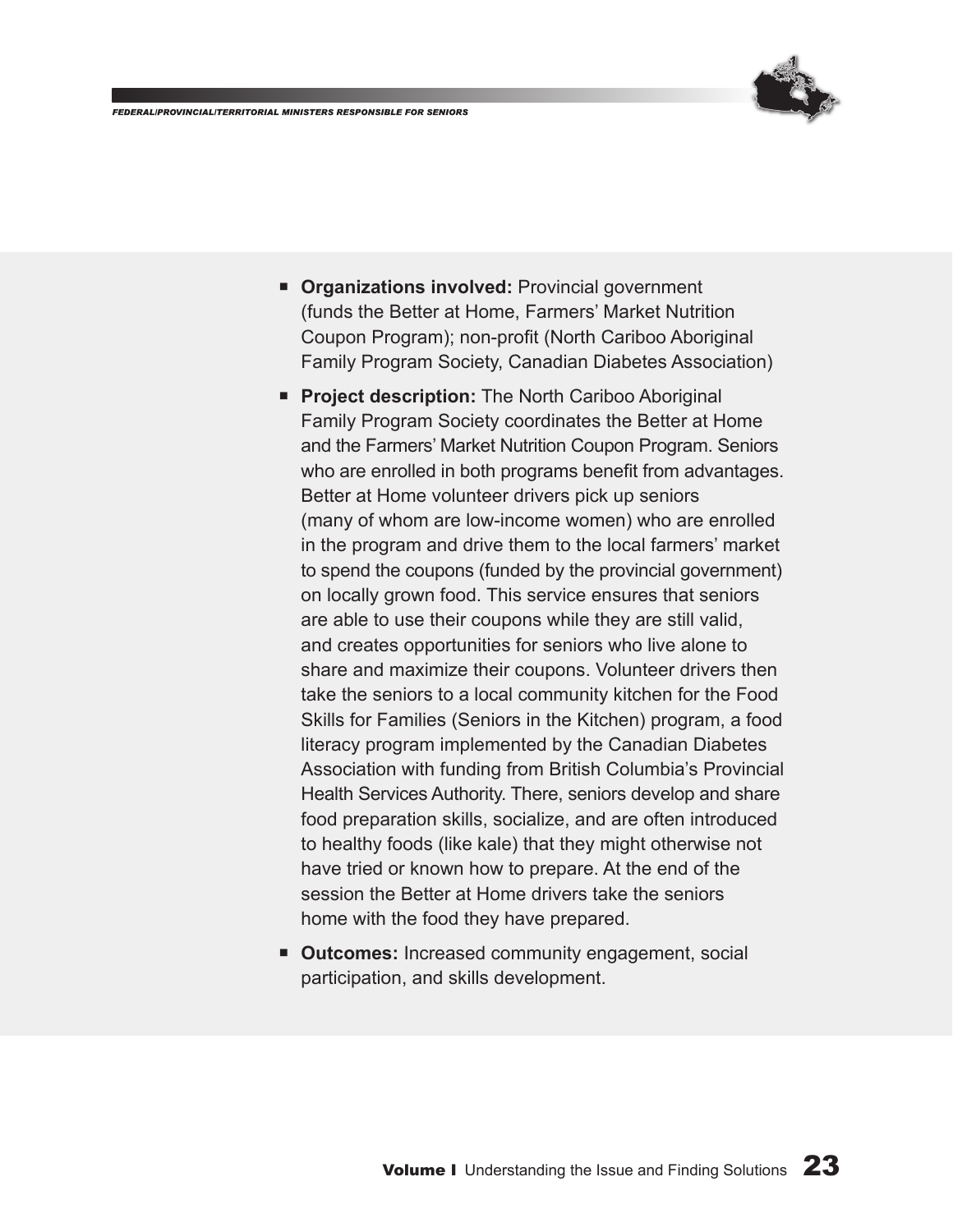

■ How core principles of social innovation influence **the outcomes:** The services are an example of effectively aligning existing assets, programs, initiatives, funding, expertise and experience. The North Cariboo Aboriginal Family Program Society has drawn on funds, expertise and assets to build on local knowledge and services. The coordination of programs effectively strengthens protective factors and lessens risk factors for social isolation by combining transportation, healthy eating, skills development, income support, community engagement and social connectedness for lower-income seniors at risk of isolation.

#### 3 **Social Connections Program**

- ¡ **Purpose:** To address seniors' interest in forms of social interaction other than one-on-one friendly visiting and telephone check-in services.
- ¡ **Type of community:** Rural
- ¡ **Jurisdiction:** British Columbia
- **Target population:** Seniors living in the community
- **Timeframe for the project:** In its third year of operation, ongoing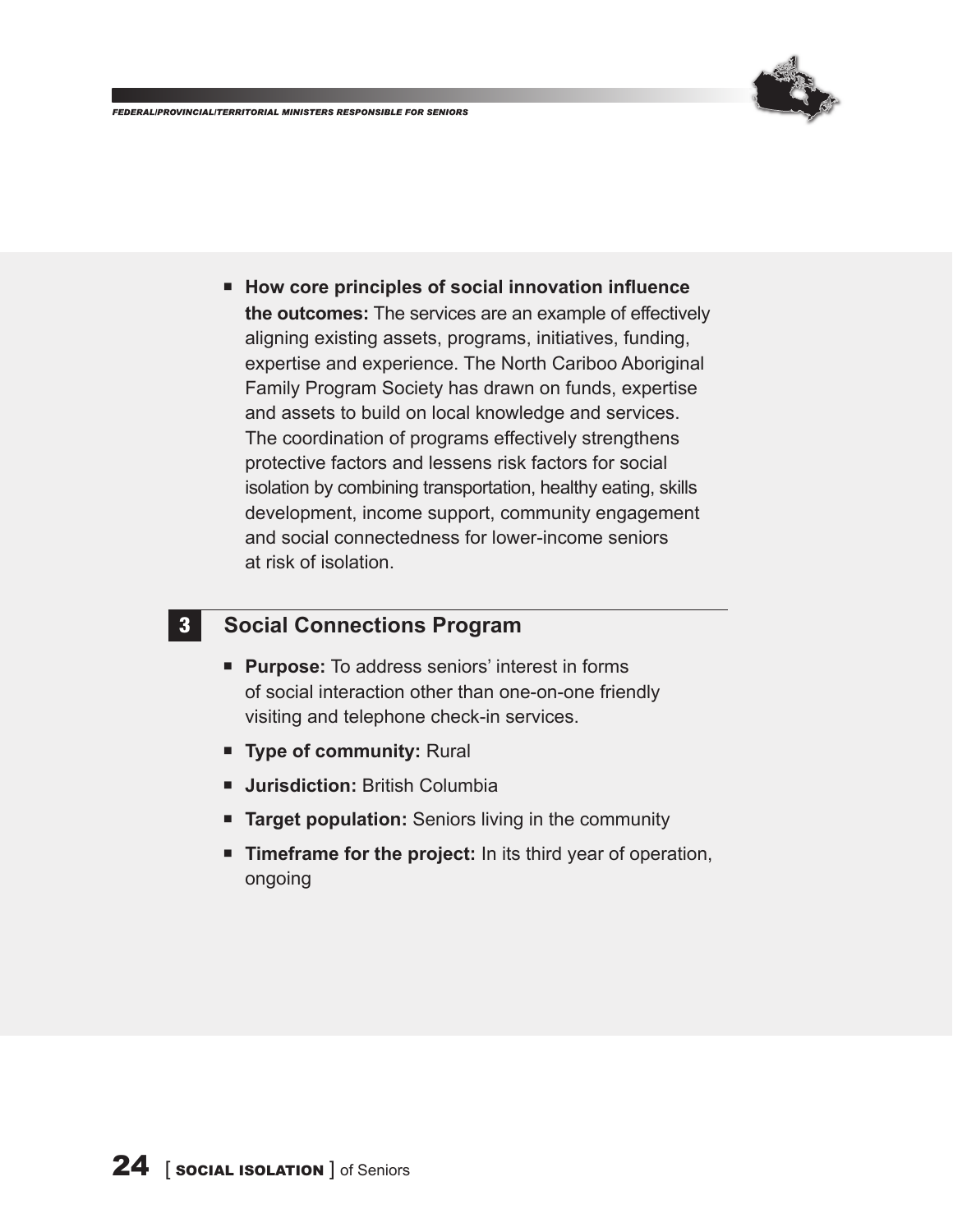

- **Organizations involved:** Provincial government (funds the Cranbrook Better at Home program); non‑profit (Community Connections Society of Southeast BC, Cranbrook and District Community Foundation, and other partner organizations, a middle school, a religious institution, a multicultural society) and local businesses (restaurants and cafes)
- **Project description:** The Social Connections program provides opportunities for seniors to meet, interact with and support other seniors in the community through small-group lunch gatherings like "Coffee or a Cone" dates and spa days. The organization also provides backing for the creation of a peer support group for blind and partially sighted seniors and other community members of all ages. As it evolves, Social Connections has created a local network of partners to help sustain and expand the program; for example, a variety of local organizations have hosted lunch gatherings, including a middle school, a religious institution and a multicultural society. Several local restaurants and cafes have supported the program by providing coupons, donations and discounts. Further partnership opportunities are being explored with other local organizations.
- **Outcomes:** Expanded social networks, increased awareness of community services, increased participation in new activities, and exposure to diverse populations (e.g. younger people, people from varied cultural backgrounds, people of diverse abilities).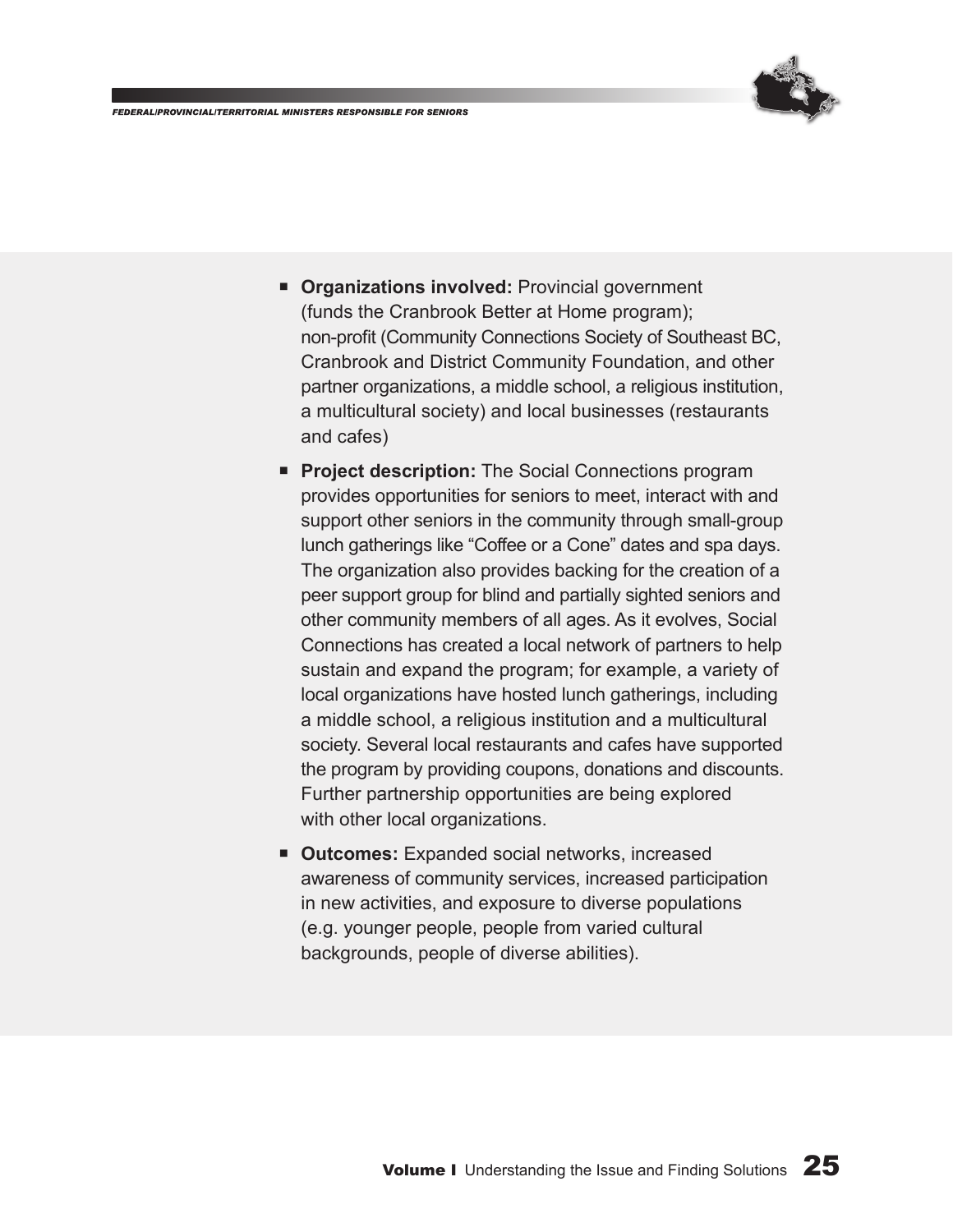

■ How core principles of social innovation influence **the outcomes:** This project is built on collaboration among traditional and non-traditional partners from government, non-profit and business sectors. Partners are using their diverse experience to create accessible community services. They are also responding to the local need by building on the strengths and resources of the community. These factors contribute to sustainability and durability.

#### 4 **Wainwright and District Handivan Society**

- ¡ **Purpose:** Create an alternate transportation model for seniors who are no longer able to drive.
- ¡ **Type of community:** Rural
- ¡ **Jurisdiction:** Alberta
- **Target population:** Seniors living in the community
- **Timeframe for the project:** 2012 to present
- ¡ **Organizations involved:** Wainwright and District Handivan Society (the Handivan Society), University of Alberta Medically At Risk Driver Centre (MARD), volunteer drivers, local physicians, oil company, local seniors complex, local newspapers and the local radio station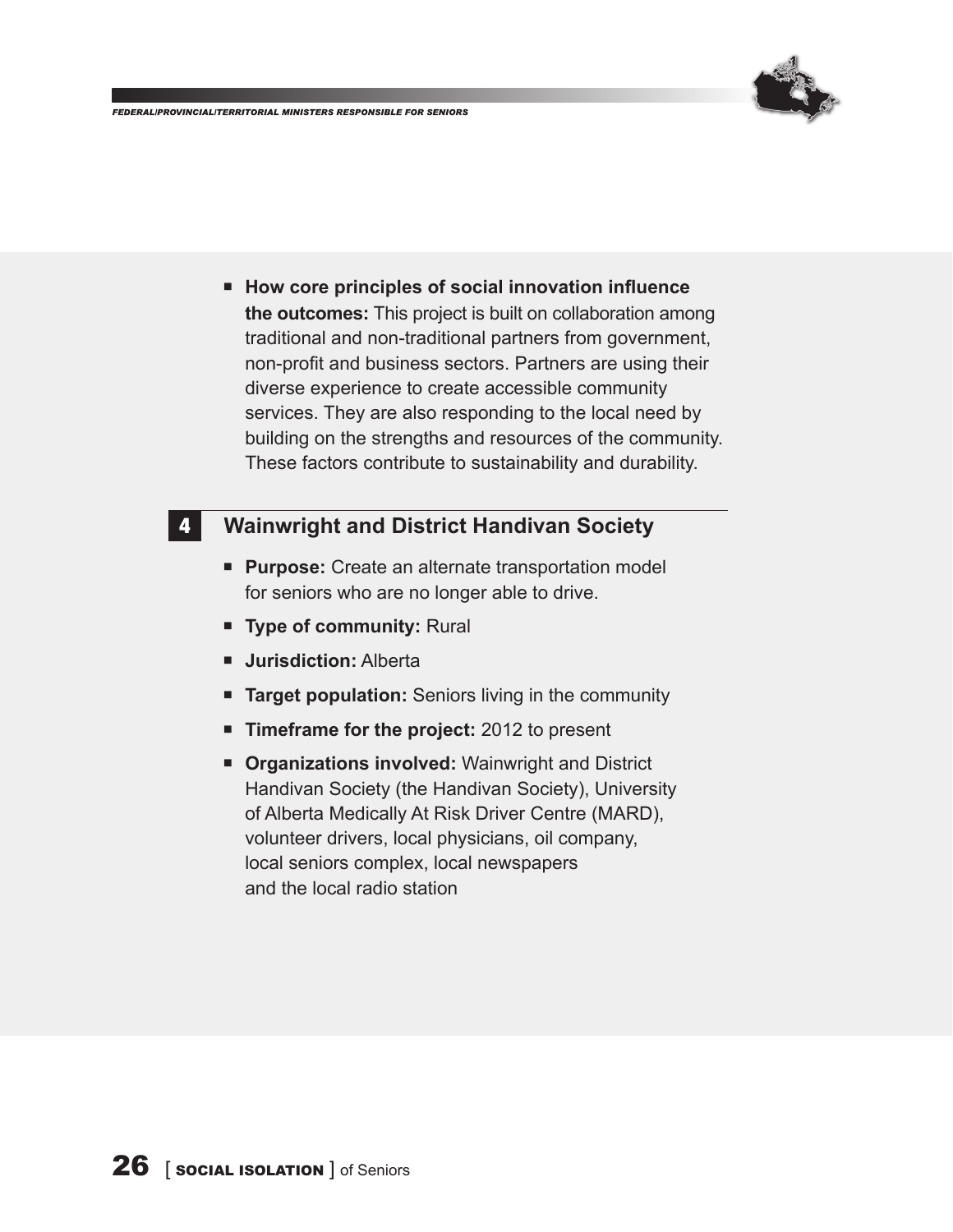

- **Project Description:** The Handivan Society in the rural community of Wainwright, Alberta, participated in a pilot project with the MARD Centre, to create and test an alternate transportation model for seniors who are no longer able to drive. The MARD centre provided the initial seed funding for the initiative. The Handivan Society owns a bus and van, which they use to transport seniors, as well as others with physical limitations and/or disabilities, to medical appointments and family events such as weddings or funerals. At the end of the pilot project the Society committed to supporting an ongoing alternate transportation service.
- **Outcomes:** The Handivan Society's transportation service is in its second full year of operation, with plans to expand the service to adjacent communities and increase the number of vehicles in the operation. The number of rides provided has increased from 43 rides per month when they launched the service in 2013, to 120 per month in early 2016. The Handivan Society is committed to establishing the administrative and financial resources to sustain activities ten years into the future. As of 2015, the society estimates that it will receive sufficient financial and in-kind donations to fulfil this ten‑year commitment. This model also helped to inform the development of the *Alternate Transportation for Seniors* toolkit. The toolkit includes tangible approaches and steps to help both rural and urban communities in developing capacity to create sustainable transportation models for seniors. In the first week following its February 2016 release, the toolkit was downloaded from the MARD Centre website over 200 times.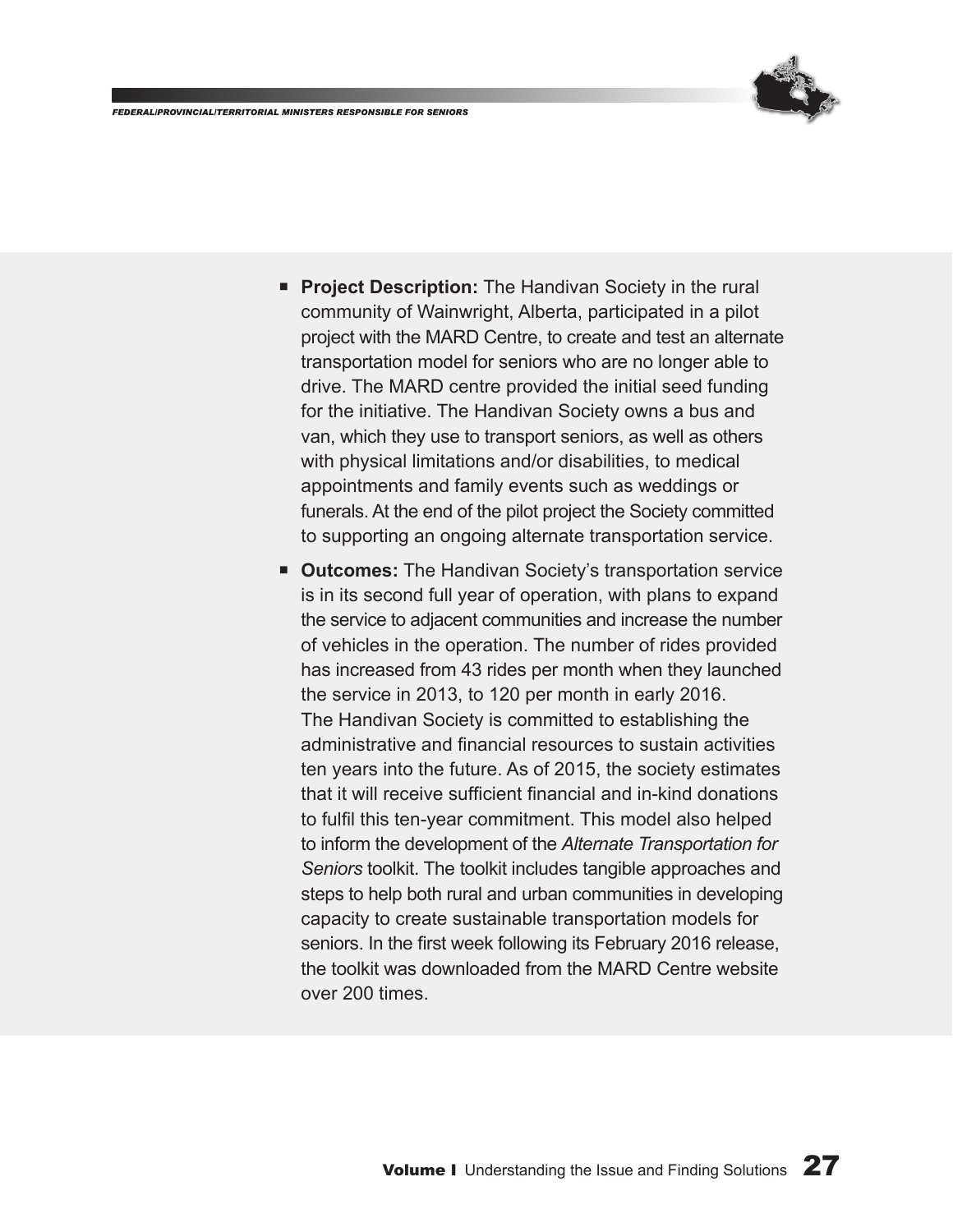

■ How core principles of social innovation influence **the outcomes:** This project brought together a network of community organizations with different expertise and resources to meet the mobility needs of seniors, as identified in a community needs assessment. Making use of multi- and cross-sectoral partnerships to share risks and outcomes, the Handivan Society has leveraged significant private sector resources to support the project. Local businesses and employers provide ideas, financial, and in-kind donations such as fuel, free parking, and other supports. The project demonstrates durability and sustainability and is helping to inform the successful development and implementation of sustainable, responsive models of alternate transportation services for seniors in other Alberta communities. The Handivan Society model is adaptable to other small and medium size communities, especially rural and remote communities lacking comprehensive public transportation options.

#### 5 **A Walk on the Wild Side42**

- **Purpose:** To connect residential care residents to the larger community.
- ¡ **Type of community:** Urban
- **E** Jurisdiction: Saskatchewan
- **Target population:** Residents living in long term care facilities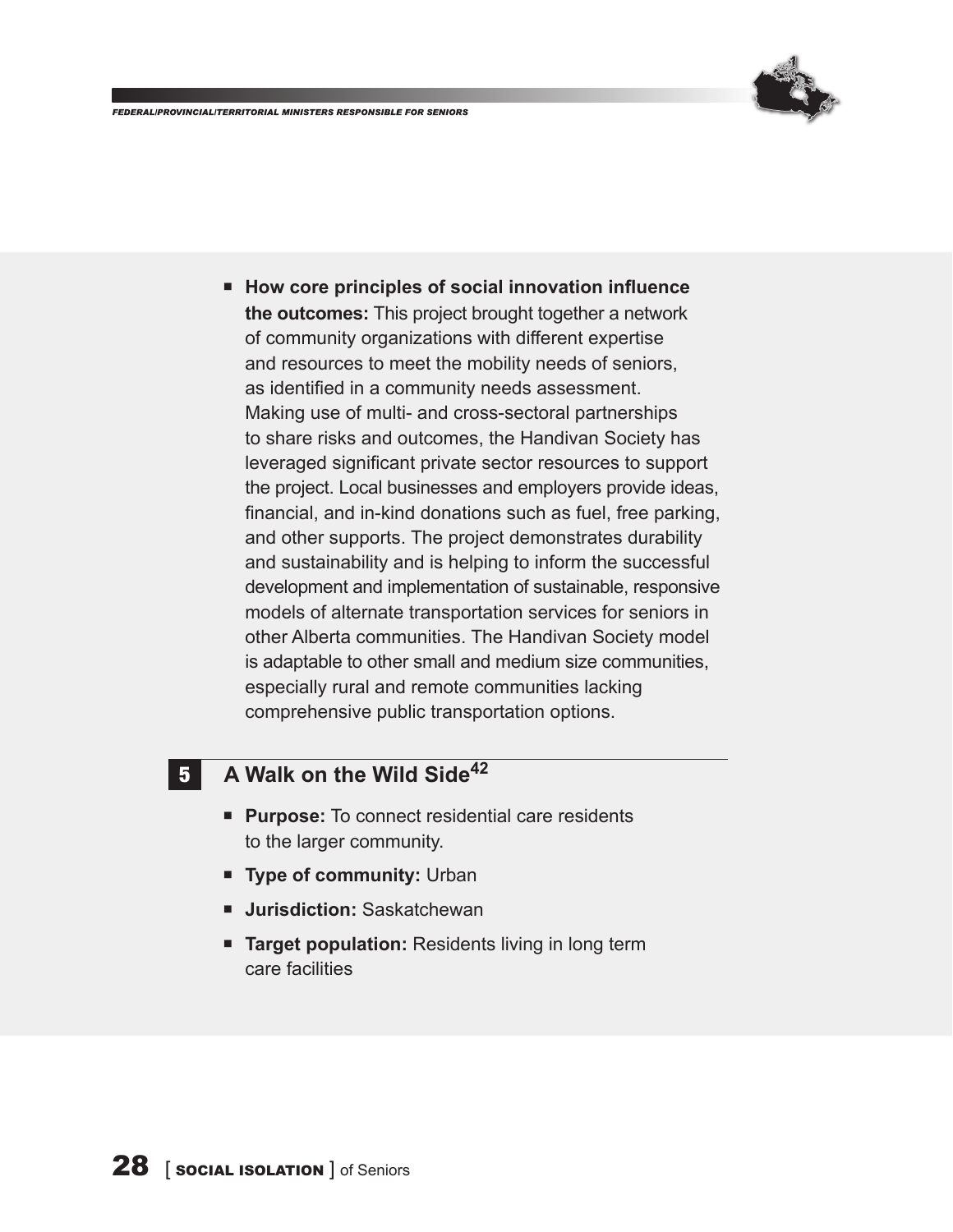

- ¡ **Timeframe for the project:** November 26, 2007 to November 21, 2008
- ¡ **Organizations involved:** Sherbrooke Community Centre, environmental organizations, academia and federal government (New Horizons for Seniors Program), government and non-government organizations
- **Project description:** This novel approach to facilitating seniors' social inclusion stems from what seniors have to offer rather than only at what they need. Residents in long term care facilities can be cut off from the larger community and are frequently the recipients of intervention. Seniors however, have a great deal of accumulated knowledge about the environment that is beneficial to the community. This project has created community eco-trails and an insect and butterfly garden for the benefit of Saskatonians and visitors of all ages. The project positions seniors as leaders, as holders of knowledge, as teachers to children and younger adults and as positive contributors to their community.
- **Outcomes:** After the project concluded, youth took a leadership role to continue offering guided tours for visitors to the site. Overall, there were 270 participants in the project (120 seniors and 150 non-seniors).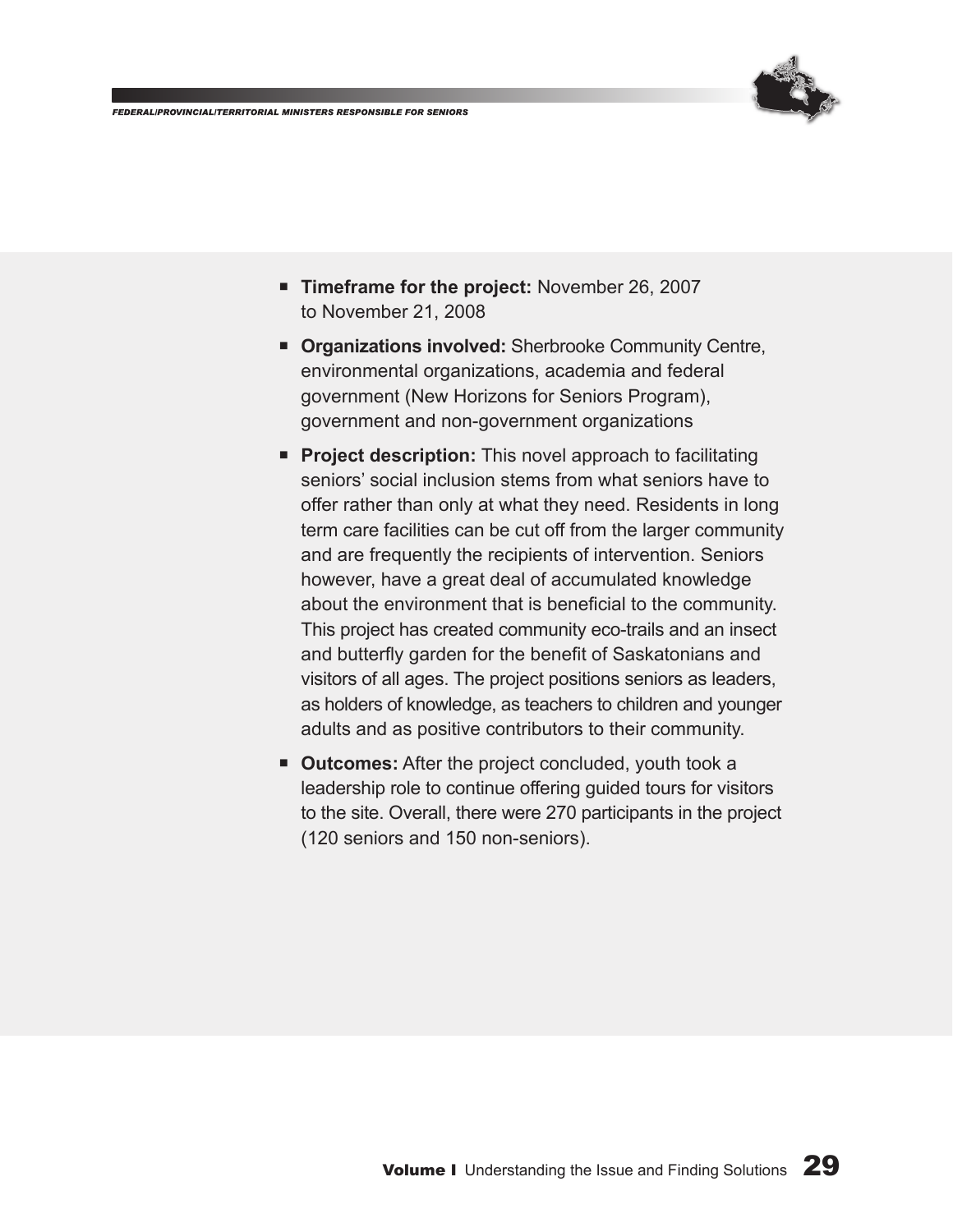

■ How core principles of social innovation influence **the outcomes:** This project facilitates the valuing and respecting of seniors, and recasts them as contributing members of their communities. The project has resulted in collaborative partnerships between seniors and environmental organizations, schools and government and non-government organizations.

#### 6 **Ithinto Mechisowin Community Country Food Program43**

- **Purpose:** To increase respect for community elders and demonstrate their value to the community.
- ¡ **Type of community:** Northern, rural
- ¡ **Jurisdiction:** Manitoba
- **Target population:** Elders, First Nations, low income
- **Timeframe for the project:** 2014, ongoing
- **E** Organizations involved: Provincial government (Northern Food Security Community Economic Development Fund), O Pipon Na Piwin Cree Nation
- **FICT** Project description: Community elders contributed their knowledge and skills about traditional foods and gardening to support local food self-sufficiency. The program delivered traditional foods that were harvested or hunted from the local area to people with low incomes. The Food Program also creates important learning opportunities for both youth and adults.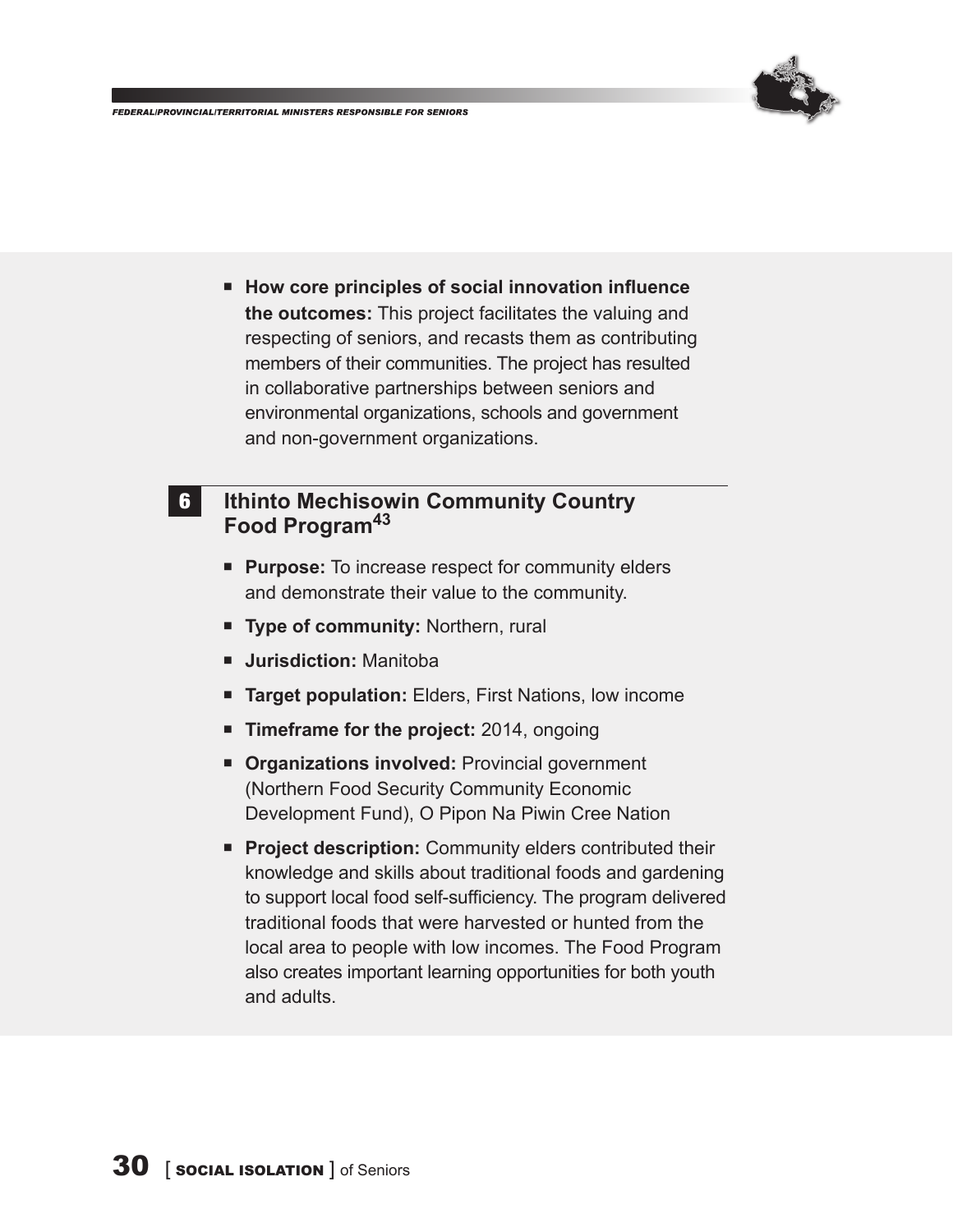

- ¡ **Outcomes:** 200 people receive fish, berries, vegetables and wild meat each week.<sup>44</sup> As a result of elders visibly contributing to their community, respect for them increased, facilitating their sense of value and inclusion and their greater social participation. The collaborative approach also strengthened the bonds between elders and younger community members. Based on the success of the project, it will expand to other Manitoban communities.
- How core principles of social innovation influence **the outcomes:** This project leveraged funds from another initiative (food security). It used community expertise and assets (i.e. elders' traditional knowledge) to tailor a response to a community need.

#### **7 Friendly to Seniors Program**<sup>45</sup>

- **Purpose:** To increase the age-friendliness of businesses.
- **Type of community: Urban**
- ¡ **Jurisdiction:** Ontario
- **Target population:** Seniors living in the community
- ¡ **Timeframe for the project:** Ongoing
- ¡ **Organizations involved:** Businesses, seniors' organizations and municipal government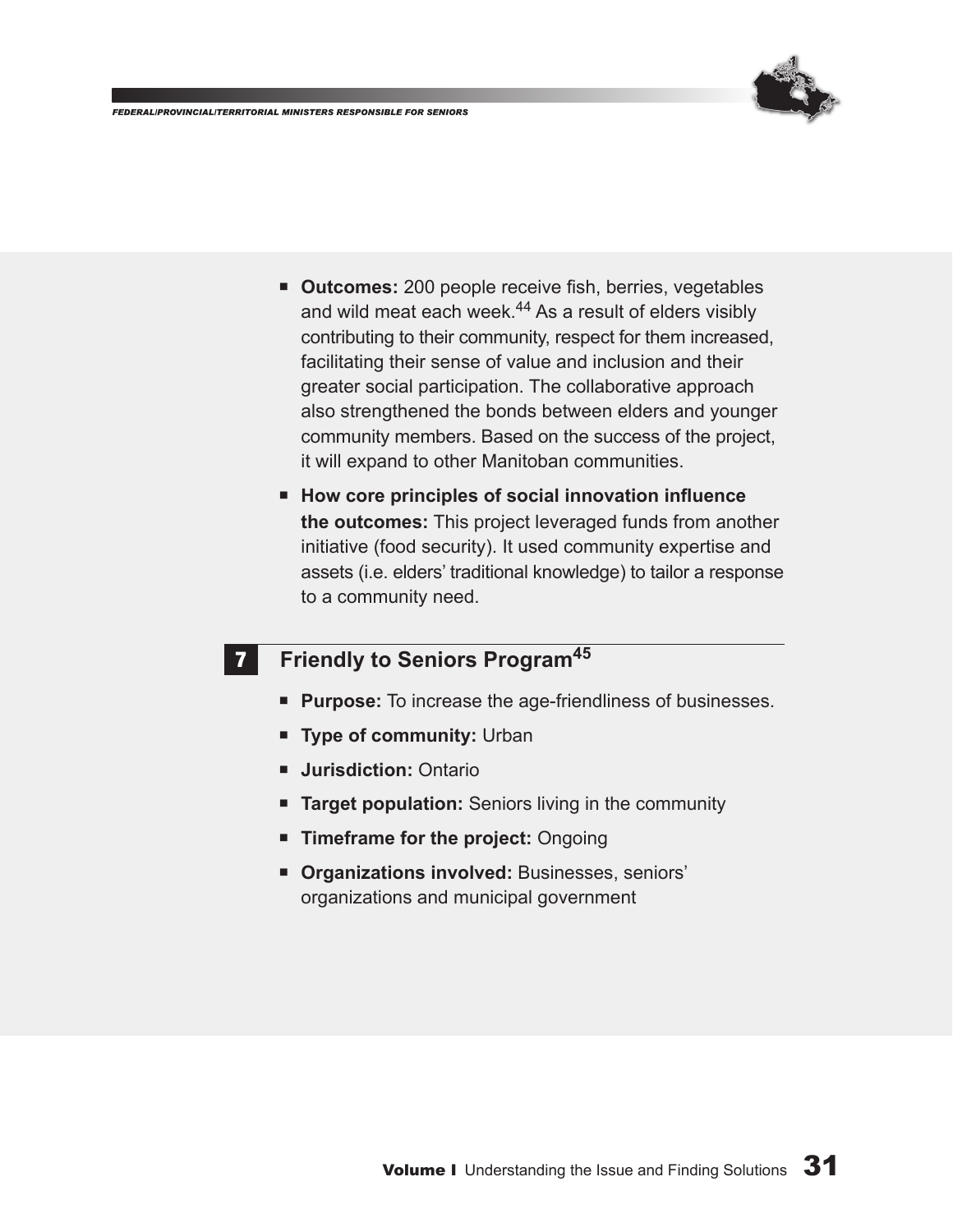

- ¡ **Project description:** The Friendly to Seniors Program offers local businesses an assessment of their senior friendliness, provides resources and awareness literature, and makes suggestions for improvements. Participants are presented with a Friendly to Seniors Certificate that can be displayed in storefronts or staff rooms. Seniors participate in business assessments and in senior awareness programs for employees.
- ¡ **Outcomes:** Started a television program, Friendly to Seniors, on the local cable station; developed YouTube videos; and certified businesses as Friendly to Seniors (including financial services, public libraries, seniors centres, coffee and book stores, and health clinics—some of which made changes in order to become certified).
- How core principles of social innovation influence **the outcomes:** This project builds on the momentum of the age-friendly communities' movement to create systemic change in the business environment. It is entrepreneurial in that businesses are rewarded for participation. This project required the commitment and contribution of the private, public and non-profit sectors, pooling their expertise and resources. Its success and durability rests on these parties sharing risks, benefits and outcomes.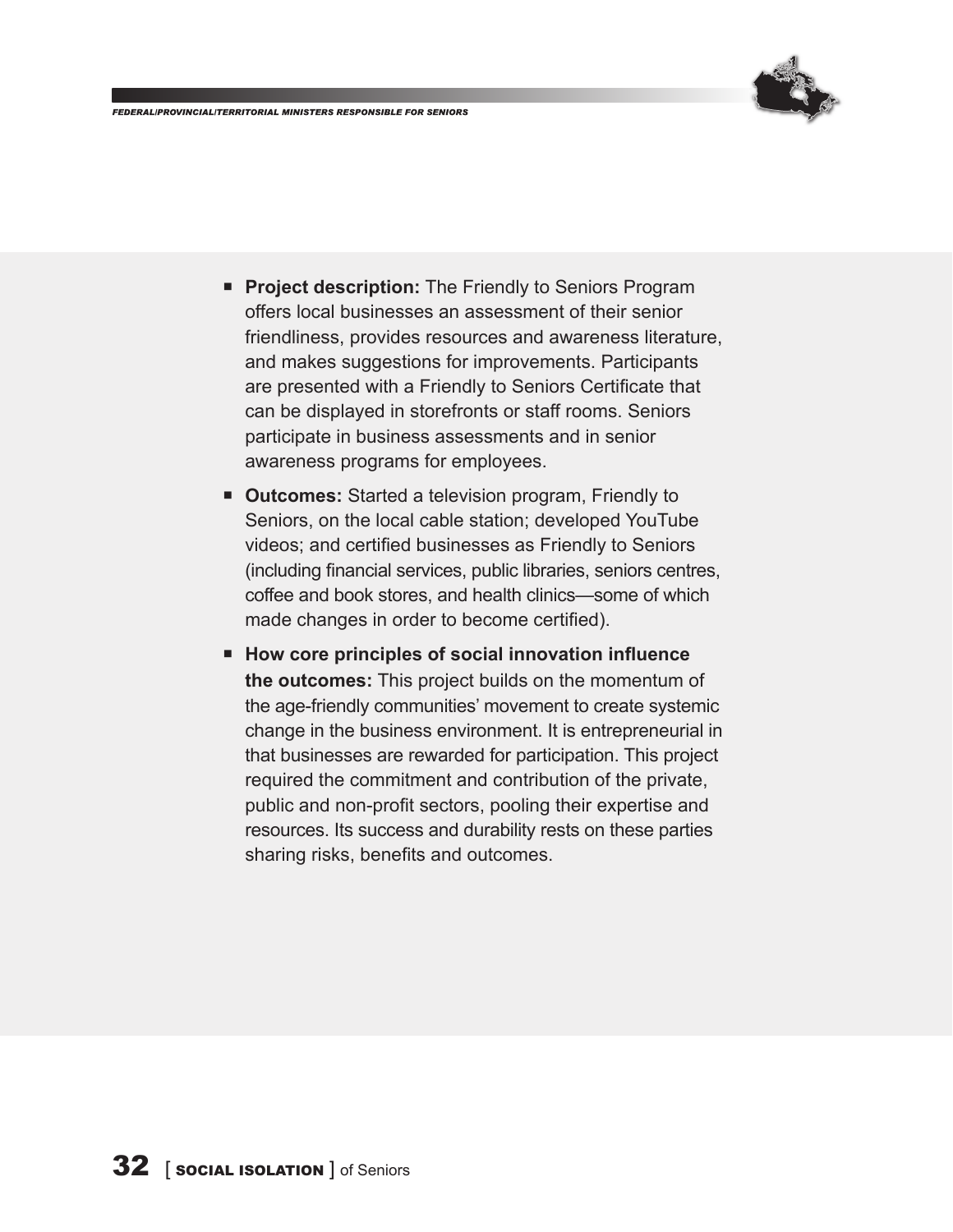

**8** South Shore Helping Hands<sup>46</sup>

- **Purpose:** To help people stay in their homes and remain independent
- ¡ **Type of community:** Rural
- **E** Jurisdiction: Nova Scotia
- **Target population:** Seniors living in the community
- ¡ **Timeframe for the project:** Began in June 2015
- **Organizations involved:** Local health authority, provincial (Department of Seniors) and federal government (New Horizons for Seniors Program); non‑profit (Victorian Order of Nurses)
- **Project description:** South Shore Helping Hands is a community-based program that provides people with assistance with small tasks that are becoming too difficult, or can no longer be done safely. Tasks include things like: transportation to and from medical appointments or errands; minor home repair; yard clean-up or shoveling; piling firewood; companionship and a friendly visit for seniors who live alone. Volunteers are set up with individuals on a daily, weekly or monthly basis, depending on the need and volunteer availability. Transportation is often the first need and frequently leads to other services and increased social participation. In 2014–2015, with support of the federal government's New Horizons for Seniors Program, this project was extended to two other counties in Nova Scotia to establish similar Helping Hands volunteer programs throughout the regional health authority.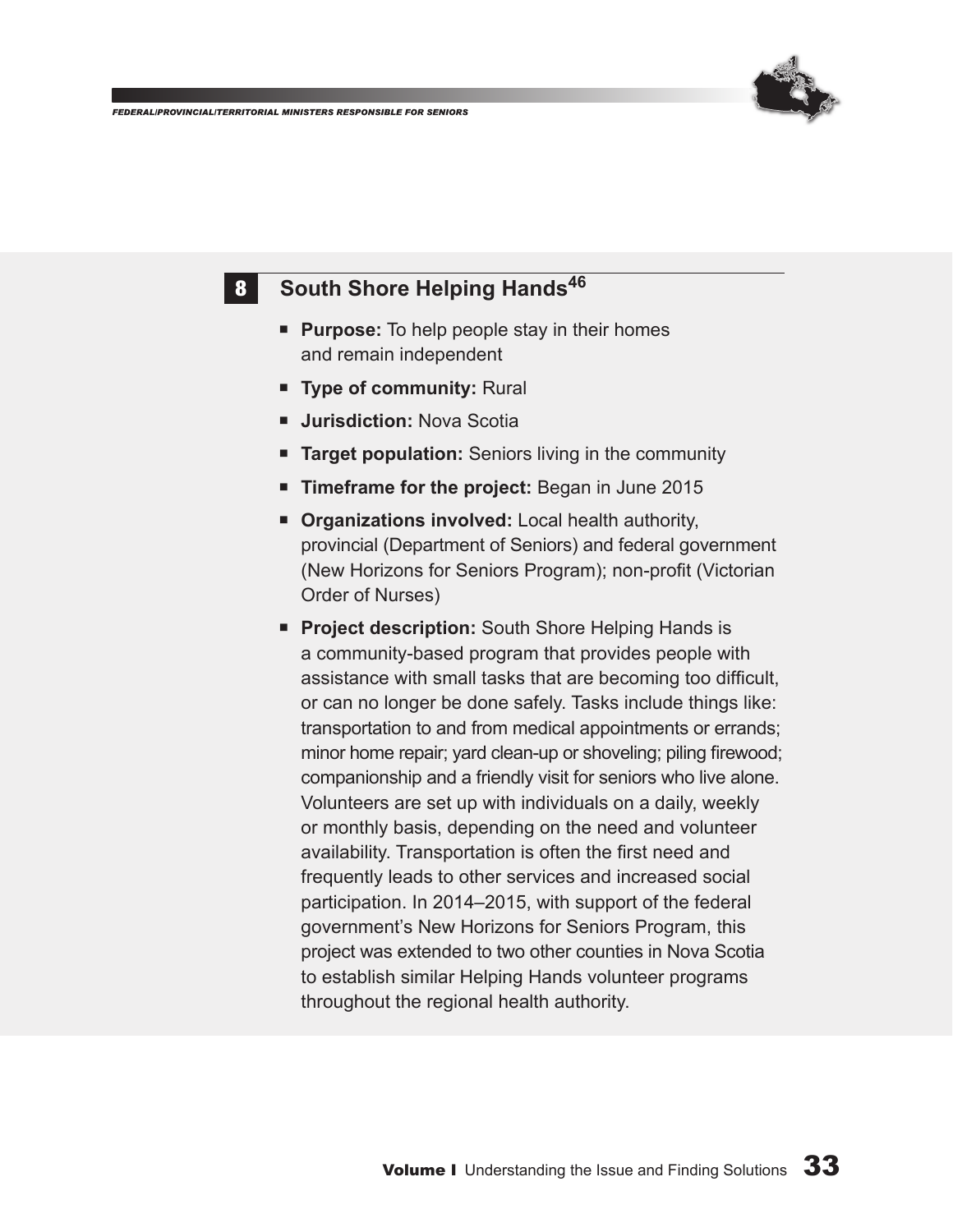

- **Outcomes:** As of August 2015, 55 volunteers have given over 1,000 hours, enabling 77 seniors to remain in their homes more safely and socially engaged than otherwise possible.
- How core principles of social innovation influence **the outcomes:** This project is an example of an effective partnership between the volunteer sector and government, accessing funding from local, provincial and federal governments. The project makes the most of human resources in the retiree community to help meet the needs in an aging community with less help. The project is also an example of expanding a successful project to reach a wider population of seniors. Both seniors who receive services and seniors who provide services benefit through increased social participation. Much of the success comes from the leadership of the founder, who led the project, found partners and encouraged collaboration.

#### **9** Senior Centre Without Walls<sup>47</sup>

- ¡ **Purpose:** To provide educational and recreational programs to seniors in their homes.
- **Type of community:** Urban, rural, remote
- ¡ **Jurisdiction:** Manitoba
- **Target population:** All seniors in Manitoba
- ¡ **Timeframe for the project:** Ongoing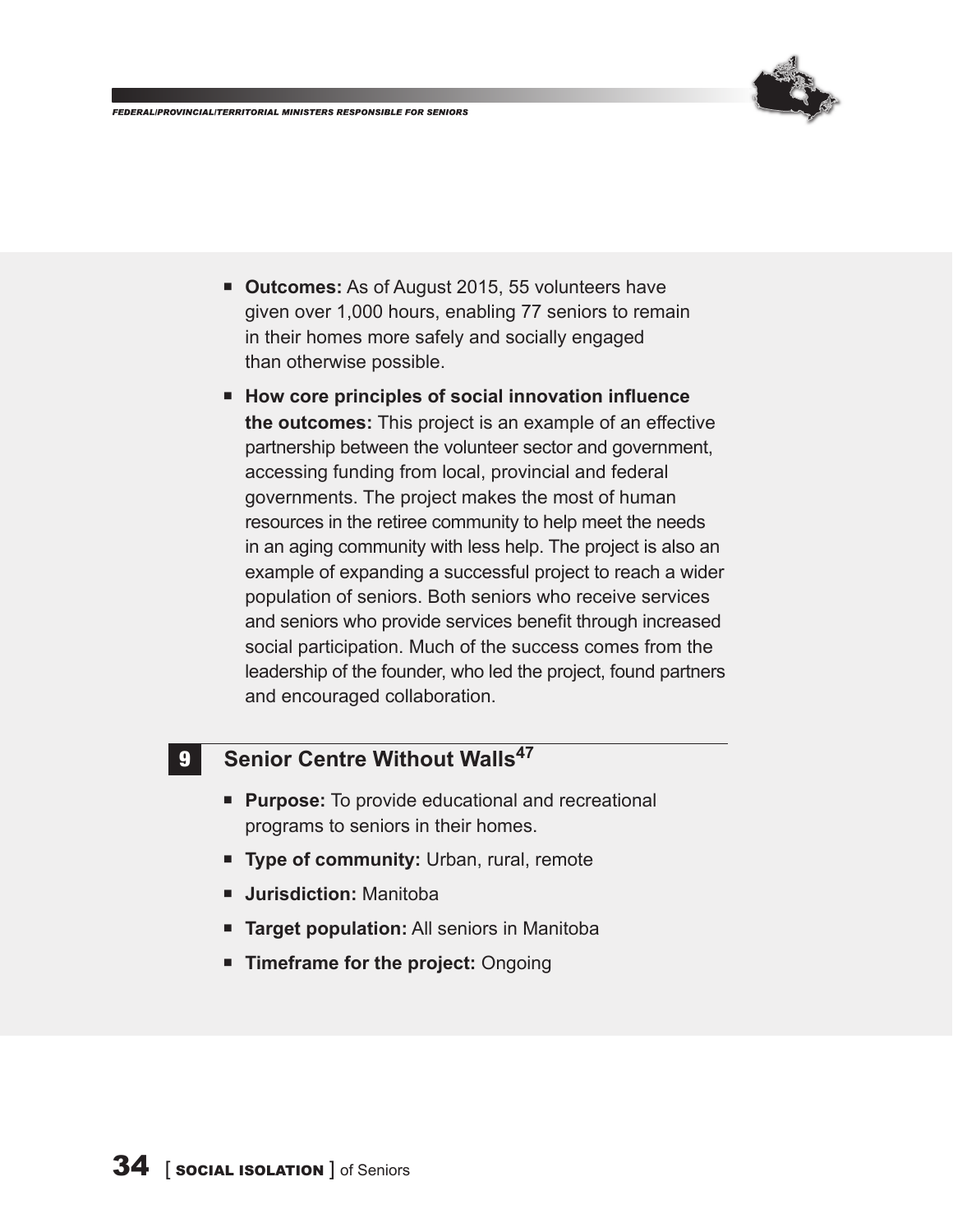

- **Organizations involved:** Non-profit (A & O: Support Services for Older Adults), municipal government (Winnipeg Regional Health Authority) and provincial government (Manitoba Seniors and Healthy Aging Secretariat)
- **Project description:** Senior Centre Without Walls offers a unique opportunity for Manitobans 55 years of age and older, to join educational and recreational programs from the comfort of their own homes by teleconference. Program topics include: educational presentations, health and wellness, language classes, book clubs, travelogues and support groups. The programs are free. They are accessed through a toll-free number and are offered during the day and in the evening. Accommodations are made for seniors with vision loss.
- **Outcomes:** In 2014–2015, the program provided service to 5,400 callers and offered 526 classes.
- How core principles of social innovation influenced **the outcomes:** This project uses technology, funding and expertise to expand the capacity of standard programming, making it available to all seniors in the province. It builds on the momentum of the initiative of age-friendly communities in Manitoba. It is accessible to a broad range of seniors, including those who are housebound or have loss of mobility or vision, and seniors who are limited for reasons of finances, location or other factors.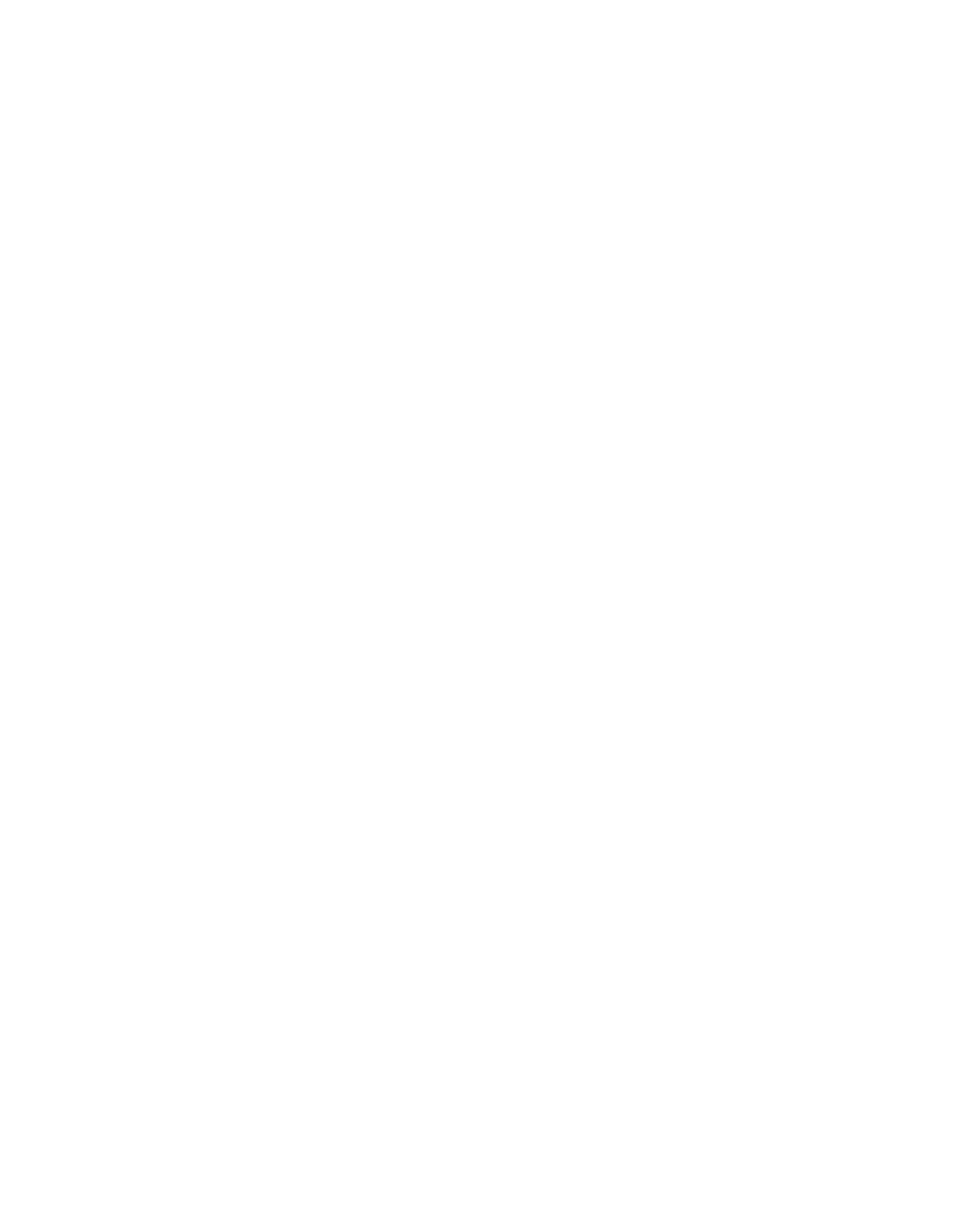

## Creating Conditions that Generate Innovative Solutions

While the examples in the previous section show some of the core principles of social innovation, they also draw attention to conditions that lead to greater success. Some of these principles include:

- **Community readiness** A strong commitment from organizations to engage people in developing and implementing community programs, using the strengths and relationships in the community (e.g. networks, memberships, space, expertise, talents, and funds) for a common objective. The quality of relationships among participants can affect the success of a project, so it is important to set a shared vision, clear roles and good communication from the beginning.
- **Leadership and champions** People and organizations with influence in the community can create and sustain new ways of working together and instill a culture of learning. These leaders are vital in building teams from across sectors and helping to define objectives.
- **Planning and measuring objectives using evidence** Plans have clear objectives when they are based on research and evidence. Part of planning a project is thinking about how objectives and success can be measured. Recognizing the strengths and weaknesses of a project makes it easier to develop and succeed. It also helps when trying to modify projects or adapt them for other communities.
- **Realistic timeframe** As the saying goes, Rome was not built in a day. Change takes time to develop, whether in attitude, behaviour, an organization or a system. Many of the examples above were the result of a process of trial and error. It is important to take time to learn and reflect, adapt to new processes and partners, celebrate achievements and seize opportunities.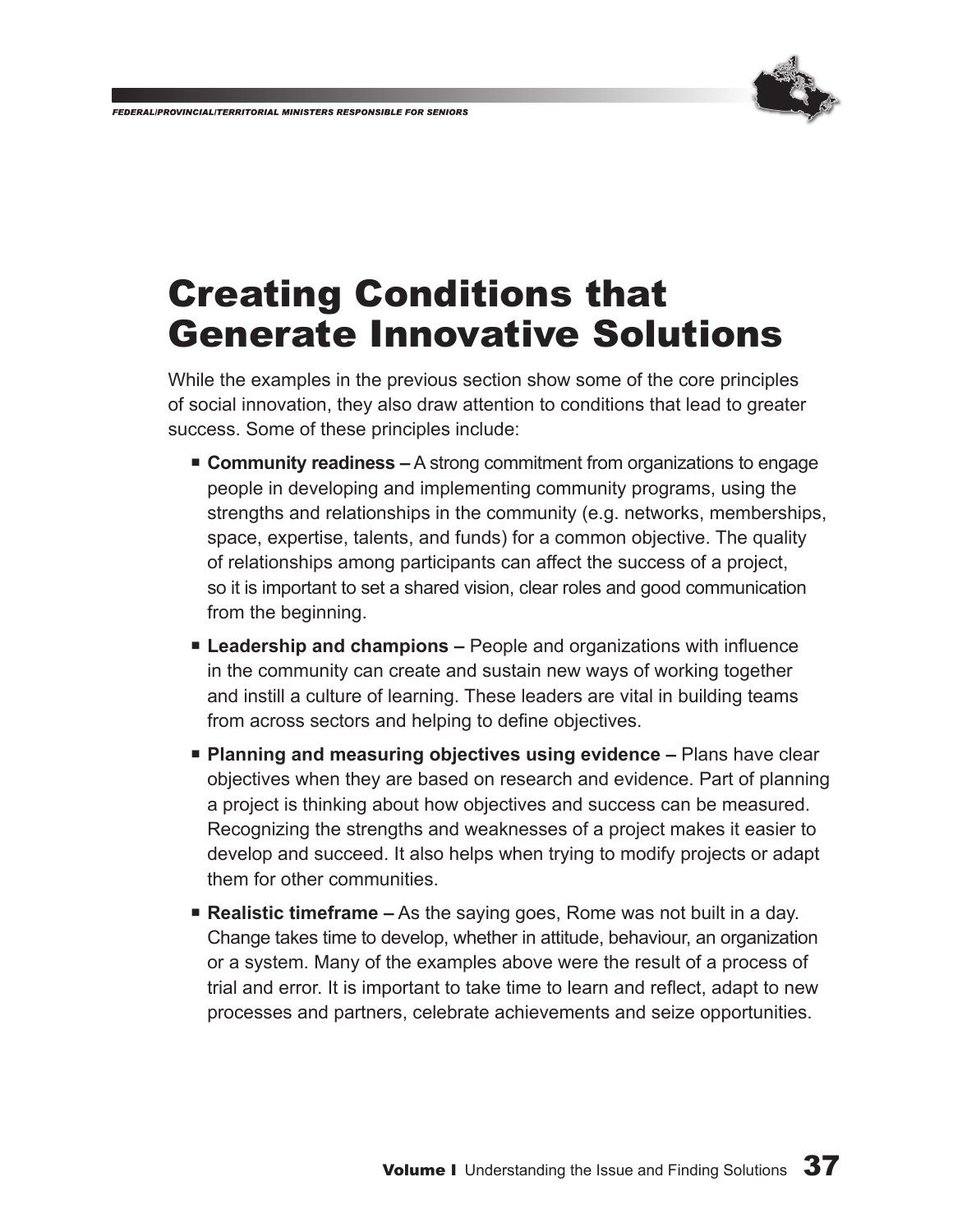

■ **Openness to creativity –** Solutions based on proven methods can be very effective; this is a cornerstone of social innovation. However, this does not mean that an initiative which has been successful in one community will also be in another. Existing initiatives may be improved upon and new ideas may be very valuable. Partners should be willing to think outside the box and be open to change. Flexibility and open-mindedness help people and organizations to adjust to new and unexpected circumstances.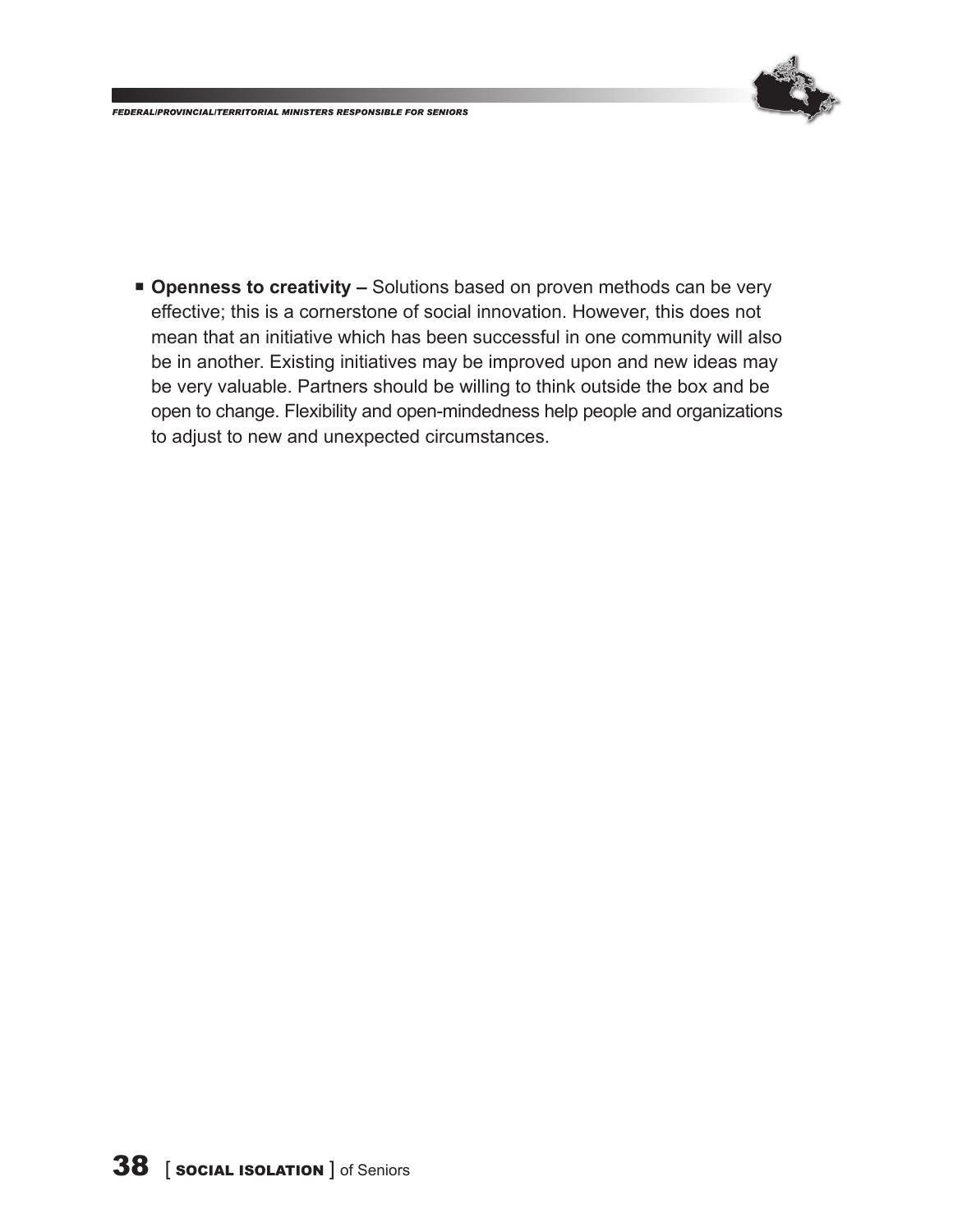

## **Next Steps Finding Solutions** to Social Isolation

As the Canadian population ages, the social and economic contributions of seniors will be increasingly tied to the success of all Canadians. To ensure that seniors continue—and even enhance—their participation in society, it is important for them to remain healthy and engaged in their communities. However, social isolation is a widespread and growing issue that has serious negative consequences for seniors, their families and their communities. How can social isolation and its effects be reduced? With the partnership of local organizations, seniors thrive and communities benefit from their continued contributions as active participants.

This first volume is an introduction to social isolation and social innovation for anyone interested in reduced social isolation in their community. Seniors, seniors' organizations, and a variety of groups with an interest in reducing social isolation among seniors can take the lead in facilitating discussions to find solutions to address the situation in their communities.

A simple step could be to have a conversation about social isolation with people serving seniors in the public, business and non-profit sectors in a community. Conversations might be informal to start and become structured meetings later on. There are different ways to start this conversation; one approach is to organize an event where ideas can be exchanged. *Social Isolation of Seniors Volume II: Ideas Exchange Event Toolkit* is a toolkit to help anyone wanting to take action to reduce social isolation in their community. It contains: (1) a series of templates for organizing and carrying out an effective ideas exchange event; and (2) a sample of tools and resources to encourage the development of lasting community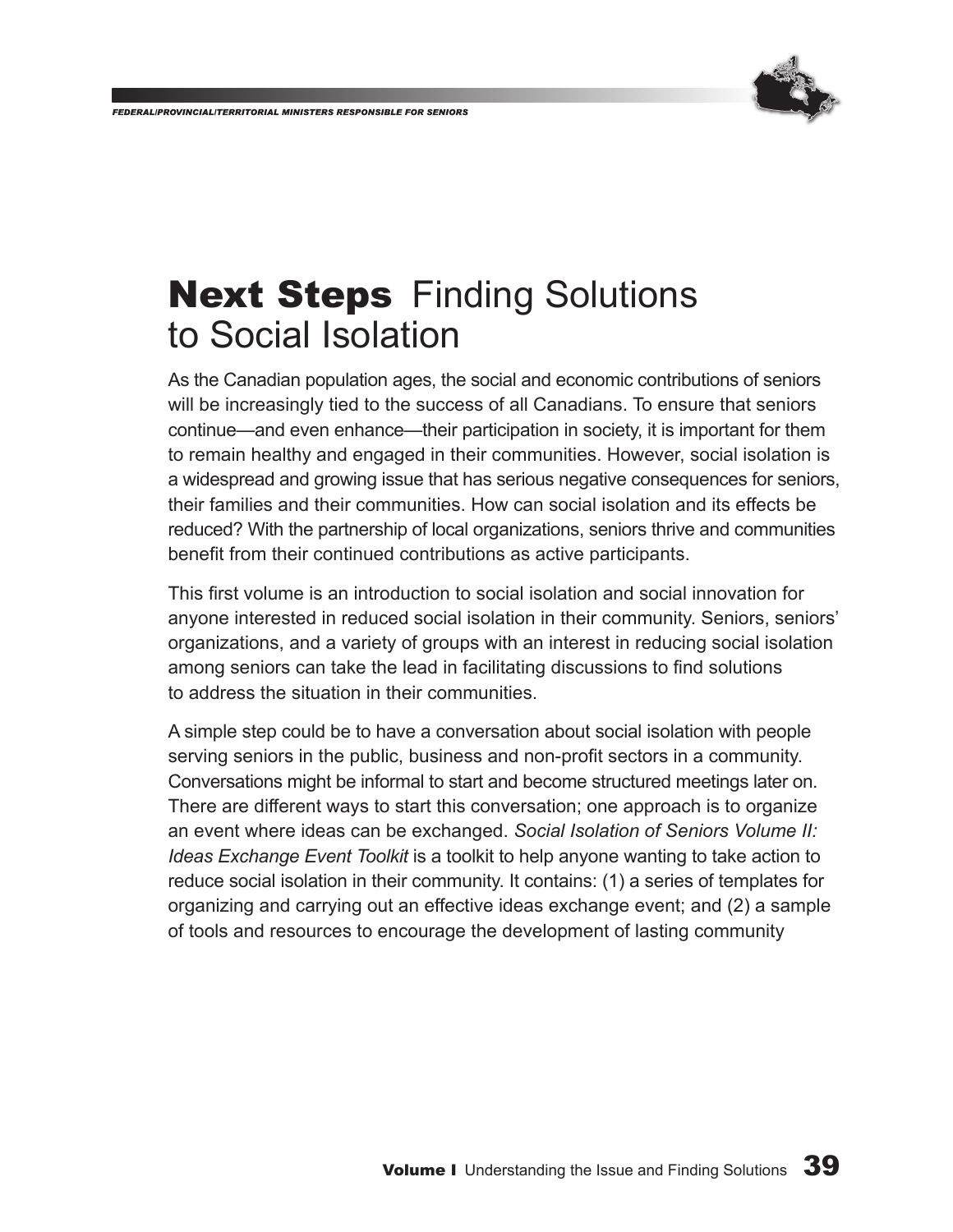

partnerships. Because communities have different abilities and readiness to act, the toolkit contains a range of resources that can be used by groups at different times and stages of partnership.

The two volumes are intended to motivate locally and culturally relevant action that reflects the environmental, economic, and social conditions of each community to reduce the social isolation of seniors. Ideas exchange events as described in volume two provide a venue for stakeholders from across the community an opportunity to express their views on what actions could be taken to reorganize efforts or generate momentum to address seniors social isolation in their community.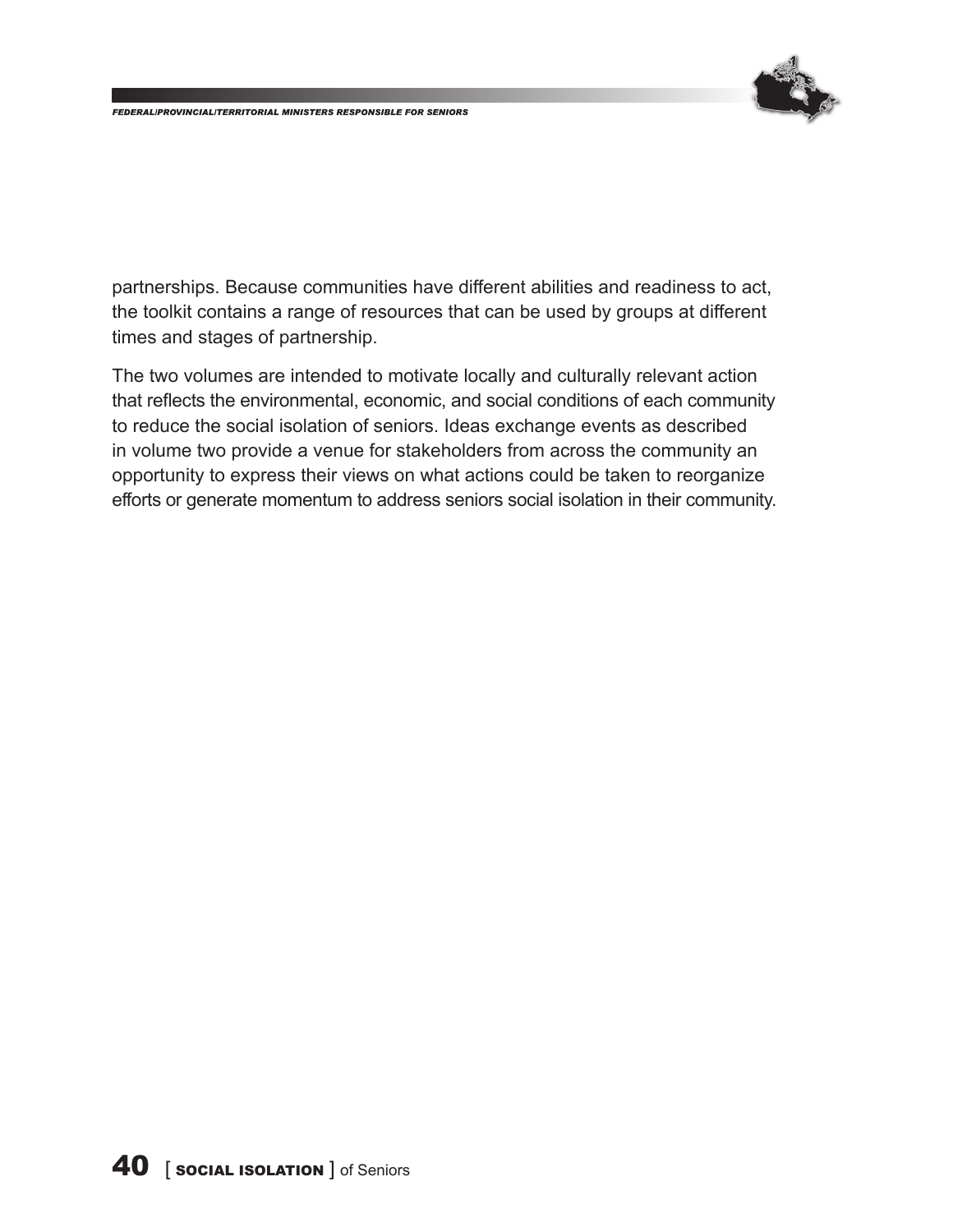

## Appendix A Glossary of Terms

| <b>Age-friendly</b>       | This model was developed by the World Health                                  |
|---------------------------|-------------------------------------------------------------------------------|
| communitie                | Organization in collaboration with the Government                             |
|                           | of Canada, with participation from 33 cities worldwide,                       |
|                           | including 4 Canadian communities. It addresses eight                          |
|                           | key domains of community living that enable seniors                           |
|                           | with varying needs and capacities to live in security,                        |
|                           | good health and to participate fully in society. This project                 |
|                           | brought together cities from around the world that were                       |
|                           | interested in supporting healthy aging by becoming more                       |
|                           | age-friendly. Age-friendly communities provide opportunities                  |
|                           | not just for seniors, but for the whole community. For more                   |
|                           | information on how to start, implement, and evaluate                          |
|                           | age-friendly community initiatives please visit                               |
|                           | http://www.phac-aspc.gc.ca/seniors-aines/                                     |
|                           |                                                                               |
|                           | afc-caa-eng.php                                                               |
| <b>Collective impact</b>  | An approach which brings together different sectors for                       |
|                           | a common agenda to solve large complex problems-                              |
|                           | can be applied to existing collaborative work to help facilitate              |
|                           | cross-sector engagement to effectively implement their                        |
|                           | strategies to achieve their desired results. <sup>48</sup>                    |
| <b>Protective factors</b> | Traits, situations or circumstances that contribute                           |
|                           | to the social integration of seniors.                                         |
| <b>Risk factors</b>       | Individual, social, environmental and community                               |
|                           | factors that may place seniors at risk of social isolation<br>and loneliness. |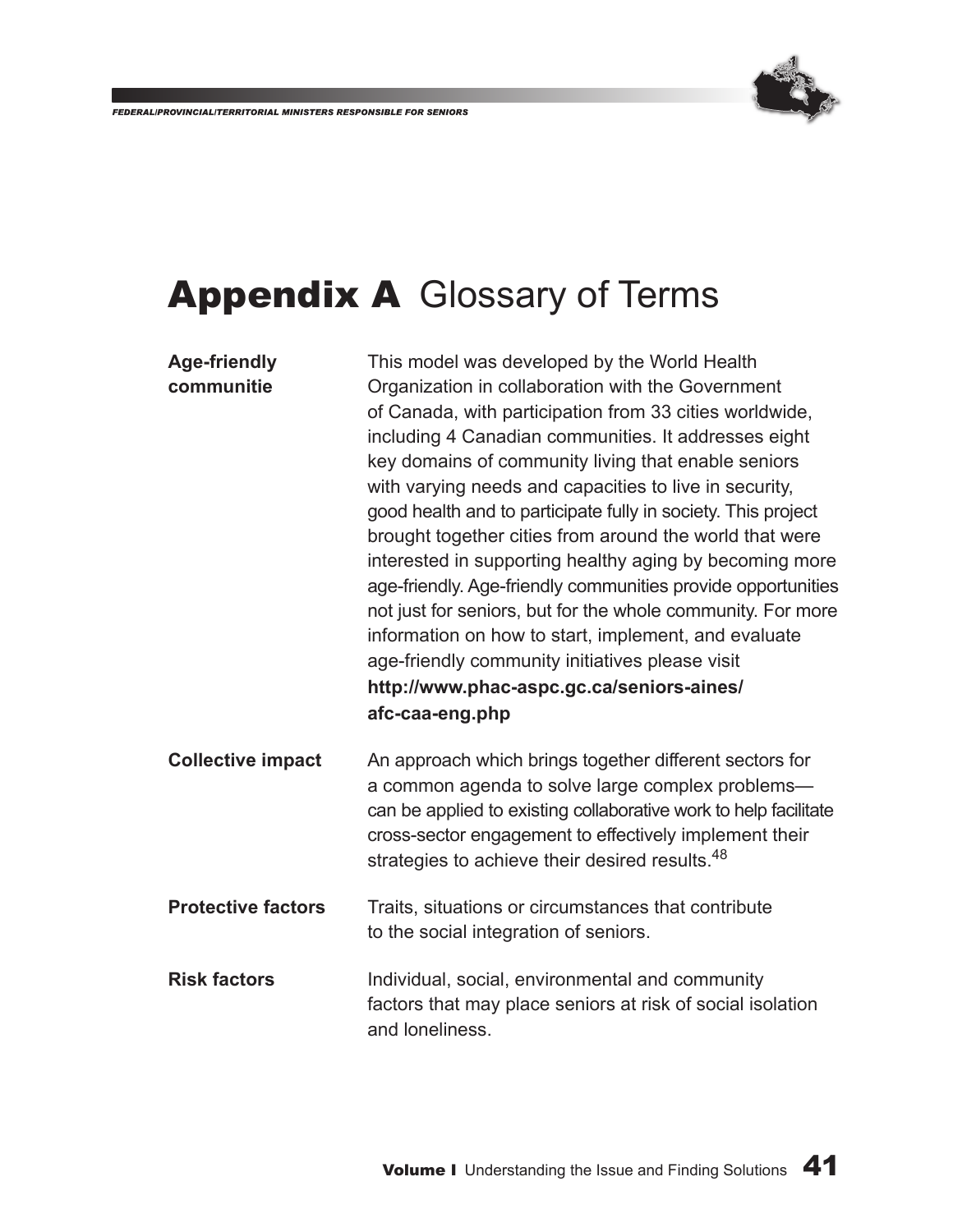

| <b>Social exclusion</b>  | Social exclusion is a multidimensional process<br>of progressive social rupture, detaching groups<br>and individuals from social relations and institutions<br>and preventing them from full participation in the normal,<br>normatively prescribed activities of the society in which<br>they live. <sup>49</sup> It is a determinant of health as defined by<br>the World Health Organization and results from poverty,<br>relative deprivation, racism, discrimination, stigmatization<br>and unemployment. Social exclusion among older people<br>refers to an experience characterized by deprivation and<br>the lack of access to social networks, activities and services,<br>resulting in poor quality of life. <sup>50</sup> |
|--------------------------|---------------------------------------------------------------------------------------------------------------------------------------------------------------------------------------------------------------------------------------------------------------------------------------------------------------------------------------------------------------------------------------------------------------------------------------------------------------------------------------------------------------------------------------------------------------------------------------------------------------------------------------------------------------------------------------------------------------------------------------|
| <b>Social inclusion</b>  | Describes how a society values all of its citizens, respects<br>their differences, ensures everyone's basic needs are met,<br>and welcomes and enables full participation in that society. <sup>51</sup>                                                                                                                                                                                                                                                                                                                                                                                                                                                                                                                              |
| <b>Social innovation</b> | An intentional way that community organizations,<br>governments, researchers, seniors and businesses work<br>together and combine resources to address issues such<br>as social isolation of seniors. Social innovation looks for<br>concrete solutions that make the most of funds, expertise<br>and assets, shares risks and benefits; and builds lasting<br>partnerships between sectors.                                                                                                                                                                                                                                                                                                                                          |
| <b>Social isolation</b>  | Low quantity and quality of contact with others.<br>A situation of social isolation involves few social contacts<br>and few social roles, as well as the absence of mutually<br>rewarding relationships.                                                                                                                                                                                                                                                                                                                                                                                                                                                                                                                              |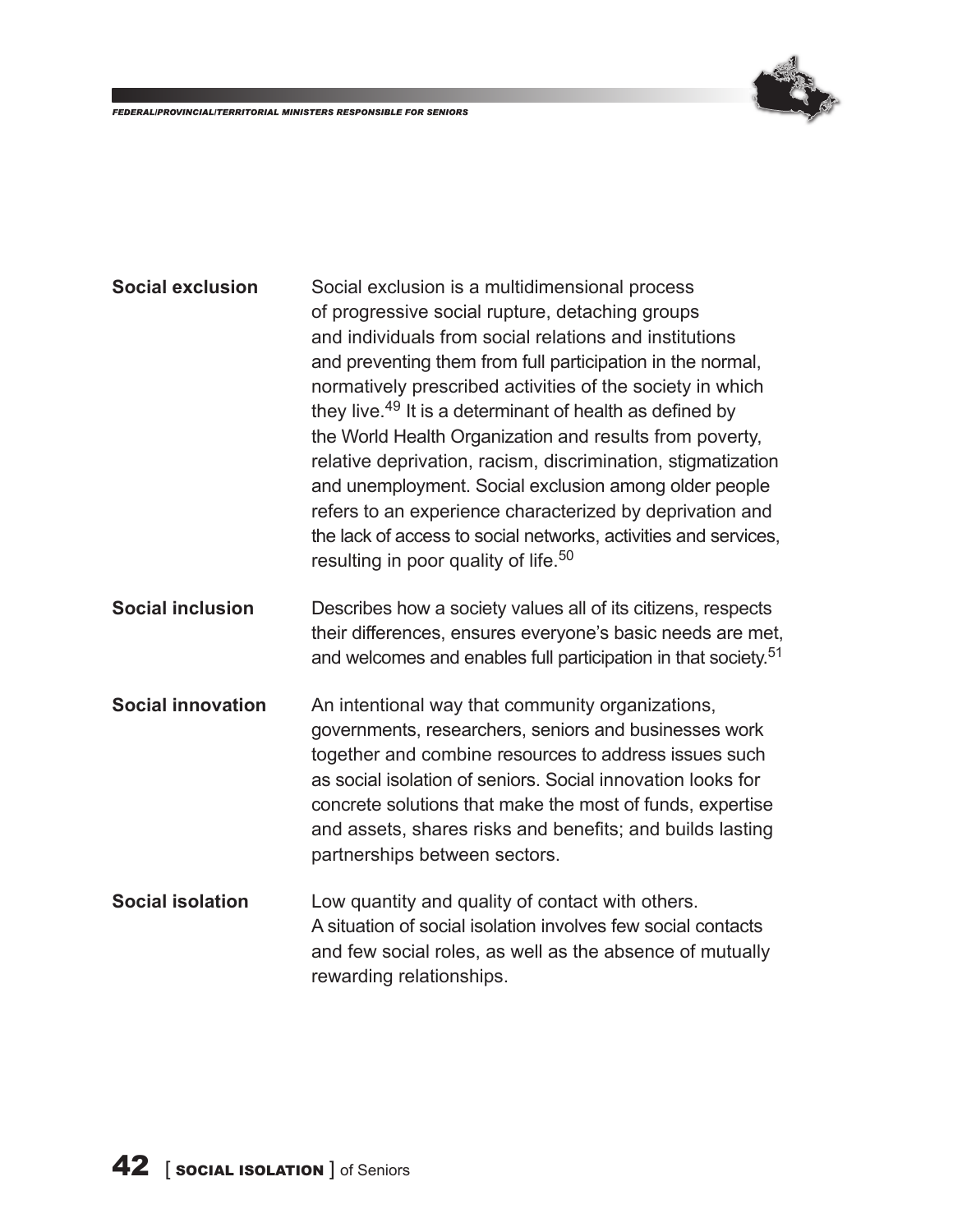

## References

- 1 Statistics Canada. Population Projections for Canada (2013–2063), the Provinces and Territories (2013–2038). Retrieved November 12, 2015 from **http://www.statcan.gc.ca/pub/91-520-x/91-520-x2014001-eng.htm**
- 2 Statistics Canada. Population Projections for Canada (2013–2063), the Provinces and Territories (2013–2038). Retrieved November 12, 2015 from **http://www.statcan.gc.ca/pub/91-520-x/91-520-x2014001-eng.htm**
- 3 Keefe, J., Andrew, M., Fancey, P. & Hall, M. (2006). Final Report: A Profile of Social Isolation in Canada. Submitted to the Chair of the F/P/T Working Group on Social Isolation. Retrieved September 2014 from **http://www.health.gov.bc.ca/library/publications/year/2006/ keefe\_social\_isolation\_final\_report\_may\_2006.pdf**
- 4 International Federation of Aging. (2012). Current and Emerging Issues Facing Older Canadians. Retrieved from: **http://www.ifa-fiv.org/wp-content/ uploads/ 2012/12/current-and-emerging‑issues-facing-older-canadians-finalreport-30-march-2012.pdf** as cited in National Seniors Council (2014). Report on the Social Isolation of Seniors 2013–2014. Government of Canada, p.9. Retrieved July 15, 2015 from **http://www.seniorscouncil.gc.ca/eng/research\_publications/**
	- **social\_isolation/page00.shtml**
- 5 Nicholson, N.R. (2012). A Review of Social Isolation: An Important but Underassessed Condition in Older Adults. Journal of Primary Prevention. 33 (2–3).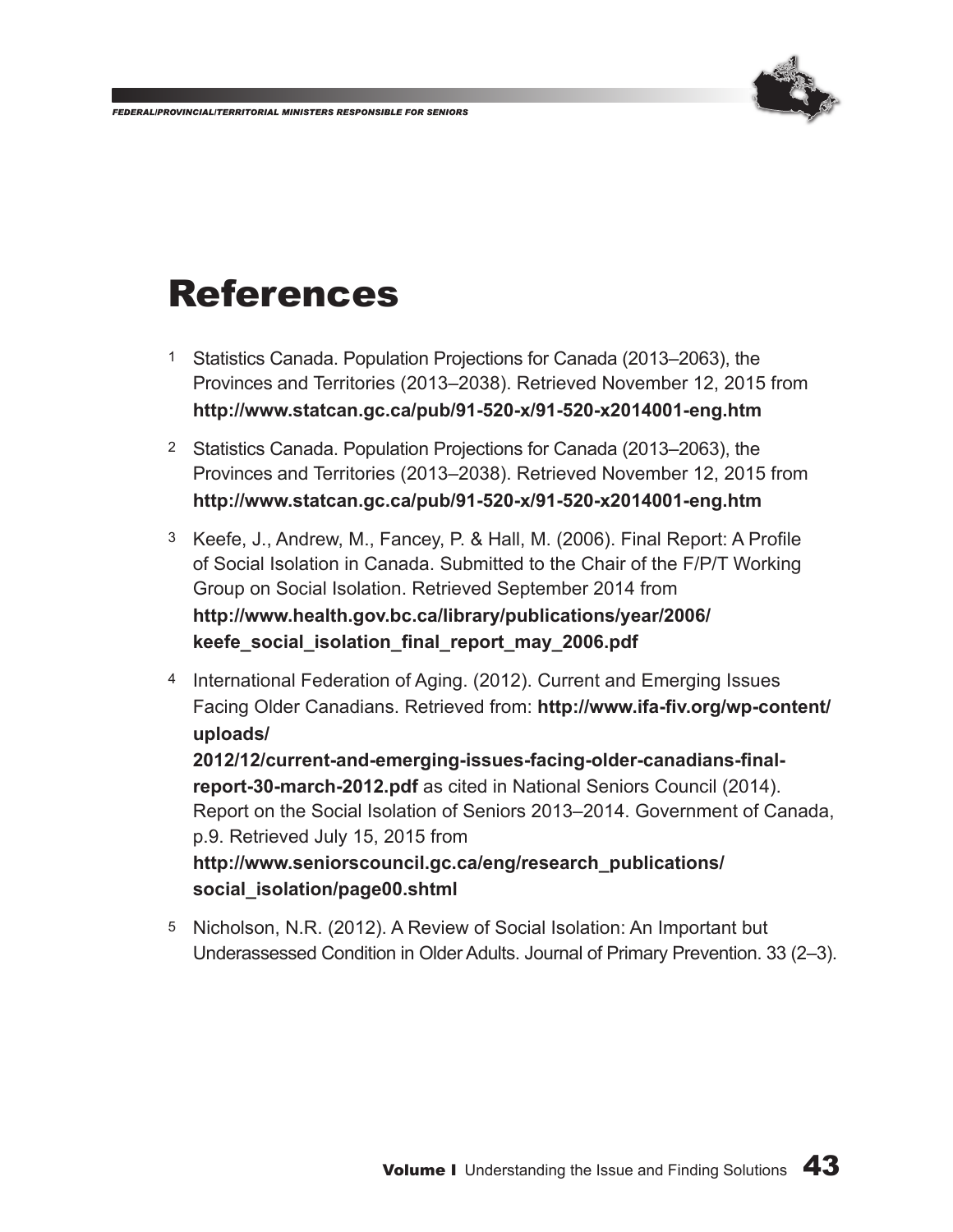

- 6 Sneed, J. R., & Whitbourne, S. K. (2005). Models of the aging self. Journal of Social Issues, 61(2), 375–388.
- 7 Raymond, E., Gagné, D., Sévigny, A. & Tourigny, A. (2008). La participation sociale des aînés dans une perspective de vieillissement en santé : réflexion critique appuyée sur une analyse documentaire. Gouvernement du Québec.
- 8 Edwards, P., Mawani, A. (2011). Health Aging in Canada: A New Vision, A Vital Investment. (A brief prepared for the Federal/Provincial/Territorial Ministers Responsible for Seniors.)
- 9 National Seniors Council (2014). *Report on the Social Isolation of Seniors 2013–2014.* Government of Canada, p.9. Retrieved February 3, 2016 from **http://www.seniorscouncil.gc.ca/eng/research\_publications/social\_isolation/ page00.shtml**
- 10 Office for Seniors (ND) Cross government project to reduce social isolation of older people – Interim Report: Project Phases One to Three. Department of Communities, Queensland Government, Brisbane, p.13.
- 11 Forum of F/P/T Ministers Responsible for Seniors. *Working Together for Seniors: A Toolkit to Promote Seniors' Social Integration in Community Services, Programs, and Policies* (2007). Accessed October 18, 2015 from **http://www.health.gov.bc.ca/library/publications/year/2007/policies\_ program\_report\_apr\_2007.pdf**.
- 12 Keefe, J., Andrew, M., Fancey, P. & Hall, M. (2006). Final Report: A Profile of Social Isolation in Canada. Submitted to the Chair of the F/P/T Working Group on Social Isolation. Retrieved September 2014 from **http://www.health.gov. bc.ca/library/publications/year/2006/keefe\_social\_isolation \_final\_report\_may\_2006.pdf**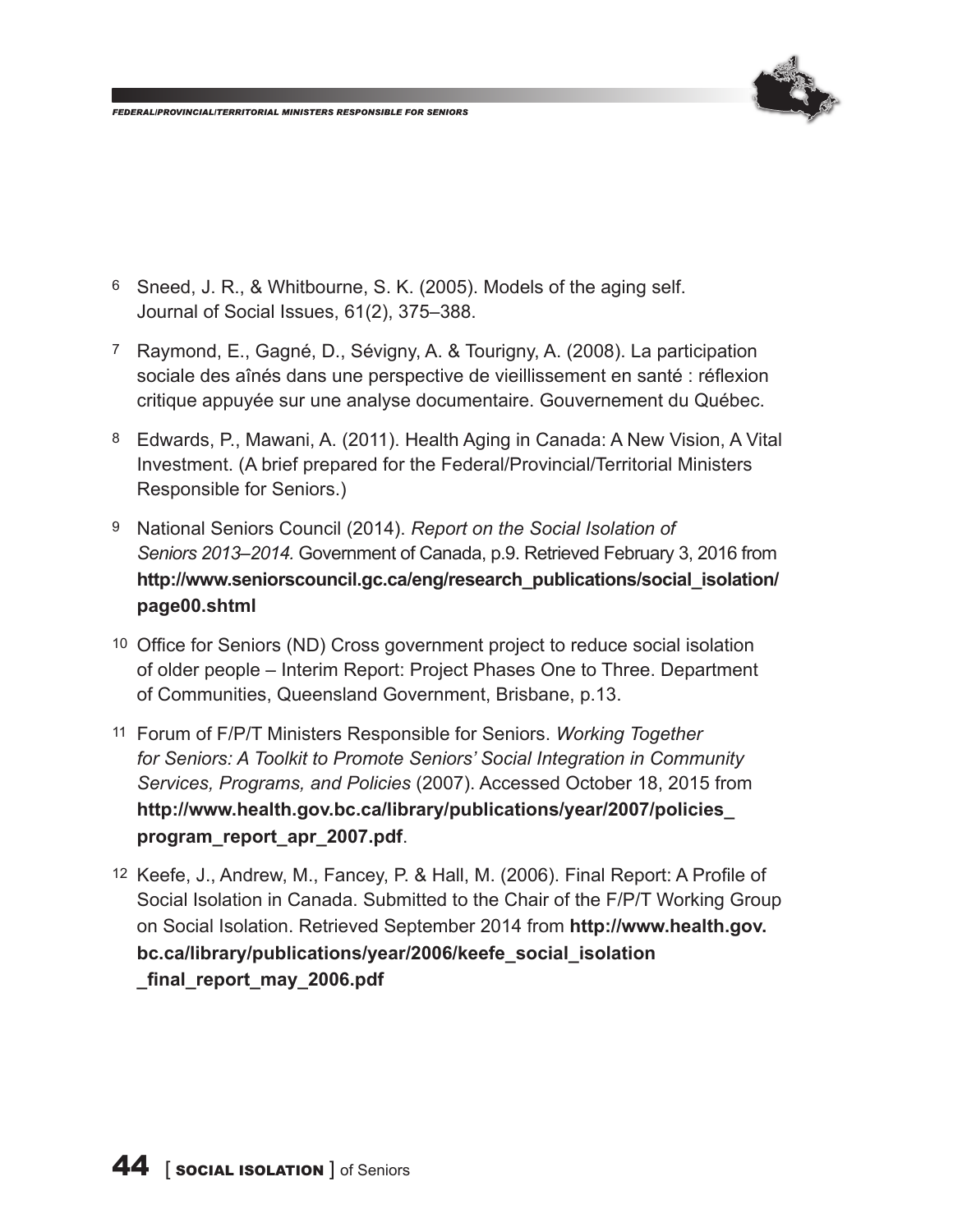

- 13 Hawkley, Louise C., Cacioppo, John T. Loneliness. Retrieved October 2015 from **psychology.uchicago.edu/people/faculty/cacioppo/jtcreprints/hc09.pdf** Center for Cognitive & Social Neuroscience & the Department of Psychology; University of Chicago.
- 14 National Seniors Council (2014). *Report on the Social Isolation of Seniors 2013–2014.* Government of Canada, p.9. Retrieved July 15, 2015 from **http://www.seniorscouncil.gc.ca/eng/research\_publications/social\_isolation/ page00.shtml**
- 15 Keefe, J., Fancey, P., Andrew, M., and Hall, M. (2006). A profile of social isolation in Canada. Prepared for Federal/Provincial/Territorial Committee of Officials (Seniors). Retrieved July 15, 2015 from **http://www.health.gov.bc.ca/library/publications/year/2006/ keefe\_social\_isolation\_final\_report\_may\_2006.pdf**
- 16 Statistics Canada 2008–2009 Canadian Community Health Survey, cited in National Seniors Council (2014). *Report on the Social Isolation of Seniors 2013–2014.* Government of Canada, p.1. Retrieved July 15, 2015 from **http://www.seniorscouncil.gc.ca/eng/research\_publications/social\_isolation/ page00.shtml**
- 17 Gilmour, Heather (2012). Statistics Canada Health Reports October 2012. Retrieved September 14, 2015 from **http://www.statcan.gc.ca/pub/82-003-x/ 2012004/article/11720-eng.htm**
- 18 National Seniors Council (2014). *Report on the Social Isolation of Seniors 2013–2014.* Government of Canada, p.9. Retrieved July 15, 2015 from **http://www.seniorscouncil.gc.ca/eng/research\_publications/social\_isolation/ page00.shtml**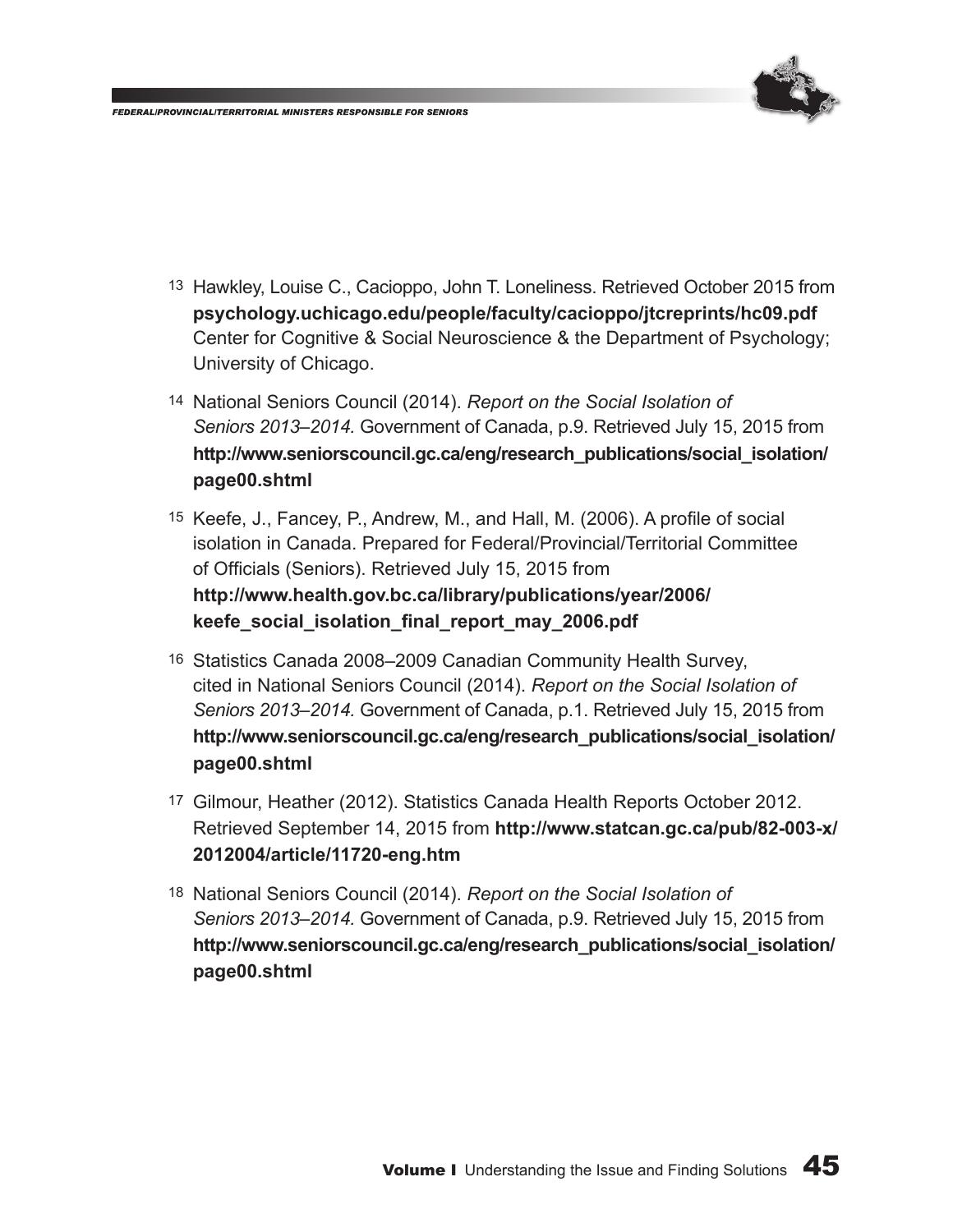

- 19 Keefe, J. & Fancey, P. (2007). A Profile of Social Isolation in Canada: Phase 2, Final Report. Prepared for the Federal/Provincial/Territorial Working Group on Social Isolation.
- 20 Keefe, J., Fancey, P., Andrew, M., and Hall, M. (2006). A profile of social isolation in Canada. Prepared for Federal/Provincial/Territorial Committee of Officials (Seniors). Retrieved July 15, 2015 from **http://www.health.gov.bc.ca/library/publications/year/2006/ keefe\_social\_isolation\_final\_report\_may\_2006.pdf**
- 21 Grenade, L. and Boldy, D. (2008). *Social isolation and loneliness among older people: issues and future challenges in community and residential settings.*  Australian Health Review August 2008 Vol. 32 No. 3, 468–478.
- 22 National Seniors Council (2014). *Report on the Social Isolation of Seniors 2013–2014.* Government of Canada, p.9. Retrieved July 15, 2015 from **http://www.seniorscouncil.gc.ca/eng/research\_publications/social\_isolation/ page00.shtml**
- 23 Viswanathan, L., Shakir, U., Tang, C., & Ramos, D. (2003). Social Inclusion and the City: Considerations for Social Planning. Toronto, ON: Alternative Planning Group (APG).
- 24 Brotman, S. (2006). *The Health and Social Service Needs of Gay and Lesbian Seniors and Their Families in Canada.* McGill University School of Social Work. Retrieved February 4, 2016 from **http://seniorspolicylens.ca/Root/Materials/Adobe%20Acrobat%20 Materials/needs\_of\_gay\_and\_lesbian\_seniors.pdf**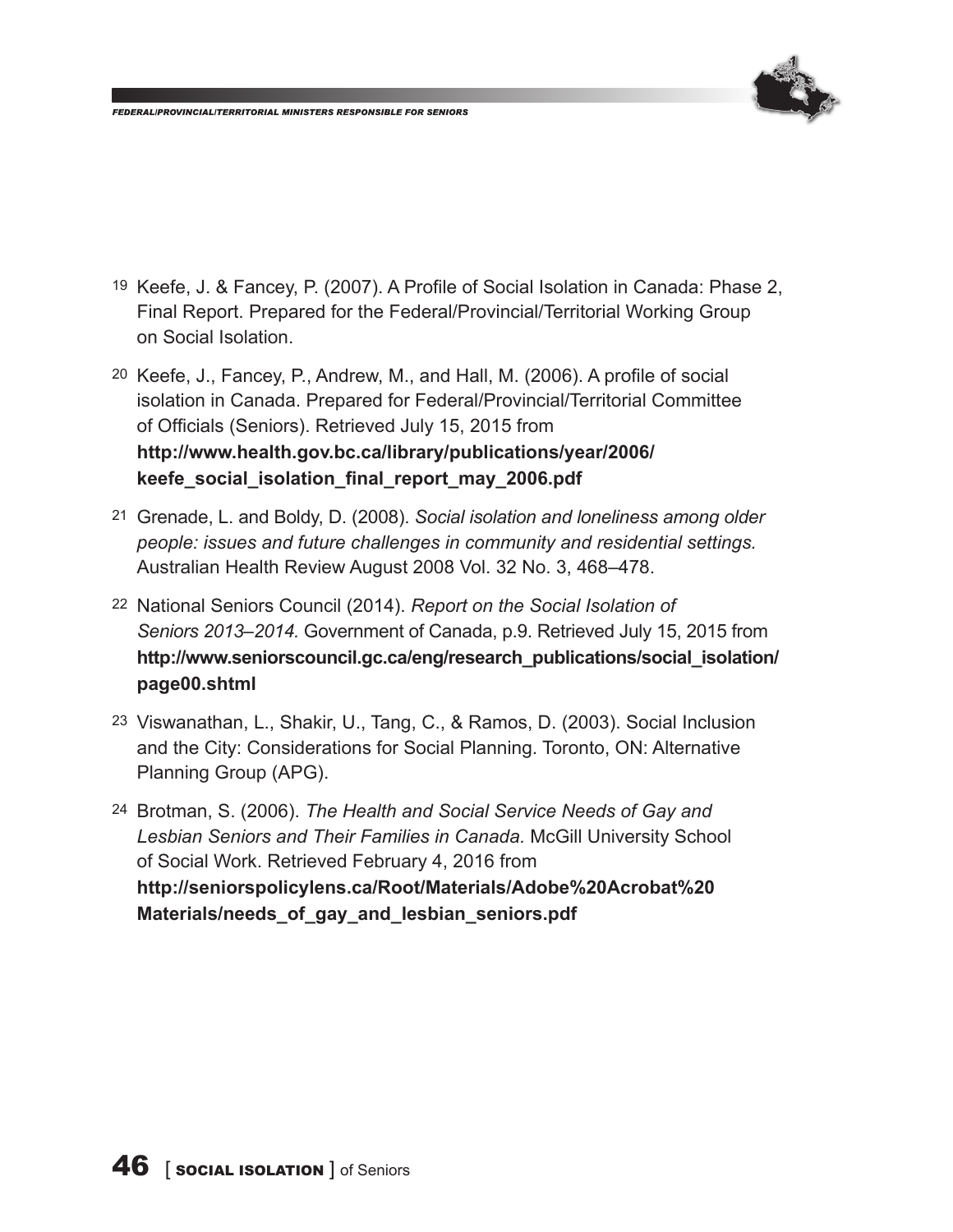

- 25 National Seniors Council (2014). *Report on the Social Isolation of Seniors 2013–2014.* Government of Canada, p.9. Retrieved July 15, 2015 from **http://www.seniorscouncil.gc.ca/eng/research\_publications/social\_isolation/ page00.shtml**
- 26 National Seniors Council (2014). *Report on the Social Isolation of Seniors 2013–2014.* Government of Canada, p.9. Retrieved July 15, 2015 from **http://www.seniorscouncil.gc.ca/eng/research\_publications/social\_isolation/ page00.shtml**
- 27 Neri Liberlesso, A., Yassuda, M., Fortes-Burgos, A., Mantovani, E., Arbex, F., et al. (2011). Relationships between gender, age, family condition, physical and mental health, and social isolation of elderly caregivers. International Psychogeriatrics, Vol. 24, Issue 03, pp.472–483.
- 28 Office for Seniors (ND) Cross government project to reduce social isolation of older people – Interim Report: Project Phases One to Three. Department of Communities, Queensland Government, Brisbane, p.13.
- 29 National Seniors Council (2014). *Report on the Social Isolation of Seniors 2013–2014.* Government of Canada, p.9. Retrieved July 15, 2015 from **http://www.seniorscouncil.gc.ca/eng/research\_publications/social\_isolation/ page00.shtml**
- 30 Nicholson, N.R. (2012). A Review of Social Isolation: An Important but Underassessed Condition in Older Adults. *Journal of Primary Prevention.* 33 (2-3).
- 31 Holt-Lunstad J, Smith TB, Layton JB (2010). *Social Relationships and Mortality Risk: A Meta-analytic Review.* PLoS Med 7(7): e1000316. doi:10.1371/journal. pmed.1000316. Accessed February 2, 2016.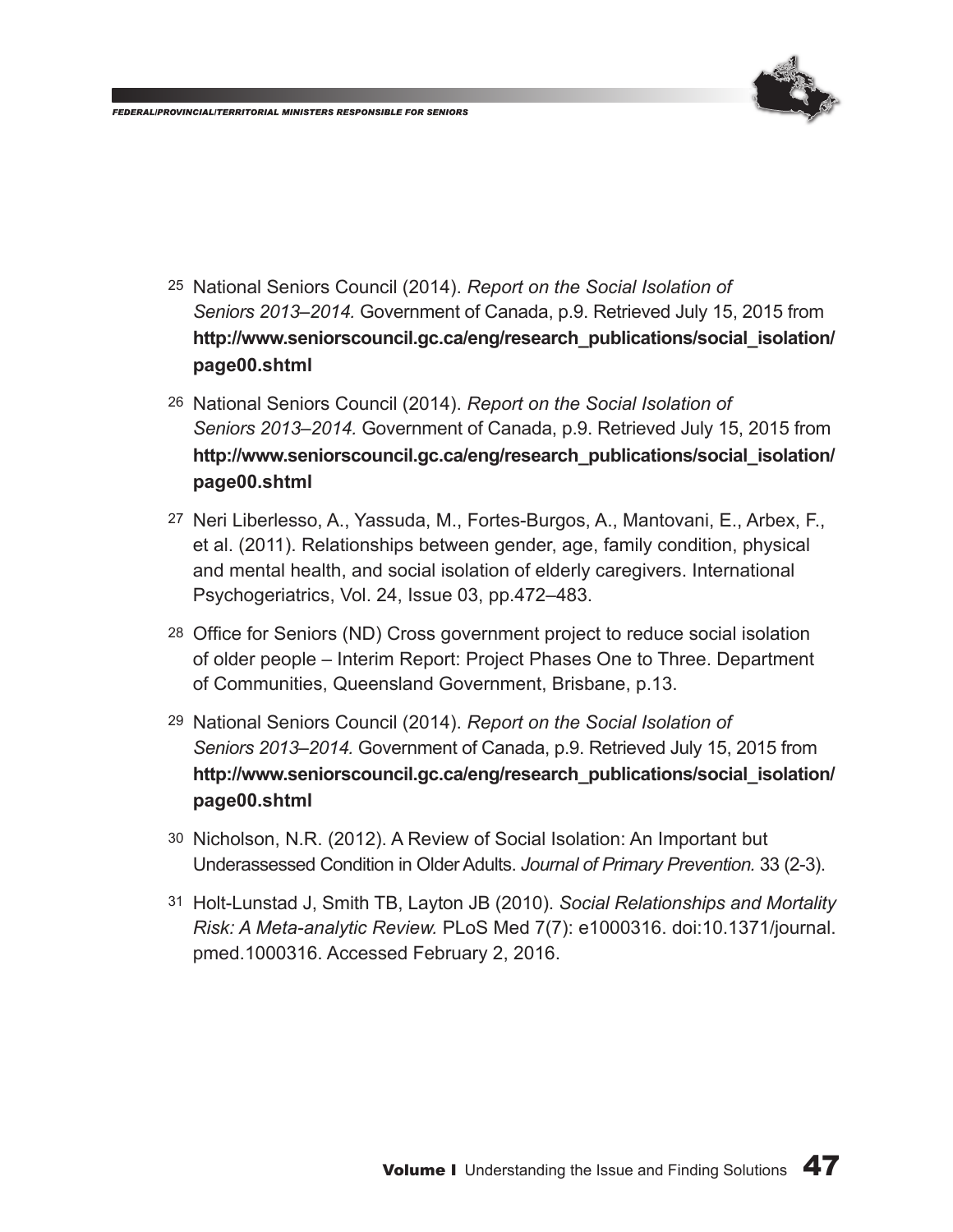

- 32 Holt-Lunstad J, Smith TB, Layton JB (2010). *Social Relationships and Mortality Risk: A Meta-analytic Review.* PLoS Med 7(7): e1000316. doi:10.1371/journal. pmed.1000316. Accessed February 2, 2016.
- 33 Cohen, G.D. et al. (2006). *The impact of professionally conducted cultural programs on the physical health, mental health, and social functioning of older adults.* The Gerontologist 46 (6). Accessed February 2, 2016 from **http://gerontologist.oxfordjournals.org/content/46/6/726**
- 34 National Seniors Council (2014). *Report on the Social Isolation of Seniors 2013–2014.* Government of Canada, p.9. Retrieved February 3, 2016 from **http://www.seniorscouncil.gc.ca/eng/research\_publications/social\_isolation/ page00.shtml**
- 35 Sneed, J. R., & Whitbourne, S. K. (2005). Models of the aging self. Journal of Social Issues, 61(2), 375-388.
- 36 Community Foundations of Canada (2015). *Belonging: Exploring connection to community.* Vital Signs 2015 National Report. Retrieved October 19, 2015 from **http://communityfoundations.ca/resources/vital-signs-belonging-exploringconnection-to-community-2015**
- 37 Community Foundations of Canada (2015). *Belonging: Exploring connection to community.* Vital Signs 2015 National Report. Retrieved October 19, 2015 from **http://communityfoundations.ca/resources/vital-signs-belonging-exploringconnection-to-community-2015**
- 38 Taking Care Discussion Paper Advisory Council on Social Entrepreneurship. Retrieved July 15, 2015 from **http://tamarackcci.ca/files/taking-carefinaldiscussion-paper 1\_-\_bc\_social\_innovation.pdf**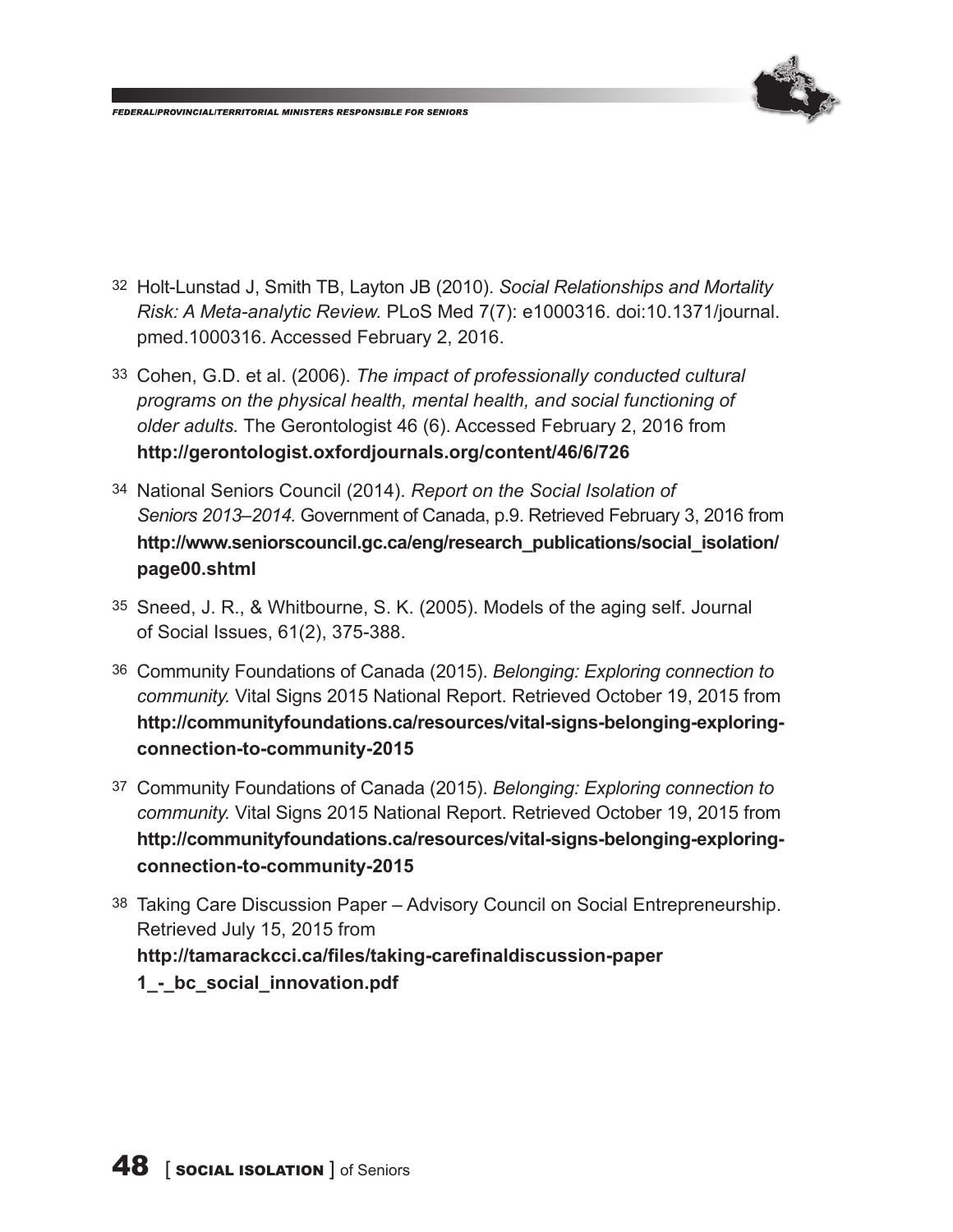

- 39 Frances Westley. Retrieved June 29, 2015 from **http://www.sigeneration.ca/home/resources/primer/**
- 40 World Health Organization (2007). Global Age-friendly cities: A Guide. WHO Retrieved June 12, 2015 from **http://www.who.int/ageing/publications/ Global\_age\_friendly\_cities\_Guide\_English.pdf**
- 41 Public Health Agency of Canada. "Age-Friendly Communities." Accessed February 15, 2016 from **http://www.phac-aspc.gc.ca/seniors-aines/afc-caa-eng.php#sec4**
- 42 Employment and Social Development Canada. Accessed July 15, 2015 from **http://www.esdc.gc.ca/eng/seniors/stories/index.shtml**
- 43 Retrieved June 29, 2015 from **http://www.gov.mb.ca/ana/nhfi.html**
- 44 Tides Canada. The Food that Binds Us. Accessed November 18, 2015 from **http://tidescanada.org/impact\_stories/the-food-that-binds-us/**
- 45 Retrieved June 29, 2015 from **http://www.friendlytoseniors.ca/contact%20us.htm**
- 46 Retrieved September 30, 2015 from **http://mahonebaycentre.org/about-sshh/**
- 47 Retrieved September 26, 2015 from **http://www.ageopportunity.mb.ca/services/scww.htm**
- 48 Retrieved July 15, 2015 from **http://tamarackcci.ca/resource-library/collective-impact-communitychange/collective-impact-shared-resources**